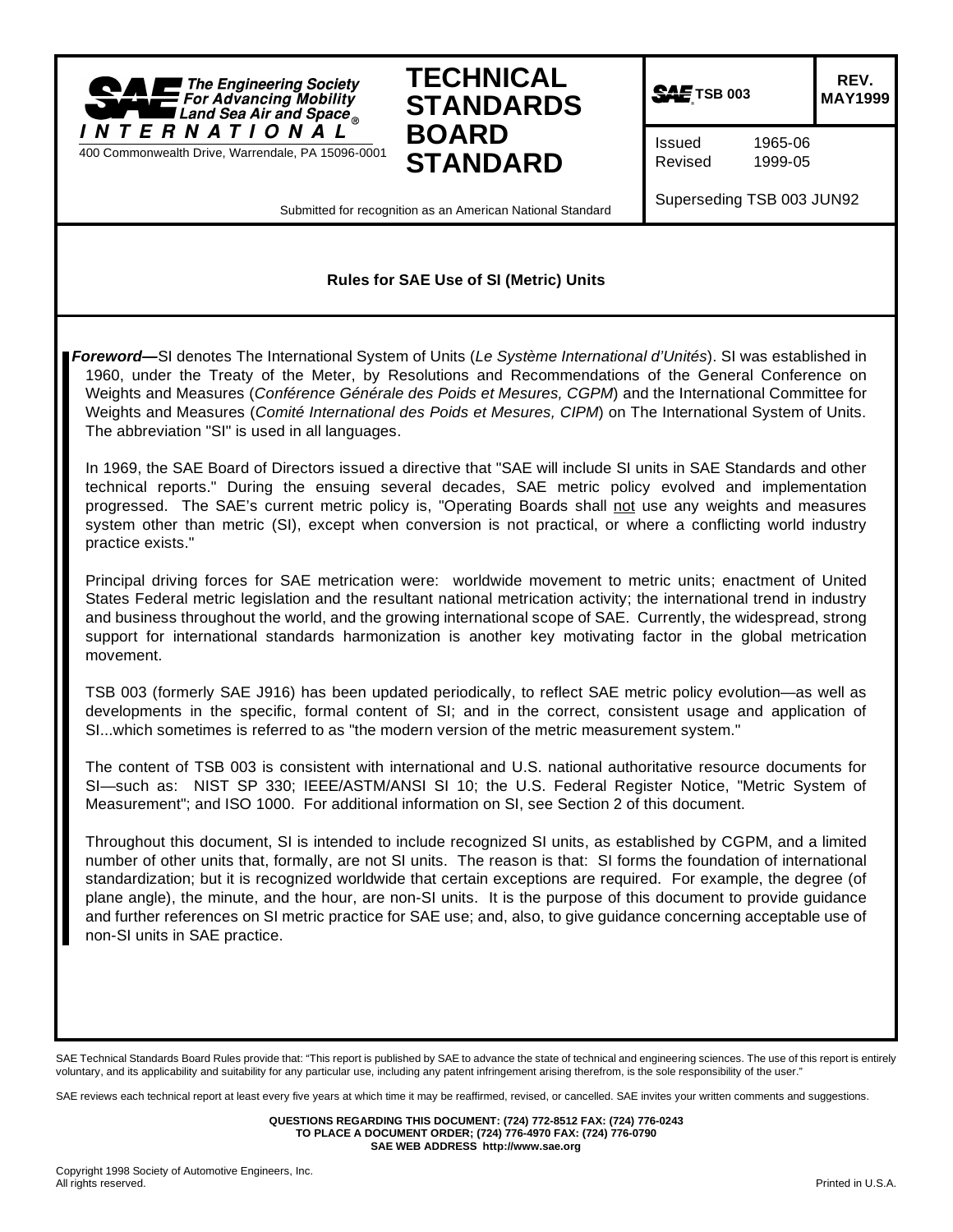# **TABLE OF CONTENTS**

| $\mathbf{1}$ .   |                                                                                                |  |
|------------------|------------------------------------------------------------------------------------------------|--|
| 2.<br>2.1<br>2.2 |                                                                                                |  |
| 3.               |                                                                                                |  |
| 4.               |                                                                                                |  |
| 5.               |                                                                                                |  |
| 6.               |                                                                                                |  |
| $\overline{7}$ . |                                                                                                |  |
| 8.               |                                                                                                |  |
|                  |                                                                                                |  |
|                  |                                                                                                |  |
|                  | APPENDIX C Federal Register Notice, July 28, 1998—Metric System of Measurement: Interpretation |  |

# *1. Scope*

**1.1** This SAE Standard provides information on the International System of Units (abbreviated SI in all languages), and its application in measurement unit usage.

**1.2** The purpose is to provide information on SI and guidance on SI's correct, uniform usage in application to land, sea, and aerospace design, engineering, and manufacturing practices and technical communications.

- **1.3** This document and the referenced IEEE/ASTM/ANSI SI 10 Standard, establish rules for the use of SI units in SAE technical reports, including Standards, Recommended Practices, and Information Reports, as well as technical papers, publications, etc. This TSB 003 document is designated as applicable for goverance of SI metric practice in all SAE operations, internal and external communications, products, and services.
- **1.4** Throughout this document, SI is intended to include recognized SI units, as established by the General Conference on Weights and Measures (CGPM), and a limited number of other units that, formally, are not SI units.

SI forms the foundation of international metric standardization. But it is recognized, worldwide, that certain exceptions are required. For example: the degree (of plane angle), the minute, and the hour, are non-SI units. The decibel is another example.

This document provides guidance and authoritative references for acceptable use of certain non-SI units within the SAE's operations, practices, services, and products.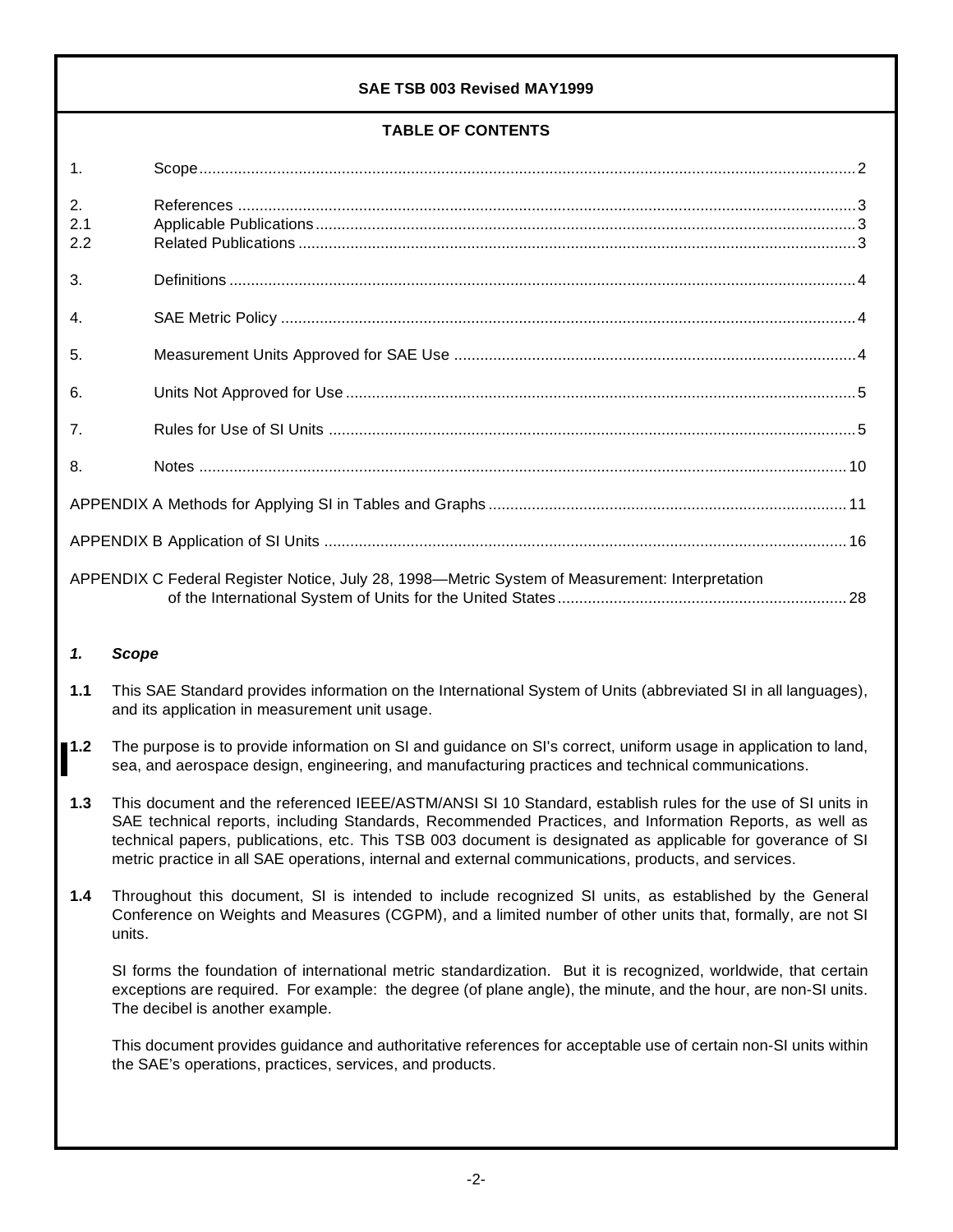# *2. References*

г

- **2.1 Applicable Publications—** The following publications form a part of the specification to the extent specified herein. Unless otherwise indicated, the latest revision of SAE publications shall apply.
- 2.1.1 SAE PUBLICATION— Available from SAE, 400 Commonwealth Drive, Warrendale, PA 15096-0001.

In the SAE Strategic Plan, January 1, 1997, under the Technical Standards Board's implementation of the Vision "To provide world-class standards-related products and services to the global mobility industry," the SAE Vision/Ends Strategies include "H. Encourage and promote the use of metric weights and measures by adopting the system of SI Metrics."

2.1.2 ANSI PUBLICATIONS— Available from ANSI, 11 West 42nd Street, New York, NY 10036-8002.

The SAE Metric Advisory Committee adopted (Feb. 1997) the ANSI (American National Standards Institute) American National Standard; IEEE/ASTM SI 10-1997 "Standard for Use of the International System of Units (SI): The Modern Metric System"—as the SAE's primary reference for SI. The SI 10 document is the formally designated primary American National Standard for use of the International System of Units.

2.1.3 U.S. GOVERNMENT PUBLICATIONS— Available from U.S. Government Printing Office, Washington, DC 20402.

NIST Special Publication 330— The International System of Units (SI)— 1991

U.S. Federal Register Notice, Metric System of Measurement; Interpretation of the International System of Units for the United States, July 28, 1998 (see Appendix C)

2.1.4 ISO PUBLICATION— Available from ANSI, 11 West 42nd Street, New York, NY 10036-8002.

ISO 1000— SI Units and Recommendations for the use of their multiples and of certain other units, 1992

- **2.2 Related Publications—** The following publications are provided for information purposes only and are not a required part of this document.
- 2.2.1 SAE PUBLICATIONS— Available from SAE, 400 Commonwealth Drive, Warrendale, PA 15096-0001.

SAE Paper No. 850218— SI Metric for the Practicing Mechanical Engineer, S. R. Jakuba SAE Book— Metric (SI) in Everyday Science and Engineering, Stan Jakuba, 1993 SAE & ANMC Book— Metrication for the Manager, John T. Benedict, 1992 SAE J390— Dual Dimensioning— 1982

- 2.2.2 U.S. GOVERNMENT PUBLICATIONS— Available from U. S. Government, DOD SSP, Subscription Service Division, Building 4D, 700 Robbins Avenue, Philadelphia, PA 19111-5094
	- NIST Special Publication 304— SI Chart, The Modernized Metric System, 1997
		- NIST Special Publication SP330— The International System of Units (SI), 1991
		- NIST Special Publication 811— Guide for the Use of the International System of Units, (SI), 1995
		- NIST Special Publication 814— Interpretation of the SI for the United States and Metric Conversion Policy for Federal Agencies, 1991
		- GSA (General Services Administration)— Federal Standard 376B— Preferred Metric Units for General Use by the Federal Government, 1993
		- U.S. Government Printing Office— Style Manual— 1984
		- U.S. Dept. of Defense Production & Logistics Office— SD-10 Guide for Identification and Development of Metric Standards, 1990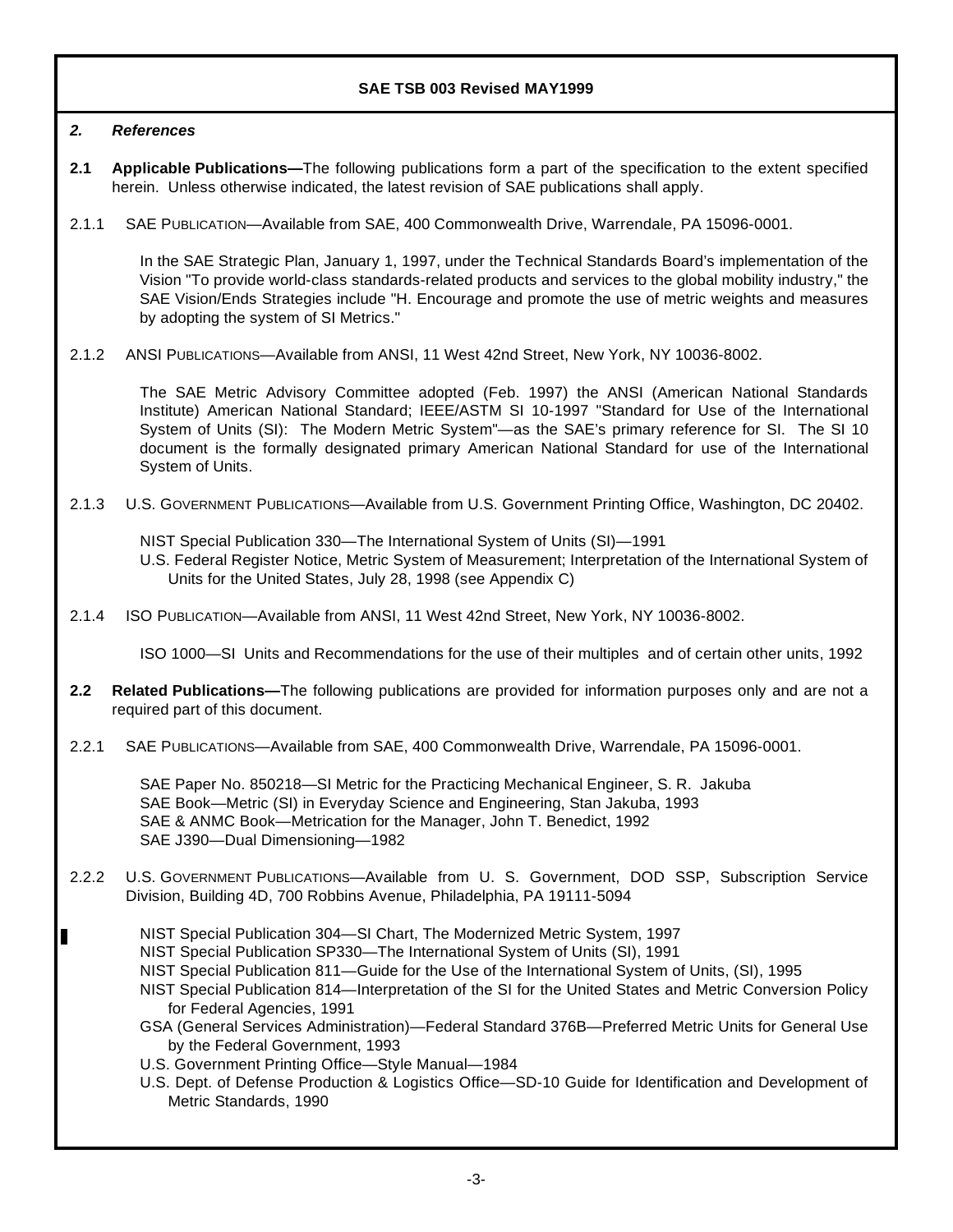- *3. Definitions—* To facilitate application of SI ("The Modern Version of the Metric Measurement System"), and to ensure consistent, reliable conversion and rounding practices, an understanding of related terms is helpful. Definitions and explanations for various terms are given in Annex B1 Terminology, page 50, of the primary reference document: IEEE/ASTM SI 10-1997. Following, are definitions for some additional relevant terms.
- **3.1 Base Units—** SI is built upon seven base units, which are regarded as independent. The base units are: meter, kilogram, second, ampere, kelvin, mole, and candela.
- **3.2 Capacity Rating—The capacity rating of a crane, a truck, a bridge, etc., is intended to define the mass that** can be supported safely. Such a rating is expressed in a mass unit rather than a force unit, thus in kilograms or metric tons, as appropriate, rather than newtons.
- **3.3 Coherent System of Units—**A system of units of measurement in which a small number of base units, defined as dimensionally independent, are used to derive all other units in the system by rules of multiplication and division with no numerical factors other than unity. The SI base units and derived units form a coherent set.
- **3.4 Conversion-Hard—** A hard conversion is the process of changing a measurement from inch-pound units to nonequivalent metric units, which necessitates physical configuration changes of the item outside those permitted by established measurement tolerances. "Hard conversion" often is a concomitant of international standardization.
- **3.5 Conversion-Soft—** A soft conversion is the process of changing a measurement from inch-pound to equivalent metric units within acceptable measurement tolerances, without changing the physical configuration of the item.
- **3.6 Derived Units**—Derived units are formed by combining base units according to the algebraic relations linking the corresponding quantities. Symbols for derived units are obtained by means of mathematical signs for multiplication, division, and the use of exponents. For example, the SI unit for speed is the meter per second (m/s or m·s<sup>-1</sup>) and that for density is kilogram per cubic meter (kg/m<sup>3</sup> or kg·m<sup>-3</sup>). Most derived units have only their composite names, such as meter per second for speed or velocity. Others have special names, such as newton (N), joule (J), watt (W), and pascal (Pa), given to SI units of force, energy, power, and pressure (or stress), respectively.
- **3.7 Inch-Pound Units—** Formally, the U.S. Customary Measurement System. Units based upon the yard and the pound commonly used in the United States of America and defined by the National Institute of Standards and Technology. Note that units having the same names in other countries may differ in magnitude.
- **3.8 Load—** The term "load" in mechanics means either mass, force, or pressure, depending on its use. A load that produces a vertical downward force because of the influence of gravity acting on a mass may be expressed in mass units, e.g., kilograms. A load that produces a force from anything other than the influence of gravity is expressed in force units, i.e., newtons, although the pressure unit, pascal, is used in some cases. For example, a wind, snow, or roof load may be a pressure and may be expressed in newtons per square meter  $(N/m^2)$ , that is, pascals (Pa). Floor loading in a building, however, may properly be expressed in mass units, e.g., in kilograms or kilograms per square meter.
- **3.9 Metrication**—Any act tending to increase the use of the metric system (SI), whether it be increased use of metric units or of engineering standards that are based on such units.
- **3.10 SI—** SI denotes The International System of Units (*Le Système International d' Unités*). SI consists of two classes of units: base units and derived units (coherent units derived from the base units.) Since 1995, the radian and steradian are deemed derived units (the supplementary units classification was eliminated). SI is defined (formally; authoritatively) in such documents as: the U.S. Federal Register, SI Notice; NIST SP330; IEEE/ASTM SI 10; ISO 1000.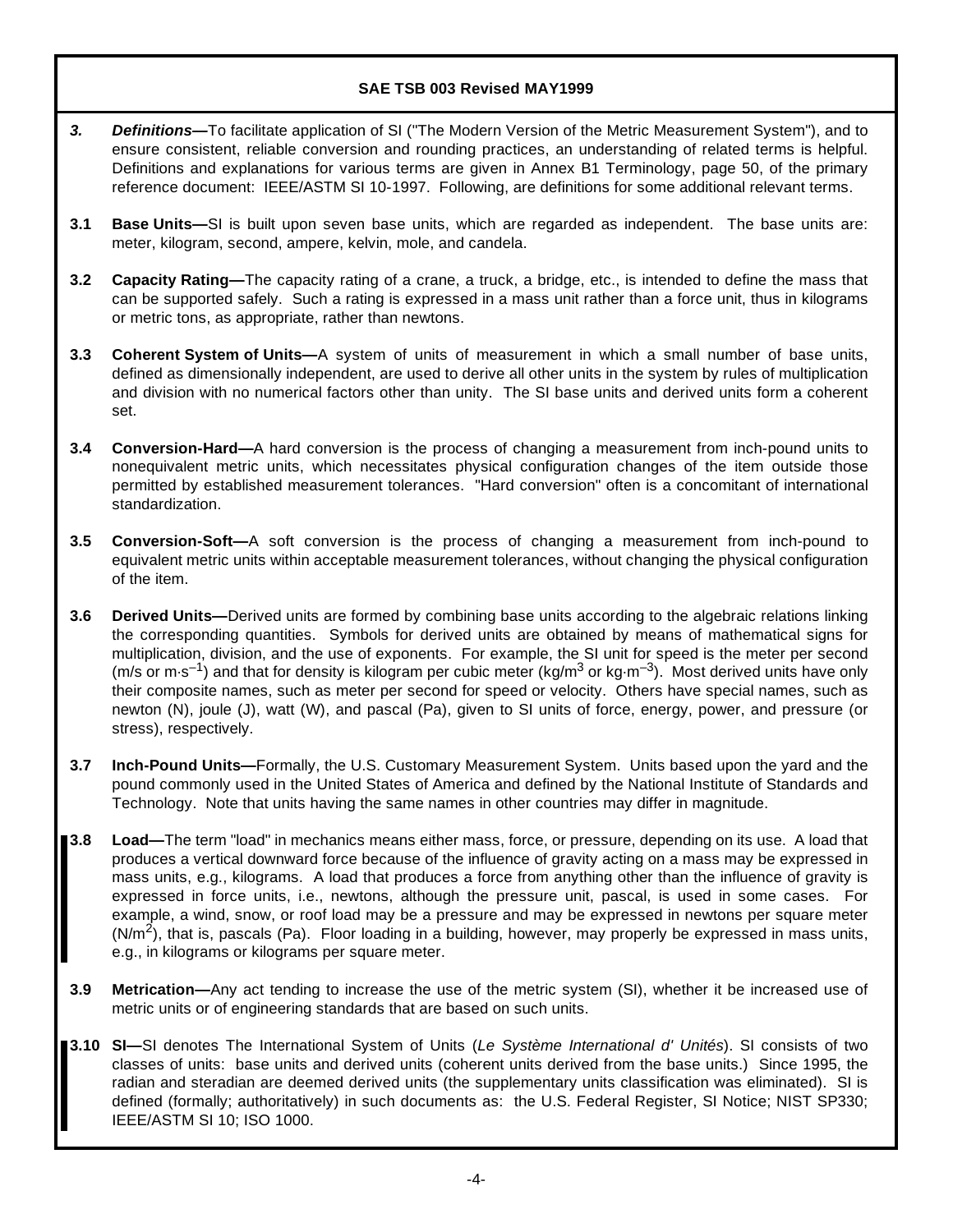- **3.11 Units for Mass, Weight, and Force—** Mass units, such as kilogram, pound, and ounce, have often been used for units of both mass and force. This has led to serious confusion. In SI this confusion is eliminated because the unit of mass is the kilogram, and the unit of force is the newton. The kilogram-force (from which the suffix "force" in practice has often been erroneously dropped) is not used. Derived units that include force are formed using the newton.
- **3.12** Weight—The weight of a body in a particular reference frame is defined as the force that provides the body an acceleration equal to the local acceleration of free fall in that reference frame. Thus the SI unit of weight is the newton (N).

In commercial and everyday use, the term "weight" is often used as a synonym for mass, for which the SI unit is the kilogram. The verb "to weigh" means "to determine the mass of" or "to have a mass of." Nevertheless, in scientific and technical practice, the term "weight" should not be used to mean mass.

**3.13 Work, Heat, Energy—The joule (N·m) is work done when the point of application of a force of one newton is** displaced a distance of one meter in the direction of the force. The SI unit of energy is the joule, which is equal to newton meter or watt second. The kilowatt hour is accepted as a unit of electrical energy only.

# *4. SAE Metric Policy*

- **4.1 Statement—** The following statement of Metric Policy was approved by the SAE Board of Directors on March 4, 1993:
- 4.1.1 SAE METRIC POLICY—Operating Boards shall not use any weights and measures system other than metric (SI), except when conversion is not practical, or where a conflicting world industry practice exists..."

# *5. Measurement Units Approved for SAE Use*

- **5.1** As noted above, SAE has endorsed and adopted as its primary SI Reference, the ANSI/IEEE/ASTM SI 10-1997 document, which is the primary American National Standard for SI. SAE Reports and other documents must utilize, as applicable, the metric units of SI and other allowable units given in the SI 10-1997 Standard and in Appendix C.
- **5.2** The liter, which the General Conference established as a special name for the cubic decimeter, is approved for SAE use. The only prefixed use allowed is mL. SAE preference should be to use cubic centimeter (cm<sup>3</sup>), rather than milliliter (mL); and cubic decimeter (dm<sup>3</sup>) rather than liter (L).
- **5.3** In regard to time, committees should use the second and its multiples, except where minutes or hours units are warranted.

**EXAMPLE—** km/h for velocity.

- **5.4** Additional examples of approved non-SI units.
- 5.4.1 The unit metric ton (exactly 1 Mg) is in wide use, but should be limited to commercial description of vehicle mass, or freight mass; and no prefix is permitted.
- 5.4.2 The unit hectare (exactly 1 h m<sup>2</sup>) is restricted to land and water area measurement.
- 5.4.3 In acoustics, the bel is retained as a unit for measuring the loudness of sounds, in its prefixed form, decibel (dB).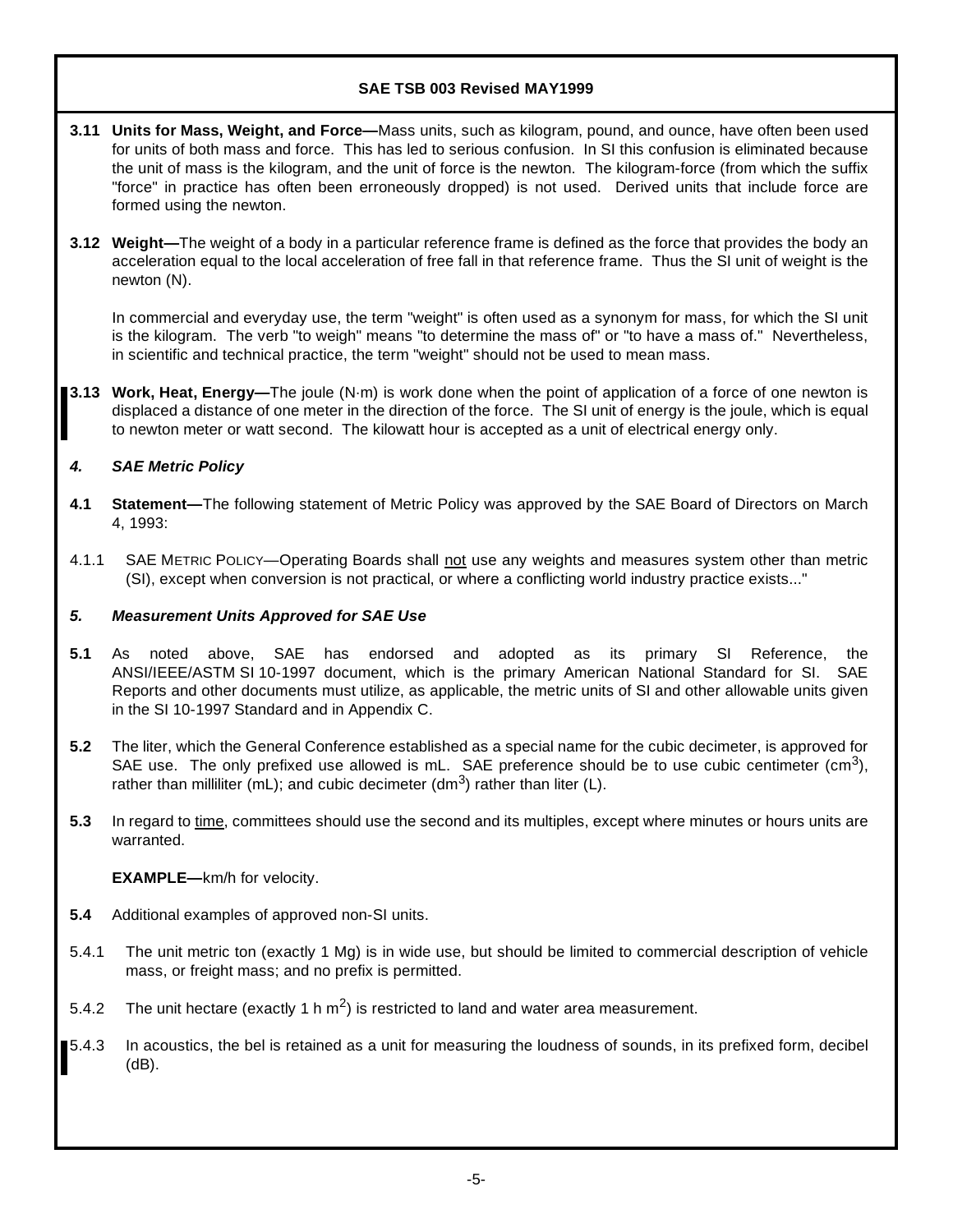**5.5** Some expressions for derived SI units are valid. For example: The SI unit for electric field strength is V/m; however, field strength also is expressed in terms of base units as kg·m/(s<sup>3</sup>·A) or kg·m·s<sup>-3</sup>·A<sup>-1</sup>. Likewise, torque and bending moment (N·m) may also be expressed as kg·m<sup>2</sup>/s<sup>2</sup> or kg·m<sup>2</sup>·s<sup>-2</sup>

# *6. Units Not Approved for Use*

**6.1** Gravimetric units such as kilogram-force for force and kilogram-force per square millimeter or centimeter for pressure or stress, which have been commonly used in some countries, must not be used in SAE metric practice. Similarly: calorie, bar, angstrom, and dyne are not SI units, and are not approved for general use. Numerous examples of units that are not to be used, are listed in Table 8, pp.10-11, of the primary referenced Standard, IEEE/ASTM SI 10.

# *7. Rules for Use of SI Units*

- **7.1** Requirements of this document establish the use of SI units in SAE practice, in one of the following manners:
- 7.1.1 Exclusively as regular (primary) units.
- 7.1.2 As regular units followed by other units in parentheses.
- 7.1.3 Under special circumstances it is permissible to deviate from these rules. See Appendix A.
- **7.2** SI units must be those shown in Appendices B and C, or their decimal multiples or units derived from approved units. For example: use kg/s for mass per unit time. In case of need for other units, the Metric Advisory Committee of the SAE Technical Standards Board should be consulted. If units for quantities not included in Appendix B are required, the above committee should be contacted for guidance.

An apparent anomaly exists in the use of the joule for work  $(J = N \cdot m)$  and the use of N $\cdot m$  for torque or bending moment. These are, however, entirely different units. In the former, the unit of work results from unit force moving through unit distance. In the latter, there is no implication of movement, and unit force acts at right angles to the lever arm of unit length. This would be readily seen if vectors were incorporated in the unit symbols. For these reasons, it is important to express work and other energy in joules. Moment of force, torque and bending moment are expressed in newton meters, not joules.

# **7.3 Symbols and Abbreviations**

- 7.3.1 DISTINCTION— The distinction between unit symbols and unit abbreviations is not always recognized, particularly with certain U.S. inch-pound units of measure. There are, however, several distinctions between unit symbols and conventional abbreviations. Unit symbols are standardized forms, the same in all languages. They have the same form in singular and plural; they may be handled mathematically (for example, ft/s,  $cm<sup>3</sup>$ ); they are not followed by periods. Conventional abbreviations and acronyms are language-dependent (for example, cfm for cubic foot per minute), shortened presentations of words or names in a particular language. The symbols for some U.S. units are also abbreviations (ft, in, yd). In many cases the unit symbol and the abbreviation are not the same (such as unit symbol  $ft^3/m$ in and abbreviation cfm; unit symbol A and abbreviation amp; unit symbol in<sup>3</sup> and abbreviation cu in); see Table 1.
- 7.3.2 USAGE— Use symbols and technical abbreviations only where necessary to save time and space and only where their meaning is unquestionably clear to the intended reader. Unit symbols are to be used in place of conventional abbreviations for units. Units used with specific numbers (for example, 3.7 m) are abbreviated or designated by symbol, except where a potential exists for misinterpretation; in which case the units should be spelled out, such as unit symbol "in" should be spelled out as "inch" or "inches."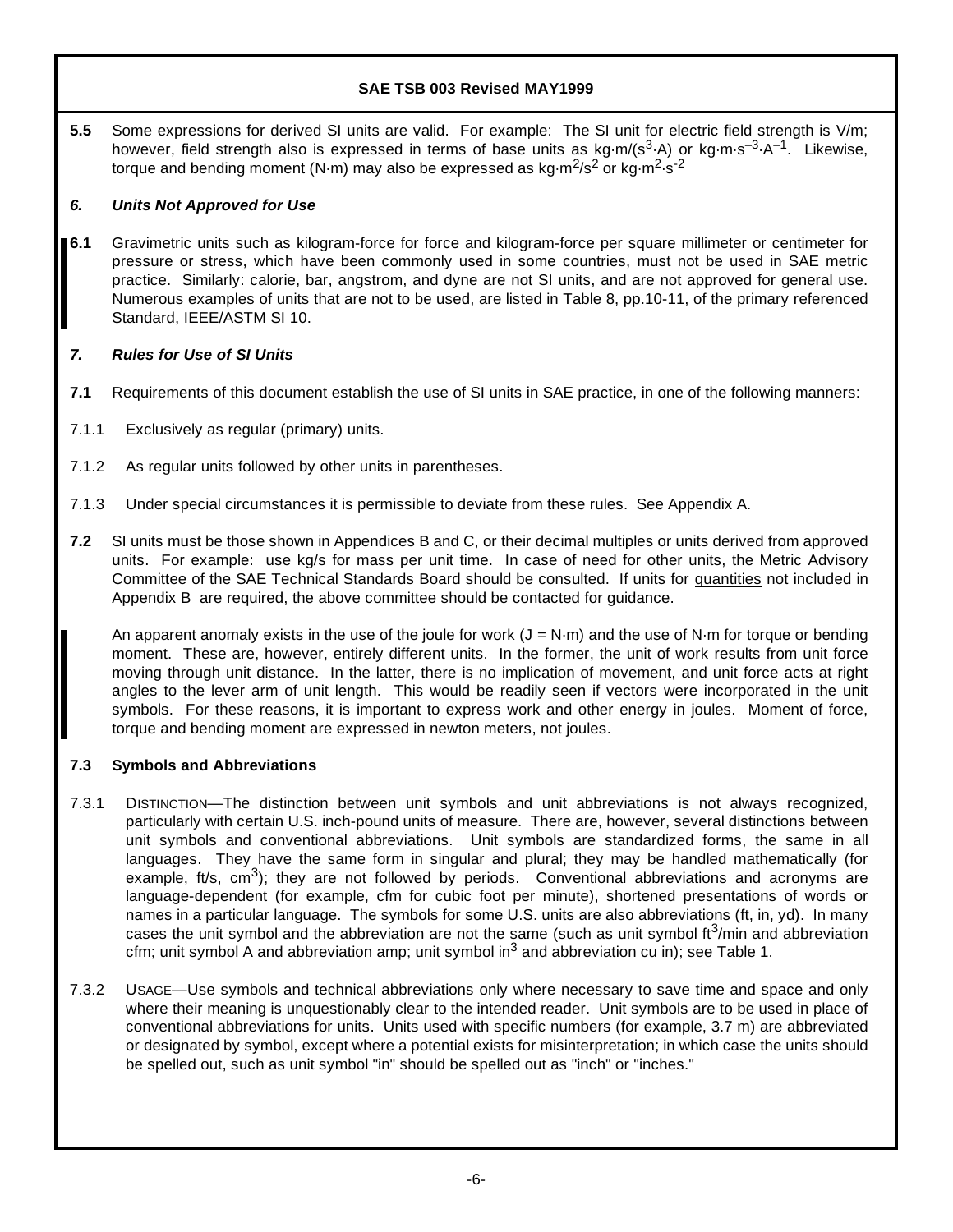| <b>Unit Name</b><br>Symbol<br><b>Abbreviation</b><br><b>Unit Name</b> |                      |            | Symbol                   | Abbreviation        |      |
|-----------------------------------------------------------------------|----------------------|------------|--------------------------|---------------------|------|
| brake horsepower                                                      |                      | bhp        | inch pound-force         | $in$ -Ibf           |      |
| Brinell hardness number                                               |                      | <b>Bhn</b> | kilocycle per second     | kc/s                |      |
| British thermal unit                                                  | Btu                  |            | kilogram-force           | kgf                 |      |
| calorie                                                               | cal                  |            | mile                     | mile                |      |
| candlepower                                                           |                      | cp         | mile per hour            | mi/h                | mph  |
| cubic foot per minute                                                 | ft <sup>3</sup> /min | cfm        | minute (angle)           |                     | min  |
| cubic foot per second                                                 | $ft^3/s$             | cfs        | ounce                    | 0Z                  |      |
| cycle per minute                                                      | c/min                | cpm        | ounce-force              | ozf                 |      |
| cycle per second                                                      | c/s                  | cps        | part per gallon          |                     | ppg  |
| cycle                                                                 | C                    |            | pint                     | pt                  |      |
| degree Fahrenheit                                                     | °F                   |            | pound                    | lb                  |      |
| degree Rankine                                                        | °R                   |            | poundal                  | pdl                 |      |
| dram                                                                  | dr                   |            | pound-force              | lbf                 |      |
| foot                                                                  | ft                   | ft         | pound-force per          |                     |      |
| footcandle                                                            | fc                   |            | square inch              | Ibf/in <sup>2</sup> | psi  |
| foot per minute                                                       | ft/min               |            | pound-force per          |                     |      |
| foot per second                                                       | ft/s                 |            | square inch absolute     |                     | psia |
| foot pound-force                                                      | $ft \cdot lbf$       |            | pound-force per          |                     |      |
| friction horsepower                                                   |                      | fhp        | square inch gage         |                     | psig |
| gallon                                                                | gal                  |            | quart                    | qt                  |      |
| gallon per minute                                                     | qal/min              | gpm        | revolution per minute    | r/min               | rpm  |
| gallon per second                                                     | gal/s                | gps        | revolution per second    | r/s                 | rps  |
| horsepower                                                            | hp                   |            | Saybolt universal second |                     | SUS  |
| inch                                                                  | in                   |            | second (angle)           | ,,                  | sec  |
| inch of mercury                                                       | inHg                 |            | minute (angle)           | ,                   | min  |
| inch of water                                                         | in H <sub>2</sub> O  |            | yard                     | yd                  | yd   |

### **TABLE 1— ABBREVIATIONS AND SYMBOLS FOR UNITS OTHER THAN SI**

- 7.3.3 UNIT SYMBOL COMPOSITION— Unit symbols are letters or groups of letters predominantly from the Latin alphabet representing the units in which physical quantities are measured (m for meter, W·h for watt hour). Non-English alphabet unit symbols are  $(Ω)$  for ohm,  $(°)$  for the plane angle degree or used with the Celsius ( $°C$ ) temperature scale, and ( $\mu$ ) for the prefix micro. All unit symbols are printed in Roman (upright) type. The symbol °C for degree Celsius is treated as an entity; the two components ° and C are not to be separated.
- 7.3.4 UNIT SYMBOL STYLE<sup>1</sup>—Unit symbols, in general, use lower case letters. If, however, the symbol is derived from a proper name, it or the first letter (where more than one) is an upper case letter (Hz, Wb, Pa). An exception to the above permits the upper case (L) to represent the unit liter because of the confusion that can occur between the lower case unit symbol (I) and the number one (1).

The letter style must be followed for SI unit symbols and prefixes even in applications where all other lettering is upper case (such as technical drawings). The only exception allowed is for computer and machine displays with limited character sets. For symbols for use in systems with limited character sets, refer to ANSI/IEEE Std. 260. The symbols for limited character sets must not be used when the available character set permits the use of the proper symbols as given herein.

<sup>1.</sup> Handling of Unit Names— Names of units are not capitalized except at the beginning of sentences or in titles. (Modifiers used in unit names are capitalized if proper names; for example, degree Fahrenheit.) Compound unit names are formed with a space for product and the word "per" for quotient. Prefixes become part of the word: ampere (A), milliampere (mA), ampere second (A·s), meter per second (m/s).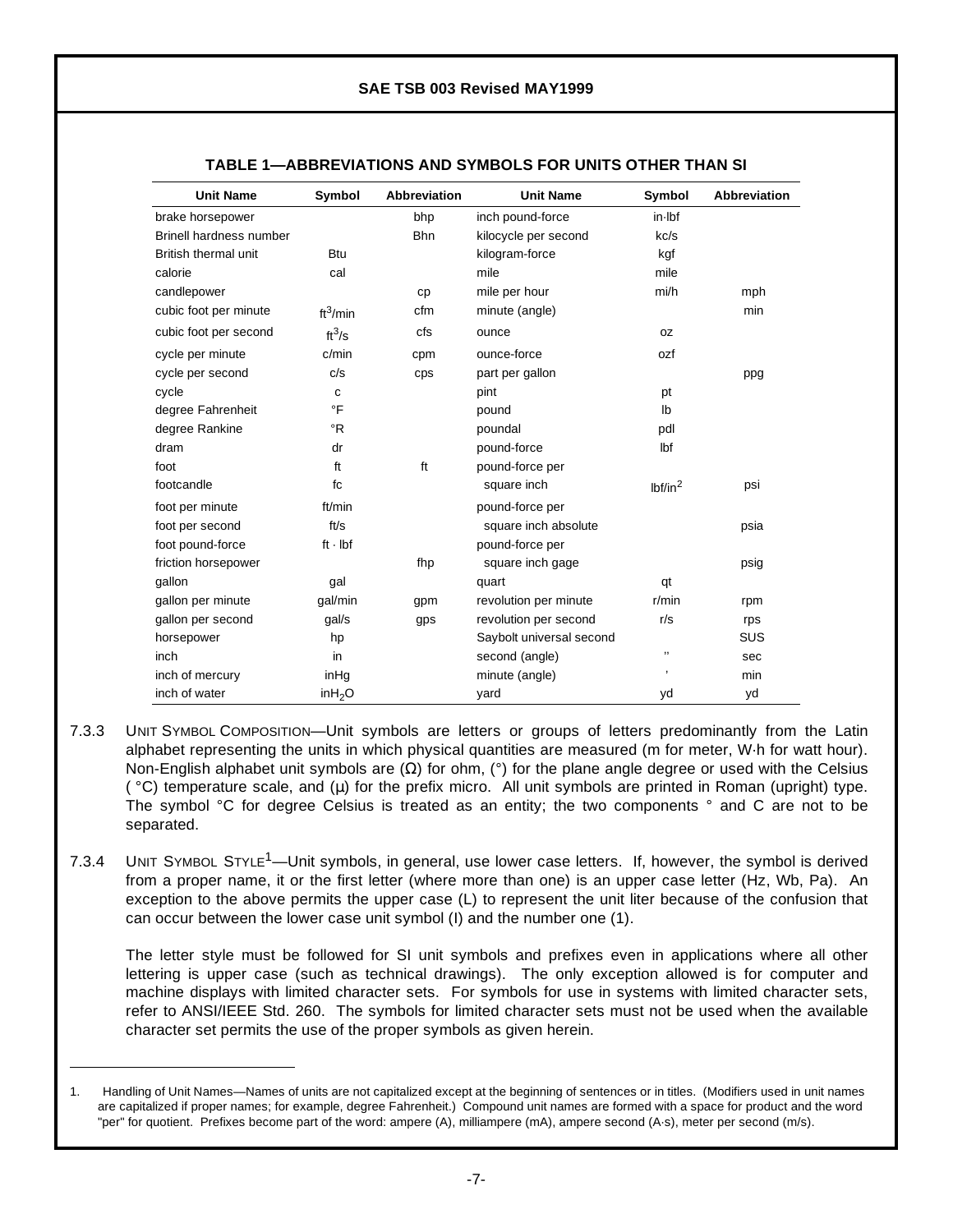7.3.5 QUANTITY SYMBOLS— Quantity symbols must not be confused with unit symbols. Quantity symbols are single letters representing physical quantities (*l* for electric current, *e* for charge of an electron). The established symbol must always be maintained (*f*-frequency, *F*-force, *m*-mass, *M*-moment of force).

Quantity symbols are single letters of the English (Latin) or Greek alphabet, and are printed in italic (slanting) type.

- 7.3.6 ABBREVIATIONS— Abbreviations are shortened forms of words or phrases formed in various ways that have been approved (ANSI/ASME Y1.1— 1989). They are generally letters from the word being abbreviated, except where the abbreviation is taken from another language (no for number, lb for pound). Abbreviations are never to be used when a mathematical operation sign is involved, unless the abbreviation is also the symbol.
- 7.3.7 SYMBOLIZED COMPOUND (DERIVED) UNITS<sup>1</sup>—Compound (derived) units constitute a mathematical expression. Where compound units include the solidus (/), it must not be repeated in the same expression. In complicated cases, negative powers or parentheses should be used. For example, write:  $m/s^2$  or m·s<sup>-2</sup> but not m/s/s; or write kg $\cdot$ m/(s<sup>3</sup> $\cdot$ A) or kg $\cdot$ m $\cdot$ s $^{-3}\cdot$ A $^{-1}$  but not kg $\cdot$ m/s $^{3}$ /A.
- 7.3.8 PLURAL—The form of symbols and abbreviations is the same for singular or plural (1 in, 10 in, 1 s, 27 s).
- 7.3.9 Periods are not used after symbols or abbreviations. The same abbreviation is used for related nouns, verb, adverb, etc., (inclusion, include, inclusive are all abbreviated incl). When these rules would cause confusion, spell out the word. Words of four letters or less are not abbreviated.
- 7.3.10 When writing a quantity, a space is left between the numerical value and a unit symbol. For example, write: 35 mm, not 35mm; write 20 °C, not 20°C.

Exception: No space is left between numerical values and symbols for degree, minute, and second of plane angle. Example: 45°. However in SAE Practice, the ° symbol is not used for plane angle. The word degree is spelled out.

# **7.4 Mass, Force, and Weight**

- 7.4.1 The principal departure of SI from the gravimetric system of metric engineering units is the use of distinct units for mass and force. In SI, the name kilogram is restricted to the unit of mass, and the kilogram-force (from which the suffix force was in practice often erroneously dropped) should not be used. In its place the SI unit of force, the newton (N) is used. Likewise, the newton rather than the kilogram-force is used to form derived units that include force, for example, pressure or stress (N/m<sup>2</sup> = Pa), energy (N·m = J), and power  $(N·m/s = W)$ .
- 7.4.2 Considerable confusion exists in the use of the term weight as a quantity to mean either force or mass. In commercial and everyday use, the term weight nearly always means mass; thus, when one speaks of a person's weight, the quantity referred to is mass. This nontechnical use of the term weight in everyday life will probably persist. In science and technology, the term weight of a body usually meant the force that, if applied to the body, would give it an acceleration equal to the local acceleration of free fall. The adjective "local" in the phrase "local acceleration of free fall" usually meant a location on the surface of the earth. In this context, the "local acceleration of free fall" has the symbol g (commonly referred to as "acceleration of gravity"). Values of g differing by over 0.57 at various points on the earth's surface have been observed.<sup>2</sup> In a technical context, the use of force of gravity (mass times acceleration of gravity), instead of weight with this meaning is recommended. Because the term weight is ambiguous, care should be taken to assure that the intended meaning is clear.

<sup>1.</sup> See footnote 1.

<sup>2.</sup> The standard value of g = 9.806 650 m/s<sup>2</sup> was adopted in 1913 by the CGPM. This value is used on earth whenever it is determined that the local differing value may be disregarded.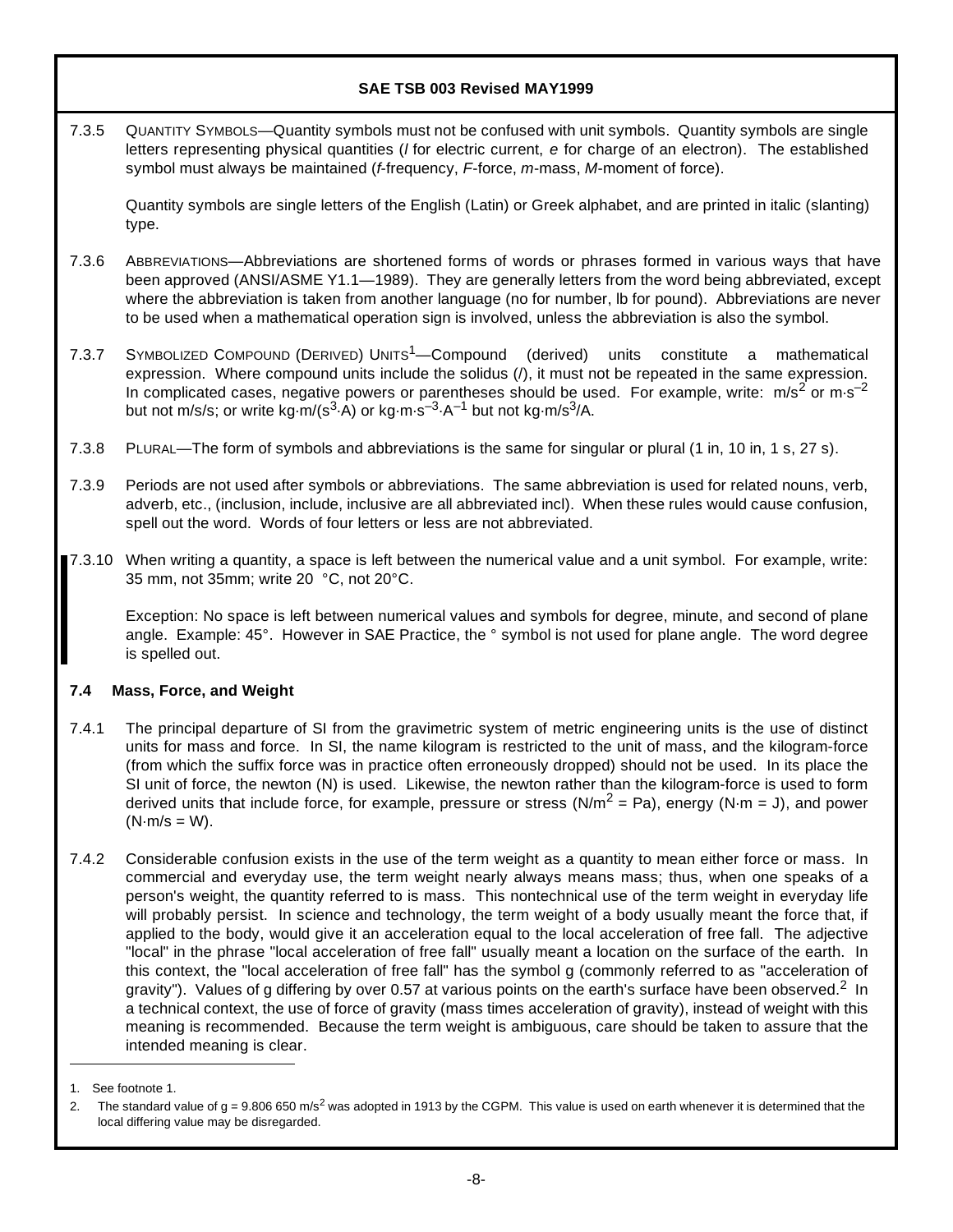- 7.4.3 Many units for rates are not shown in Appendix B, but should be derived from approved units. For example: the proper unit for mass per unit time is kg/s; (see 7.2).
- **7.5 Temperature Conversion—** The SI unit for thermodynamic temperature is the kelvin. The SI unit degree Celsius will be used for commonly expressed temperatures.

### The Celsius degree is related to the kelvin degree as follows:

One degree Celsius equals one kelvin exactly. Celsius temperature ( $t_{\rm c}$ ) is related to kelvin temperature (T<sub>K</sub>) as follows:

$$
T_{K} = 273.15 + t_{\circ} \tag{Eq. 1}
$$

The Celsius degree is related to the Fahrenheit degree as follows:

One degree Celsius equals 9/5 of a degree Fahrenheit, exactly. Celsius temperature (to<sub>C</sub>) is related to Fahrenheit temperature  $(t_{\text{cF}})$  as follows:

$$
t_{\circ} = 5/9(t_{\circ} - 32) \tag{Eq. 2}
$$

General guidance for converting tolerances from degrees Fahrenheit to kelvins or degrees Celsius is given in Table 2.

# **TABLE 2— CONVERSION OF TEMPERATURE TOLERANCE REQUIREMENTS**

| Tolerance, K or °C<br>$(\pm)$ | Tolerance, °F<br>( |
|-------------------------------|--------------------|
| 0.5                           | 1                  |
| 1                             | $\overline{2}$     |
| 3                             | 5                  |
| 5.5                           | 10                 |
| 8.5                           | 15                 |
| 11                            | 20                 |
| 14                            | 25                 |

Normally, temperatures expressed in a whole number of degrees Fahrenheit should be converted to the nearest 0.5 kelvin (or degree Celsius). As with other quantities, the number of significant digits to retain will depend upon implied accuracy of the original dimension. For example:

- a. 100 °F  $\pm$  5 °F—implied accuracy estimated to be 2 °F
	- 37.7777 °C ± 2.7777 °C rounds to 38 °C ± 3 °C
- b. 1000 °F  $\pm$  50 °F—implied accuracy estimated to be 20 °F 537.7777 °C ± 27.7777 °C rounds to 540 °C ± 30 °C

#### **7.6 Miscellaneous**

П

П

7.6.1 With nominal sizes that are not measurements but are names for items, no conversion should be made. For example: 1/4-20 UNC thread, 1 in pipe, 2 x 4 lumber.

7.6.2 The decimal marker used by SAE is the dot on the line (.) for quantities in either U.S. customary or SI units.

To facilitate the reading of numbers having five or more digits, the digit should be placed in groups of three separated by a space instead of a comma, counting both to the left and to the right of the decimal point. In the case of four digits, the spacing is optional. This style also avoids confusion caused by the use elsewhere of the comma to express the decimal marker.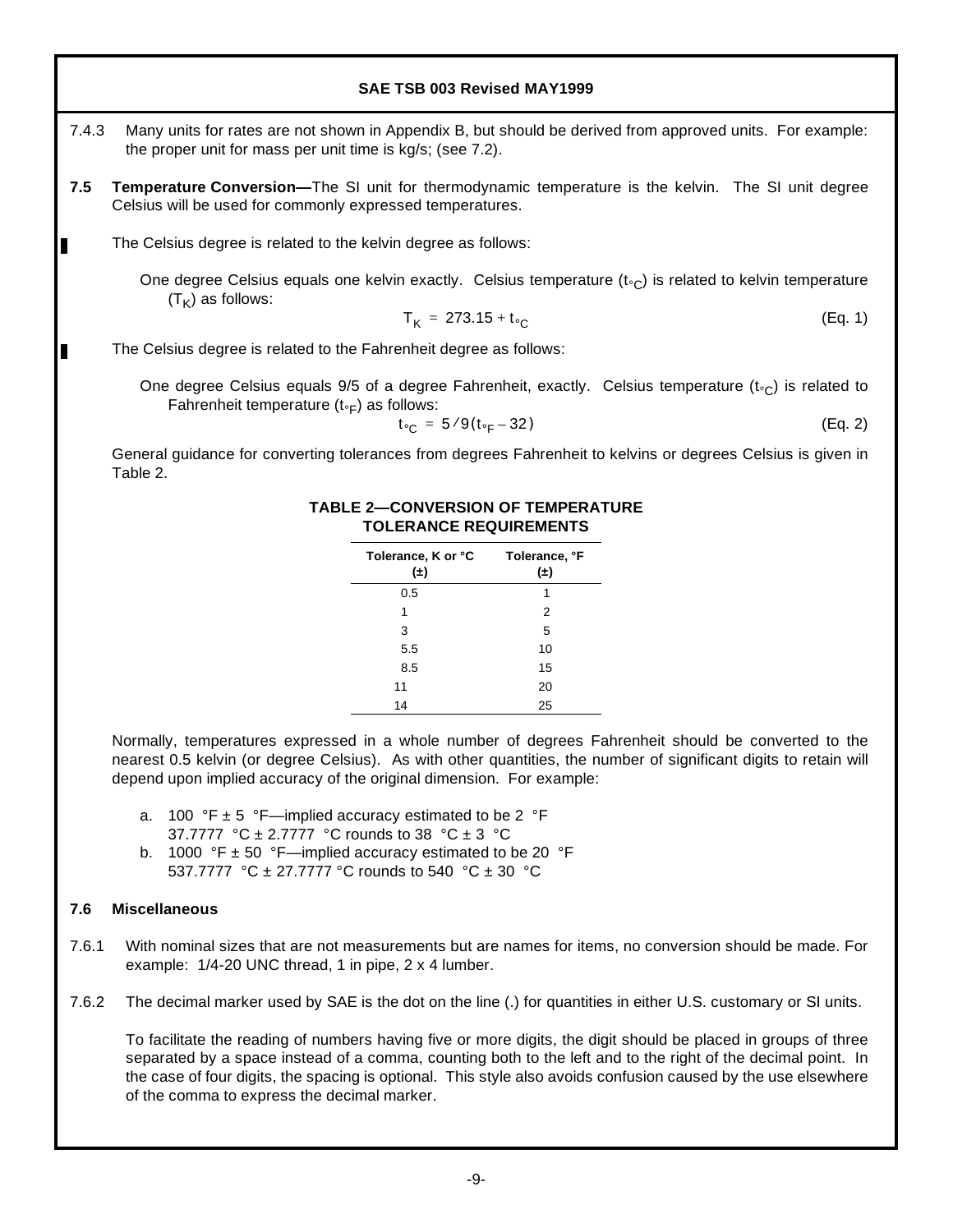For example, use:

1 532 or 1532 instead of 1,532 132 541 816 instead of 132,541,816 983 769.788 16 instead of 983,769.78816

- 7.6.3 Surface roughness expressed in microinches should be converted to micrometers (μm); the term "micron" shall not be used.
- 7.6.4 Linear dimensions on engineering drawings related to SAE committee documentation will customarily be given in millimeters, regardless of length.
- 7.6.5 Expressions that can be stated as a ratio of the same unit, such as 0.006 inch per inch, should be changed to a designation of a ratio such as 0.006:1. Where an expression might be shown in two different units one of which is a multiple of the other, reduce the expression to a common unit and show it as a ratio.

EXAMPLE—1.50 in per ft =  $0.125$  ft per ft. Express as a ratio  $0.125:1$ .

7.6.6 It has been internationally recommended that pressure units themselves should not be modified to indicate whether the pressure is absolute (that is, above zero) or gage (that is, above atmospheric pressure). If, therefore, the context leaves any doubt to which is meant, the word pressure must be qualified appropriately.

For example:

- "... at a gage pressure of 200 kPa" or
- "... at an absolute pressure of 95 kPa" or
- "... reached an absolute pressure of 95 kPa," etc.
- *8. Notes*
- **8.1 Marginal Indicia—** The change bar (l) located in the left margin is for the convenience of the user in locating areas where technical revisions have been made to the previous issue of the report. An (R) symbol to the left of the document title indicates a complete revision of the report.
- **8.2 Historical Note—When tracing the background/history of TSB 003, it is necessary to know... that ... this SAE** Standard was renumbered in 1992. At that time, it was put into a new class of TSB (Technical Standards Board) documents and designated TSB 003. As stated in the Foreword (paragraph 4), prior to 1992, it was SAE J916. The SAE J916 number was used from the inception of *Rules for SAE Use of SI (Metric) Units*, in 1965, through various revisions, including the 1991 version of J916.

# PREPARED BY THE SAE METRIC ADVISORY COMMITTEE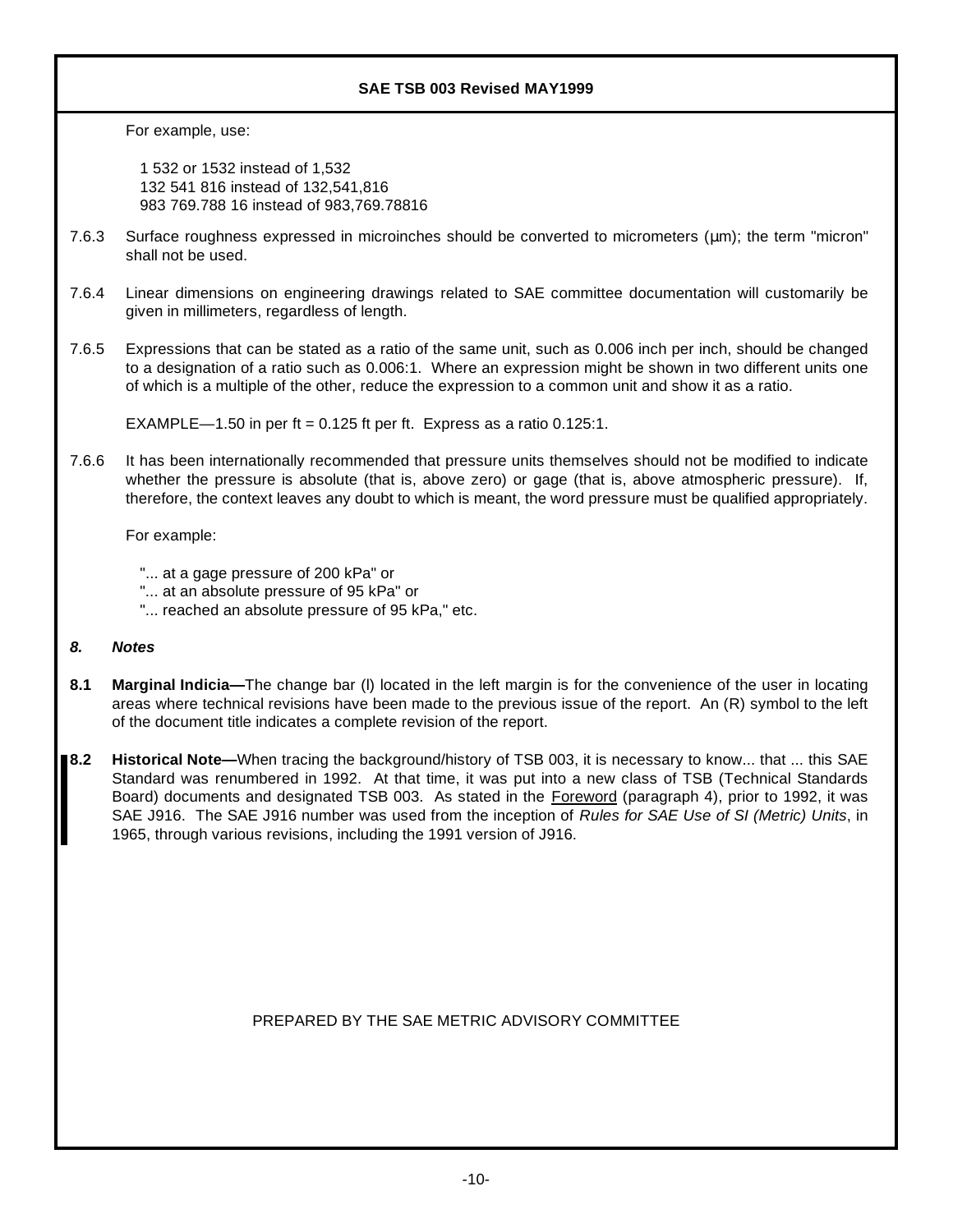# **APPENDIX A**

### **METHODS FOR APPLYING SI IN TABLES AND GRAPHS**

- **Preface—** As covered in 7.1, SI units are required in SAE reports. To assist committees in carrying out this requirement in special circumstances, some qualifying rules are covered here.
- *A.1* In standards that have alternate or optional procedures based on apparatus calibrated in either U.S. inchpound or SI units, converted values need not be included. If optional procedures or dimensions produce equally acceptable results, the options may be shown by using the word "or" rather than parentheses. For example: in a 2-in gage length metal tension test specimen, the gage length may be shown as "50 mm or 2 in."
- *A.2* A specific equivalent, for example 25.4 mm (1.00 in), need be inserted only the first time it occurs in each paragraph.
- *A.3* Special instructions cover the use of tabular material.
- **A.3.1 Case 1— Limited Tabular Material—** Provide SI equivalents in tables in parentheses or in separate columns (see Table A1).

| н             | mm    | in        | R                     |
|---------------|-------|-----------|-----------------------|
| 3/8-24 UNF-2A | 28.58 | $1 - 1/8$ |                       |
| 1/2-13 UNC-2A | 44.45 | $1 - 3/4$ | Governed by thickness |
| 5/8-11 UNC-2A | 53.98 | $2 - 1/8$ | of wheel used         |
| 5/8-11 UNC-2A | 79.38 | $3 - 1/8$ |                       |
| 3/4-10 UNC-2A | 82.55 | $3 - 1/4$ |                       |

#### **TABLE A1— FASTENERS FOR GRINDERS**

- **A.3.2 Case 2— One or Two Large Tables—** When the size of a table and limitations of space (on the printed page) make it impractical to expand the table to include SI equivalents, the table should be duplicated in U.S. inchpound units and in SI units (see Tables A2 and A3).
- A.3.2.1 If Cases 1 and 2 would still result in major increase in the size of the standard document, consideration must be given to other methods. SAE staff should first be consulted on techniques of arranging column spacing, etc., to accomplish addition of SI as shown in Cases 1 and 2.

Cases 3 and 4 are two approaches to reduce the number of pages involved in adding SI to reports with extensive tabular data. They should be used only in extreme cases since they do not accomplish the intent of SAE policy. Also, these approaches should not be considered when the users of the report are judged to need SI units for its use.

- **A.3.3 Case 3— Extensive Tabular Material—** When the tabulated data are extensive and the above procedures would require an impractical addition to the standard, a summary appendix may be prepared listing all of the values appearing in the tables, along with the conversion of each, as in Tables A4, A5, A6, and A7.
- **A.3.4 Case 4—** In extreme cases when all the above approaches do not apply because of the size and number of tables, conversion factors may be placed in a footnote under each table, as in the example in Table A8. It should be noted that usage of inch-pound oriented material such as this is an exception to the SAE Policy and is expected to decline as the metric transition progresses with the phase-in of the SI metric oriented technical data.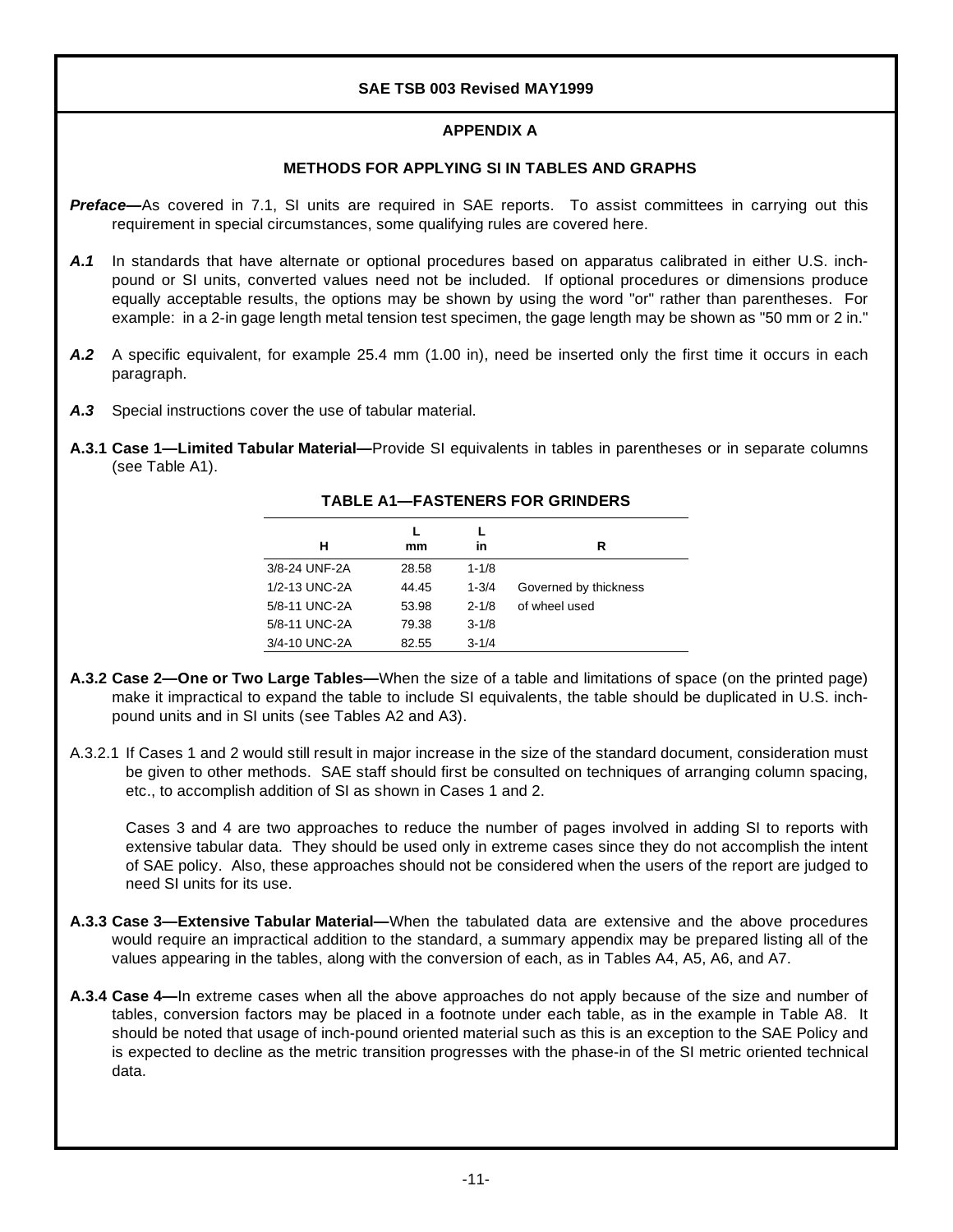| Chain No.                     | H60    | H74    | H75    | H78    | H <sub>82</sub> | H <sub>124</sub> |
|-------------------------------|--------|--------|--------|--------|-----------------|------------------|
| $P$ (mm)                      | 58.62  | 66.27  | 66.27  | 66.27  | 78.10           | 101.60           |
| $A$ (mm)                      | 7.92   | 9.52   | 7.92   | 12.70  | 11.27           | 19.05            |
| $F$ (mm)                      | 18.5   | 25.4   | 19.0   | 28.4   | 31.75           | 39.62            |
| $H$ (mm)                      | 18.5   | 22.3   | 18.3   | 22.3   | 30.2            | 36.6             |
| Proof test load (kN)          |        |        |        |        |                 |                  |
| Class M                       | 12.50  | 17.80  | 12.50  | 28.50  | 35.60           | 53.40            |
| Class P                       | 15.60  | 22.20  | 15.60  | 35.60  | 44.50           | 66.80            |
| No. of pitches per nominal    |        |        |        |        |                 |                  |
| 3048 mm strand                | 52     | 46     | 46     | 46     | 39              | 30               |
| Theoretical length of nominal |        |        |        |        |                 |                  |
| 3048 mm strand                | 3048.5 | 3048.2 | 3048.2 | 3048.2 | 3046.0          | 3048.0           |
| Measuring load (N)            | 850    | 1200   | 850    | 580    | 2270            | 3600             |

### **TABLE A2— DIMENSIONS IN SI UNITS**

# **TABLE A3— DIMENSIONS IN U.S. INCH-POUND UNITS**

| Chain No.                     | <b>H60</b> | H74     | <b>H75</b> | H78     | H82     | H <sub>124</sub> |
|-------------------------------|------------|---------|------------|---------|---------|------------------|
| $P$ (in)                      | 2.308      | 2.609   | 2.609      | 2.609   | 3.075   | 4.000            |
| A (in)                        | 0.312      | 0.375   | 0.312      | 0.500   | 0.562   | 0.750            |
| $F$ (in)                      | 0.73       | 1.00    | 0.75       | 1.12    | 1.25    | 1.56             |
| H (in)                        | 0.75       | 0.88    | 0.72       | 0.88    | 1.19    | 1.44             |
| Proof test load (lbf)         |            |         |            |         |         |                  |
| Class M                       | 2800       | 4 0 0 0 | 2800       | 6400    | 8 0 0 0 | 12 000           |
| Class P                       | 3 500      | 5 0 0 0 | 3 500      | 8 0 0 0 | 10 000  | 15 000           |
| No. of pitches per nominal    |            |         |            |         |         |                  |
| 120 in strand                 | 52         | 46      | 46         | 46      | 39      | 30               |
| Theoretical length of nominal |            |         |            |         |         |                  |
| 120 in strand                 | 120.02     | 120.01  | 120.01     | 120.01  | 119.92  | 120.00           |
| Measuring load (lbf)          | 190        | 270     | 190        | 130     | 510     | 810              |

*A.4* Graphs and charts may be handled in several ways depending on the circumstances. In adding SI units to a graphic presentation of data, the practice of specific addition of metric conversions to existing ordinate or abscissa values should be avoided (see Figure A1).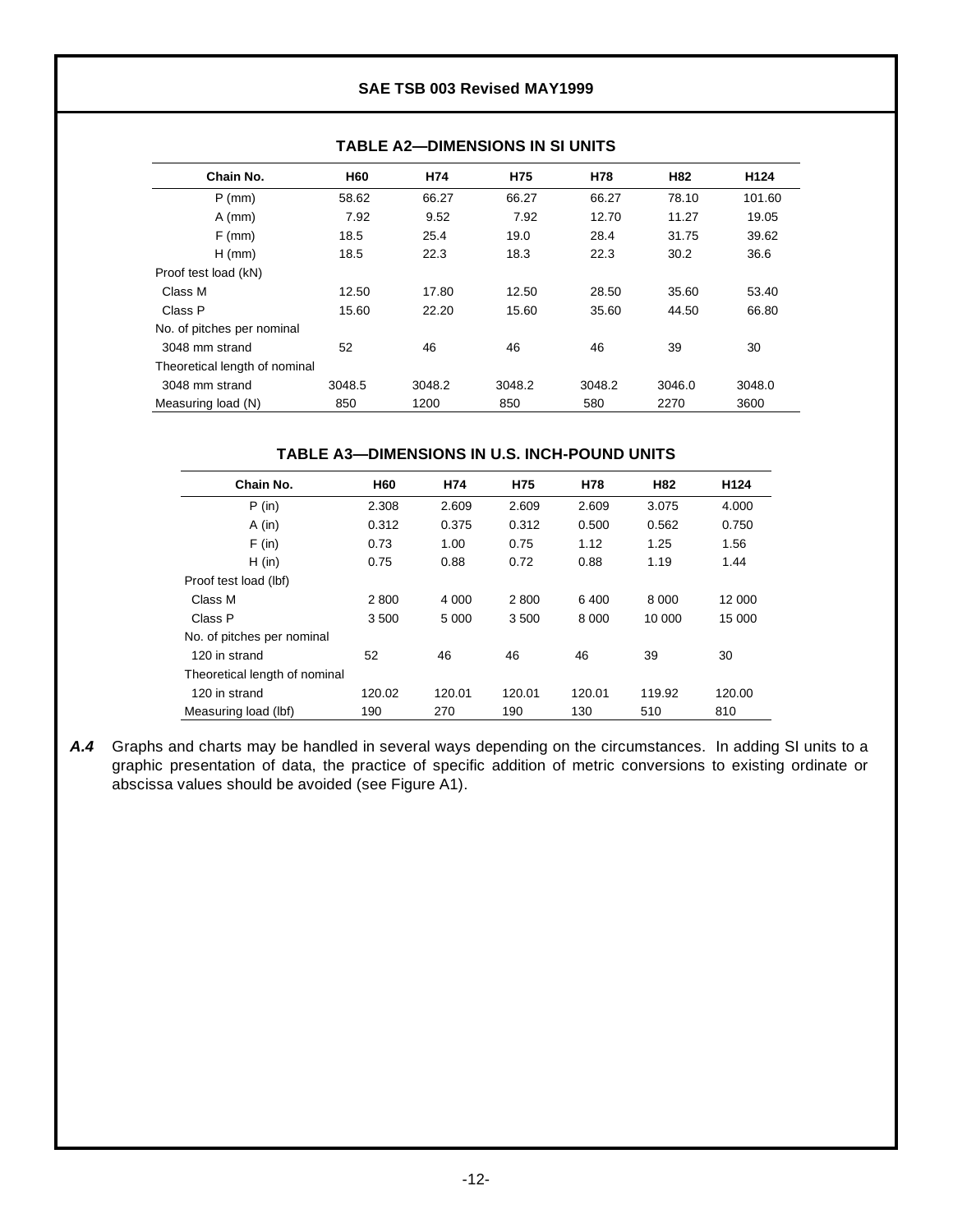| mm   | in    | mm    | in    | mm     | in    |
|------|-------|-------|-------|--------|-------|
| 0.38 | 0.015 | 8.89  | 0.350 | 25.07  | 0.987 |
| 0.51 | 0.020 | 9.52  | 0.375 | 25.40  | 1.000 |
| 0.71 | 0.028 | 9.73  | 0.383 | 28.65  | 1.128 |
| 0.97 | 0.038 | 10.95 | 0.431 | 29.92  | 1.178 |
| 1.12 | 0.044 | 11.10 | 0.437 | 32.26  | 1.270 |
| 1.27 | 0.050 | 12.37 | 0.487 | 35.81  | 1.410 |
| 1.42 | 0.056 | 12.70 | 0.500 | 39.90  | 1.571 |
| 1.63 | 0.064 | 13.72 | 0.540 | 49.86  | 1.963 |
| 1.80 | 0.071 | 15.55 | 0.612 | 59.84  | 2.356 |
| 3.63 | 0.143 | 15.88 | 0.625 | 69.82  | 2.749 |
| 4.85 | 0.191 | 17.78 | 0.700 | 79.81  | 3.142 |
| 6.07 | 0.239 | 19.05 | 0.750 | 90.02  | 3.544 |
| 6.65 | 0.262 | 20.07 | 0.790 | 101.35 | 3.990 |
| 7.26 | 0.286 | 22.22 | 0.875 | 112.52 | 4.430 |
| 8.48 | 0.334 | 22.58 | 0.889 |        |       |

### **TABLE A4— SI EQUIVALENTS— MILLIMETERS TO INCHES**

### **TABLE A5— SI EQUIVALENTS— SQUARE INCHES TO SQUARE CENTIMETERS**

| cm <sup>2</sup> | $in^2$ | cm <sup>2</sup> | $in^2$ | cm <sup>2</sup> | $in^2$ |
|-----------------|--------|-----------------|--------|-----------------|--------|
| 0.71            | 0.11   | 2.84            | 0.44   | 6.45            | 1.00   |
| 1.29            | 0.20   | 3.87            | 0.60   | 8.19            | 1.27   |
| 2.00            | 0.31   | 5.10            | 0.79   | 10.06           | 1.56   |

### **TABLE A6— SI EQUIVALENTS— POUNDS PER FOOT TO KILOGRAMS PER METER**

| kg/m  | lb/ft | kg/m  | lb/ft | kg/m  | lb/ft |
|-------|-------|-------|-------|-------|-------|
| 0.560 | 0.376 | 2.235 | 1.502 | 4.96  | 3.33  |
| 0.994 | 0.668 | 3.042 | 2.044 | 6.403 | 4.303 |
| 1.552 | 1.043 | 3.973 | 2.670 | 7.906 | 5.313 |

### **TABLE A7— SI EQUIVALENTS— POUNDS-FORCE PER SQUARE INCH TO MEGAPASCALS**

| MPa | psi    | MPa | psi    |
|-----|--------|-----|--------|
| 345 | 50 000 | 550 | 80 000 |
| 415 | 60 000 | 620 | 90 000 |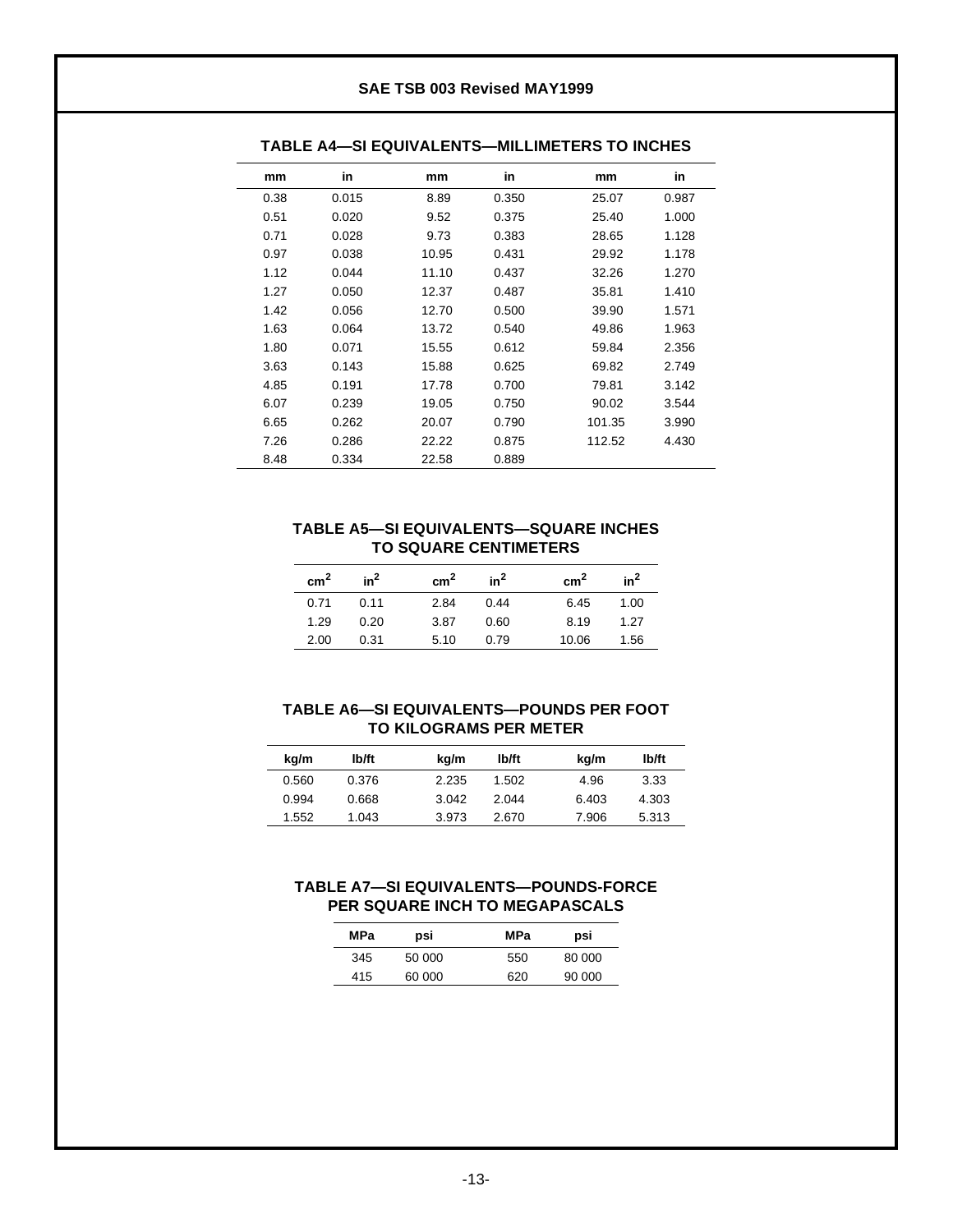# **TABLE A8— LARGE TABLE WITH CONVERSION FACTORS AS FOOTNOTES**

| <b>Nominal</b><br>Size, in | Outside<br>Diameter,<br>in <sup>(1)</sup> | Wall<br>Thickness,<br>in <sup>(1)</sup> | Nominal<br>Mass per ft.<br>Plain End,<br>$I\vert b/ft^{(2)}$ | Weight<br><b>Class</b>   | <b>Schedule</b><br>No.   | <b>Test</b><br>Pressure, (3)<br><b>Butt-Welded</b> | <b>Test</b><br>Pressure, (3)<br>Grade A | <b>Test</b><br>Pressure, (3)<br><b>Grade B</b> |
|----------------------------|-------------------------------------------|-----------------------------------------|--------------------------------------------------------------|--------------------------|--------------------------|----------------------------------------------------|-----------------------------------------|------------------------------------------------|
| 20                         | 20.000                                    | 0.250                                   | 52.73                                                        | $\overline{\phantom{0}}$ | 10                       |                                                    | 450                                     | 500                                            |
|                            |                                           | 0.281                                   | 59.18                                                        | —                        | —                        |                                                    | 500                                     | 600                                            |
|                            |                                           | 0.312                                   | 65.60                                                        | $\overline{\phantom{0}}$ | $\overline{\phantom{0}}$ | $\overline{\phantom{0}}$                           | 550                                     | 650                                            |
|                            |                                           | 0.344                                   | 72.21                                                        | $\overline{\phantom{0}}$ |                          |                                                    | 600                                     | 700                                            |
|                            |                                           | 0.375                                   | 78.60                                                        | <b>STD</b>               | 20                       |                                                    | 700                                     | 800                                            |
|                            |                                           | 0.406                                   | 84.96                                                        | —                        |                          |                                                    | 750                                     | 850                                            |
|                            |                                           | 0.438                                   | 91.51                                                        | —                        |                          |                                                    | 800                                     | 900                                            |
|                            |                                           | 0.469                                   | 97.83                                                        | $\overline{\phantom{0}}$ |                          |                                                    | 850                                     | 950                                            |
|                            |                                           | 0.500                                   | 104.13                                                       | XS                       | 30                       |                                                    | 900                                     | 1000                                           |
|                            |                                           | 0.594                                   | 123.11                                                       | —                        | 40                       |                                                    | 1100                                    | 1200                                           |
|                            |                                           | 0.812                                   | 166.40                                                       |                          | 60                       |                                                    | 1500                                    | 1700                                           |
|                            |                                           | 1.031                                   | 208.87                                                       |                          | 80                       |                                                    | 1900                                    | 2200                                           |
|                            |                                           | 1.281                                   | 256.10                                                       | $\overline{\phantom{0}}$ | 100                      |                                                    | 2300                                    | 2700                                           |
|                            |                                           | 1.500                                   | 296.37                                                       | —                        | 120                      |                                                    | 2700                                    | 2800                                           |
|                            |                                           | 1.750                                   | 341.10                                                       |                          | 140                      |                                                    | 2800                                    | 2800                                           |
|                            |                                           | 1.969                                   | 379.17                                                       | —                        | 160                      |                                                    | 2800                                    | 2800                                           |
| 24                         | 24.000                                    | 0.250                                   | 63.41                                                        |                          | 10                       |                                                    | 400                                     | 450                                            |
|                            |                                           | 0.281                                   | 71.18                                                        |                          | —                        |                                                    | 400                                     | 500                                            |
|                            |                                           | 0.312                                   | 78.93                                                        | $\overline{\phantom{0}}$ | $\overline{\phantom{0}}$ |                                                    | 450                                     | 550                                            |
|                            |                                           | 0.344                                   | 86.91                                                        | $\overline{\phantom{0}}$ | —                        |                                                    | 500                                     | 600                                            |
|                            |                                           | 0.375                                   | 94.62                                                        | <b>STD</b>               | 20                       |                                                    | 550                                     | 650                                            |
|                            |                                           | 0.406                                   | 102.31                                                       | —                        |                          |                                                    | 600                                     | 700                                            |
|                            |                                           | 0.438                                   | 110.22                                                       | $\overline{\phantom{0}}$ |                          |                                                    | 650                                     | 750                                            |
|                            |                                           | 0.469                                   | 117.86                                                       |                          | —                        |                                                    | 700                                     | 825                                            |
|                            |                                           | 0.500                                   | 125.49                                                       | XS                       | $\overline{\phantom{0}}$ |                                                    | 750                                     | 900                                            |
|                            |                                           | 0.562                                   | 140.68                                                       |                          | 30                       |                                                    | 850                                     | 1000                                           |
|                            |                                           | 0.688                                   | 171.29                                                       | —                        | 40                       |                                                    | 1000                                    | 1200                                           |
|                            |                                           | 0.938                                   | 231.03                                                       | $\overline{\phantom{0}}$ |                          |                                                    | 1400                                    | 1600                                           |
|                            |                                           | 0.969                                   | 238.85                                                       | $\overline{\phantom{0}}$ | 60                       |                                                    | 1500                                    | 1700                                           |
|                            |                                           | 1.219                                   | 296.58                                                       |                          | 90                       |                                                    | 1800                                    | 2100                                           |
|                            |                                           | 1.531                                   | 367.39                                                       | —                        | 100                      |                                                    | 2300                                    | 2700                                           |
|                            |                                           | 1.812                                   | 429.39                                                       |                          | 120                      |                                                    | 2700                                    | 2800                                           |
|                            |                                           | 2.062                                   | 483.12                                                       |                          | 140                      |                                                    | 2800                                    | 2800                                           |
|                            |                                           | 2.344                                   | 542.14                                                       |                          | 160                      |                                                    | 2800                                    | 2800                                           |
| 26                         | 26.000                                    | 0.250                                   | 68.75                                                        |                          | —                        |                                                    | 50                                      | 400                                            |
|                            |                                           | 0.281                                   | 77.18                                                        |                          |                          |                                                    | 390                                     | 450                                            |
|                            |                                           | 0.312                                   | 85.60                                                        |                          | 10                       |                                                    | 430                                     | 500                                            |
|                            |                                           | 0.344                                   | 94.26                                                        |                          | $\overline{\phantom{0}}$ |                                                    | 480                                     | 560                                            |
|                            |                                           | 0.375                                   | 102.63                                                       | <b>STD</b>               | —                        |                                                    | 520                                     | 610                                            |
|                            |                                           | 0.406                                   | 110.98                                                       | $\overline{\phantom{0}}$ | —                        | $\overline{\phantom{0}}$                           | 560                                     | 660                                            |
|                            |                                           | 0.438                                   | 119.57                                                       | —                        |                          |                                                    | 610                                     | 710                                            |
|                            |                                           | 0.469                                   | 127.88                                                       |                          | $\overline{\phantom{0}}$ |                                                    | 650                                     | 760                                            |
|                            |                                           | 0.500                                   | 136.17                                                       | XS                       | 20                       |                                                    | 690                                     | 810                                            |
|                            |                                           | 0.562                                   | 152.68                                                       | —                        |                          |                                                    | 780                                     | 910                                            |

1. 1 in =  $25.4 \text{ mm}$ 

2. 1 lb/ft = 1.49 kg/m

3. 1 psi = 6.9 kPa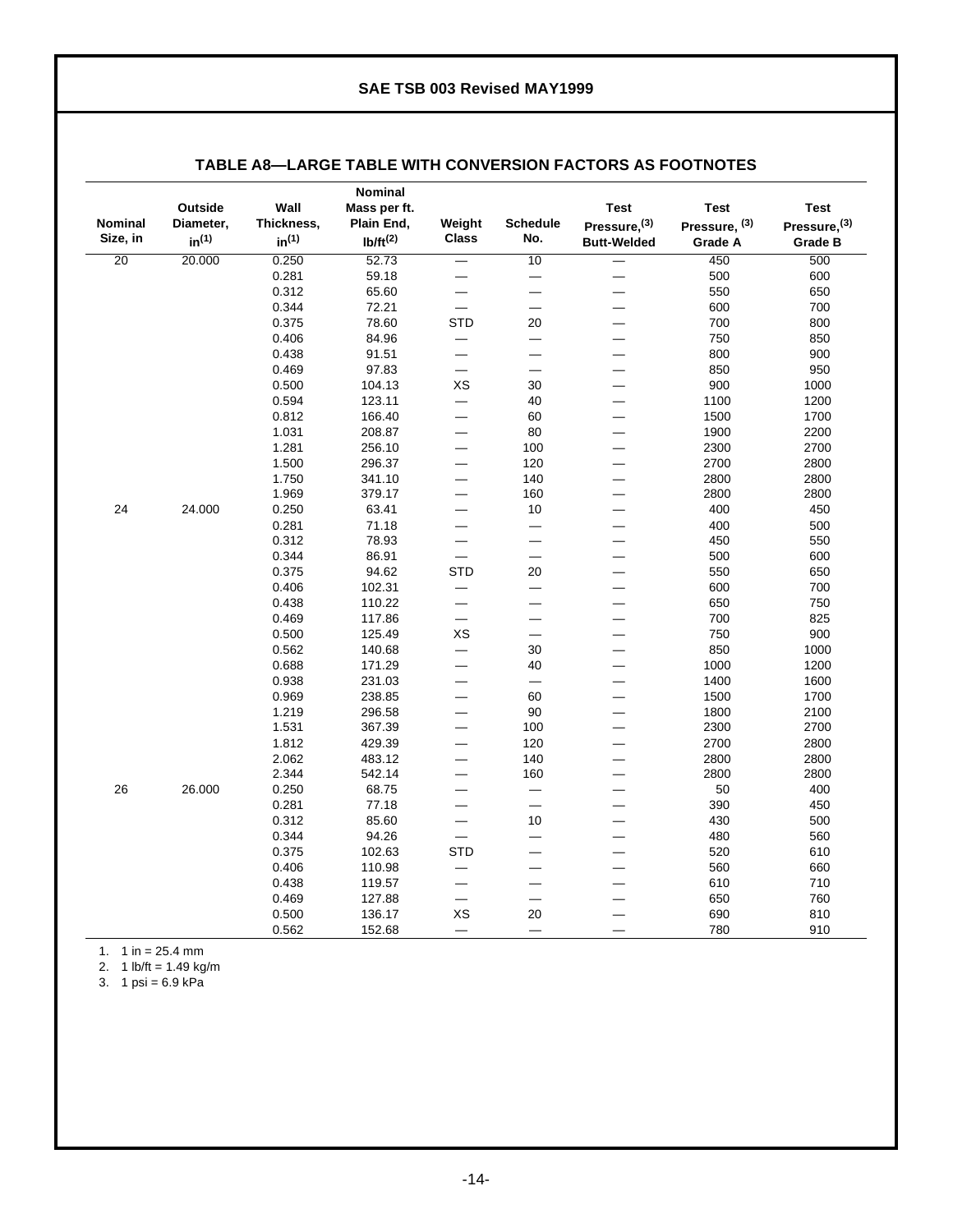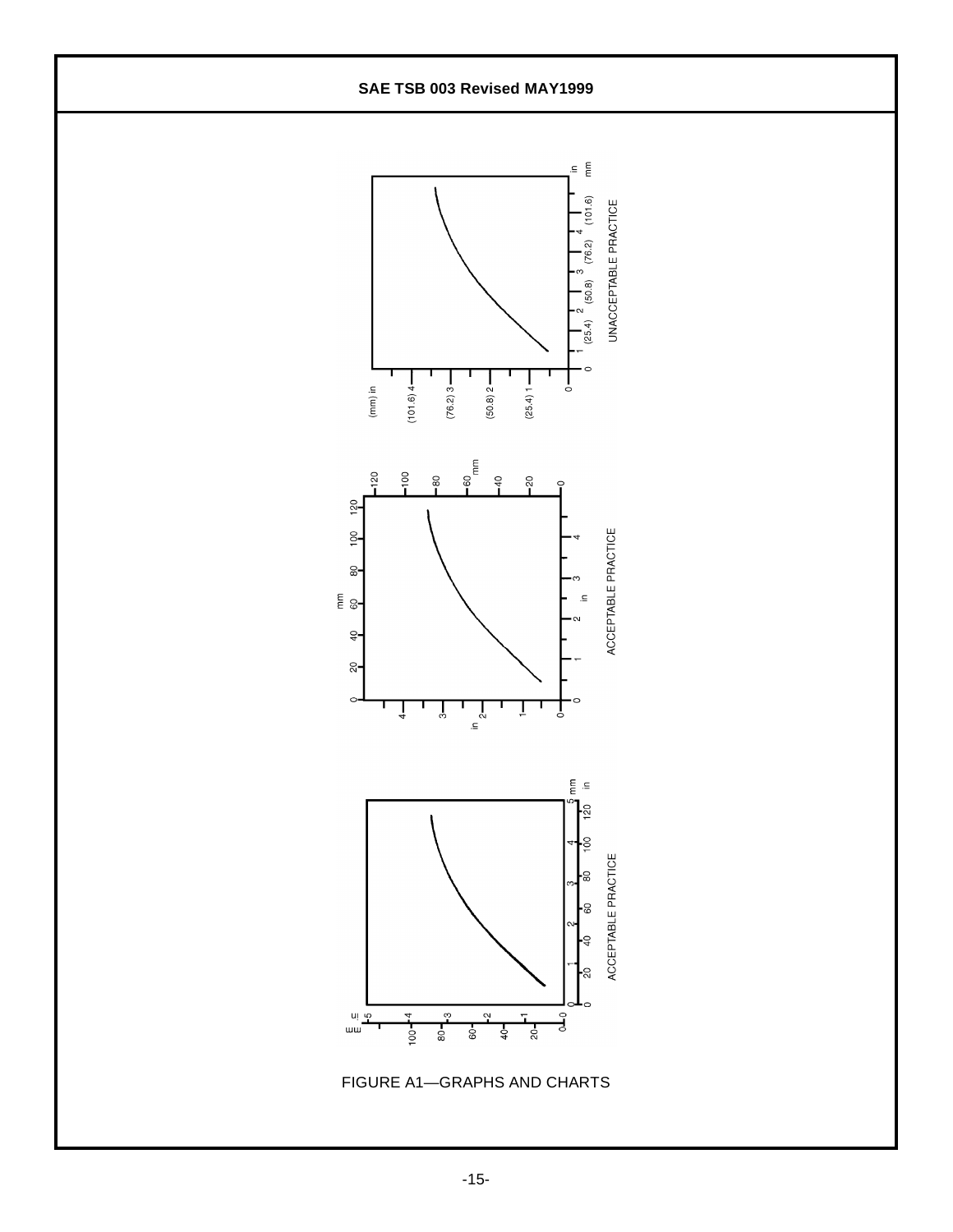# **APPENDIX B**

### **APPLICATION OF SI UNITS (INCLUDING CONVERSION FACTORS)**

- *Preface—* The following table illustrates recommended SI use for applications in the industries and technical disciplines served by SAE. The particular recommendations should be followed unless other use conforming to TSB 003 is strongly preferred for well-founded reasons.
- **B.1 Arrangement—The unit applications are arranged in alphabetical order of quantities, by principal nouns.** Thus to find SI use for Surface Tension look under Tension, Surface, and for Specific Energy look under Energy, Specific.
- **B.2 Rates and Other Derived Quantities—It** is not practical to list all possible applications, but others such as rates can be readily derived. For example: If guidance is desired for Heat Energy per Unit Volume, looking up Energy and Volume will show the recommendation kJ/m<sup>3</sup> (or other prefix, depending on guidelines for the use of prefixes).
- *B.3 Conversion Factors—* Conversion factors are shown from Old Units to Metric Units to seven significant digits, unless the precision with which the factor is known does not warrant seven digits.

Exact conversion factors are indicated by \*.

For conversion from Metric Units to Old Units, divide rather than multiply by the factor. For example: To convert 16.3 lb/yd<sup>3</sup> to kg/m<sup>3</sup> multiply by 0.593. The answer is 9.6659 kg/m<sup>3</sup> which should be rounded properly according to the precision of the 16.3 lb/yd<sup>3</sup>, probably to 9.7 kg/m<sup>3</sup>. To convert 9.7 kg/m<sup>3</sup> to lb/yd<sup>3</sup> divide by 0.593. The answer is 16.357504 lb/yd<sup>3</sup>, which would be rounded to 16.3 lb/yd<sup>3</sup>, the precision of the 9.7 kg/m<sup>3</sup>.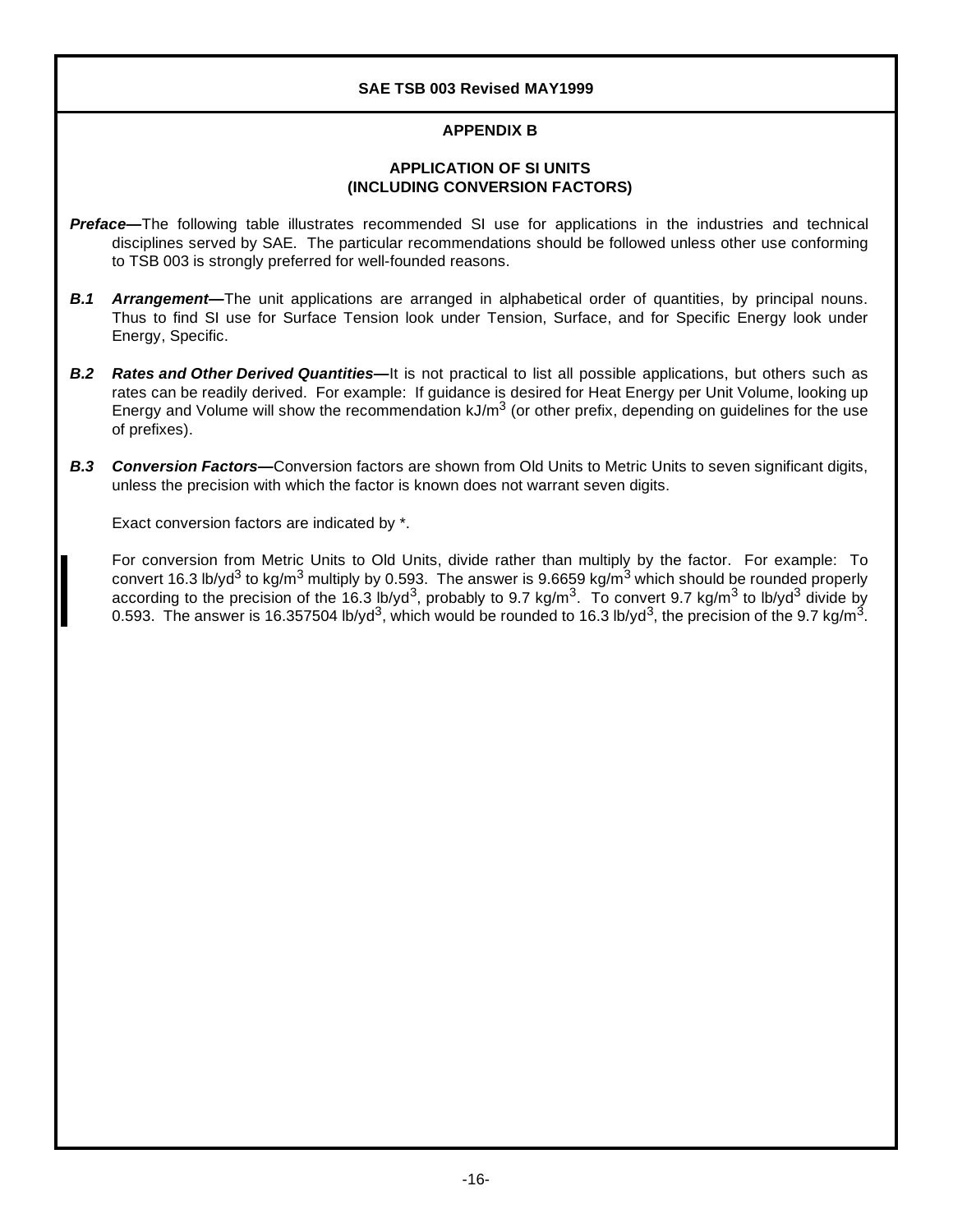# **TABLE B1— APPLICATION OF SI UNITS**

| Quantity                                                      | <b>Typical Application</b>                                        |                              |                    | From Old Units To Metric Units | Multiply by <sup>(1)</sup> |
|---------------------------------------------------------------|-------------------------------------------------------------------|------------------------------|--------------------|--------------------------------|----------------------------|
| Acceleration, angular                                         | General                                                           |                              | rad/s <sup>2</sup> | rad/s <sup>2</sup>             | $1*$                       |
| Acceleration, linear                                          | Vehicle                                                           |                              | (mi/h)/s           | (km/h)/s                       | 1.609 344*                 |
|                                                               | General (includes acceleration                                    |                              | $ft/s^2$           | m/s <sup>2</sup>               | $0.3048*$                  |
|                                                               | of gravity $(2)$                                                  |                              | in/s <sup>2</sup>  | m/s <sup>2</sup>               | $0.0254*$                  |
| <b>Acoustical Measurement</b><br>(see Pressure, Sound, Level) |                                                                   |                              |                    |                                |                            |
| Angle, plane                                                  | Rotational calculations                                           |                              | r (revolution)     | r (revolution)                 | $1*$                       |
|                                                               |                                                                   |                              | rad                | rad                            | $1*$                       |
|                                                               | Geometric and general                                             |                              | $\degree$ (deg)    | $\circ$                        | $1*$                       |
|                                                               |                                                                   |                              | $'$ (min)          | ° (decimalized)                | $1/60*$                    |
|                                                               |                                                                   |                              | $"$ (sec)          | ° (decimalized)                | 1/3600*                    |
| Angle, solid                                                  | Illumination calculations                                         |                              | sr                 | sr                             | $1*$                       |
| Area                                                          | Cargo platforms, frontal areas, fabrics,<br>roof and floor areas, |                              | in <sup>2</sup>    | m <sup>2</sup>                 | 0.000 645 16*              |
|                                                               | general                                                           |                              | ft <sup>2</sup>    | m <sup>2</sup>                 | 0.092 903 04*              |
|                                                               | Pipe, conduit                                                     |                              | in <sup>2</sup>    | cm <sup>2</sup>                | $6.4516*$                  |
|                                                               |                                                                   |                              | $\mathrm{ft}^2$    | m <sup>2</sup>                 | 0.092 903 04*              |
|                                                               | Small areas, orifices                                             |                              | in <sup>2</sup>    | $\text{mm}^2$                  | 645.16*                    |
|                                                               | Brake & clutch contact area, glass,<br>radiators, agricultural    |                              | in <sup>2</sup>    | cm <sup>2</sup>                | $6.4516*$                  |
|                                                               | Land and water areas                                              | (Small)                      | ft <sup>2</sup>    | m <sup>2</sup>                 | 0.092 903 04*              |
|                                                               |                                                                   |                              | $yd^2$             | m <sup>2</sup>                 | 0.836 127 4                |
|                                                               |                                                                   | (Large)                      | acre               | m <sup>2</sup>                 | 4 046.873                  |
|                                                               |                                                                   |                              | acre               | ha                             | 0.404 687 $3^{(3)}$        |
|                                                               |                                                                   | (Very Large) mi <sup>2</sup> |                    | km <sup>2</sup>                | $2.589998^{(3)}$           |
| Area per time                                                 | Field operations (agricultural)                                   |                              | acre/h             | ha/h                           | 0.404 687 $3^{(3)}$        |
|                                                               | Auger sweeps, silo unloader                                       |                              | $ft^2/s$           | $m^2/s$                        | 0.092 903 04*              |
| Bending moment                                                | (See Moment of force)                                             |                              |                    |                                |                            |
| Footnotes at end of table.                                    |                                                                   |                              |                    |                                |                            |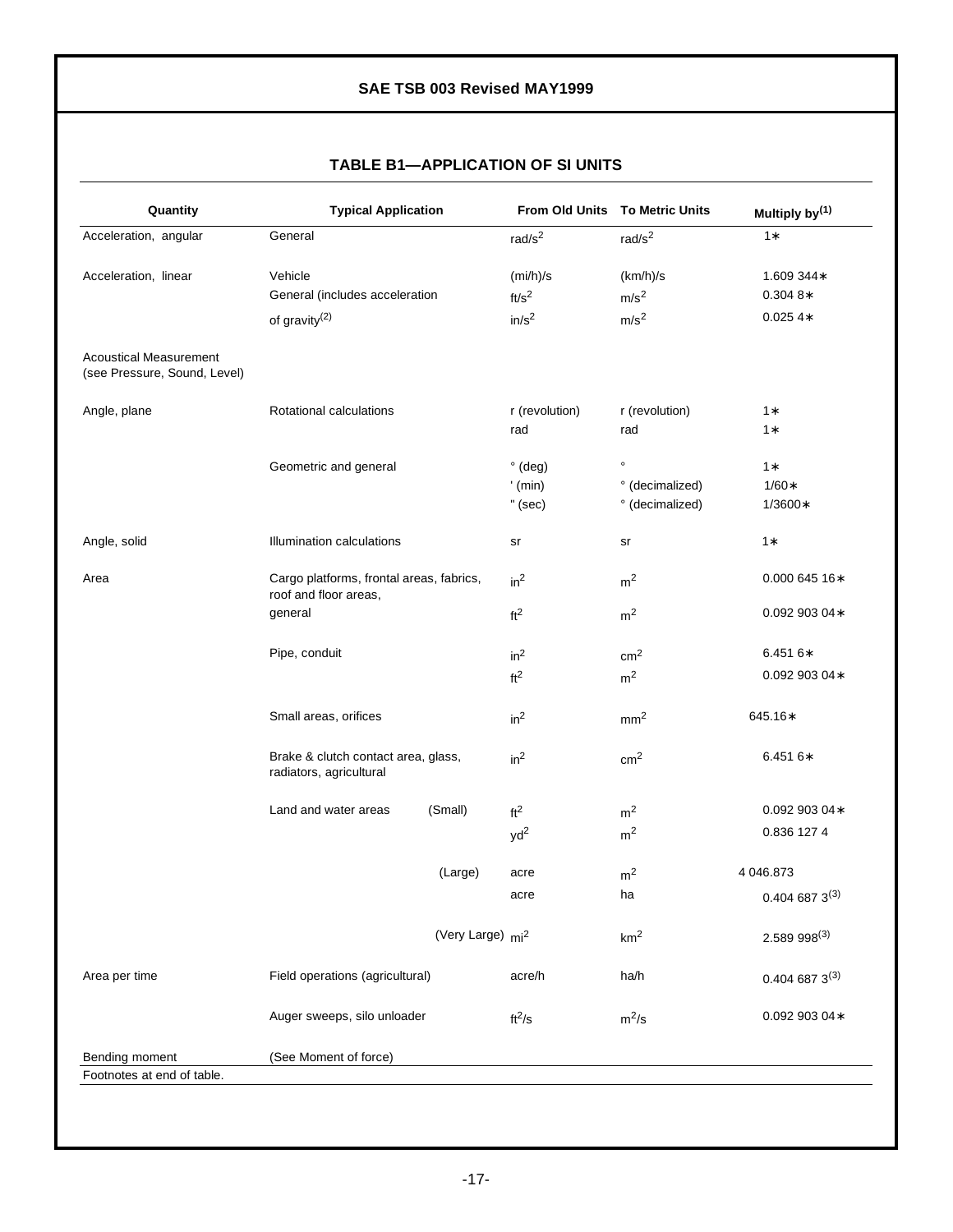| Quantity                        | <b>Typical Application</b>         |                                                                                                | From Old Units To Metric Units                 | Multiply by <sup>(1)</sup>        |
|---------------------------------|------------------------------------|------------------------------------------------------------------------------------------------|------------------------------------------------|-----------------------------------|
| Capacitance, electric           | Capacitors                         | μF                                                                                             | $\mu$ F                                        | $1*$                              |
| Capacity, electric charge       | Battery rating                     | A h                                                                                            | A-h                                            | $1*$                              |
| Capacity, heat                  | General                            | $B$ tu/ $\mathrm{F}^{(4)}$                                                                     | kJ/K <sup>(5)</sup>                            | 1.899 101                         |
| Capacity, heat, specific        | General                            | Btu/(lb $\cdot$ °F) <sup>(4)</sup>                                                             | $kJ/(kg·K)^{(5)}$                              | 4.1868*                           |
| Capacity, volume                | (See volume)                       |                                                                                                |                                                |                                   |
| Charge, electric                | General                            | $\mathsf C$                                                                                    | $\mathsf C$                                    | $1*$                              |
| Coefficient of heat transfer    | General                            | Btu/ $(h\cdot ft^2 \cdot \degree F)^{(4)}$                                                     | $W/(m^2 \cdot K)^{(5)}$                        | 5.678 263                         |
| Coefficient of linear expansion | Shrink fit, general                | $\mathrm{P}F^{-1}$ , (1/ $\mathrm{P}F$ )                                                       | $^{\circ}C^{-1}$ , (1/ $^{\circ}C$ )           | $1.8*$                            |
| Conductance, electric           | General                            | mho                                                                                            | $\mathbb S$                                    | $1*$                              |
| Conductance, thermal            | (See Coefficient of heat transfer) |                                                                                                |                                                |                                   |
| Conductivity, electric          | Material property                  | mho/ft                                                                                         | S/m                                            | 3.280 840                         |
| Conductivity, thermal           | General                            | Btu-in/(h-ft <sup>2</sup> .°F) <sup>(4)</sup><br>Btu-ft/(h-ft <sup>2</sup> .°F) <sup>(4)</sup> | $W/(m \cdot K)^{(5)}$<br>$W/(m \cdot K)^{(5)}$ | 0.144 227 9<br>1.730 735          |
| Consumption, fuel               | (See Efficiency, fuel)             |                                                                                                |                                                |                                   |
| Consumption, oil                | Vehicle performance testing        | qt/1000 miles                                                                                  | L/1000 km                                      | 0.588 036 4                       |
| Consumption, specific, fuel     | (See Efficiency, fuel)             |                                                                                                |                                                |                                   |
| Consumption, specific, oil      | Engine testing                     | $lb/(hp \cdot h)$<br>$lb/(hp \cdot h)$<br>oz/(hp-h)                                            | g/(kW·h)<br>g/MJ<br>g/MJ                       | 608.2774<br>168.9659<br>10.560 37 |
| Current, electric               | General                            | Α                                                                                              | $\mathsf A$                                    | $1*$                              |
| Damping coefficient             |                                    | lbf-s/ft                                                                                       | N·s/m                                          | 14.593 90                         |
| Density, current                | General                            | A/in <sup>2</sup>                                                                              | A/mm <sup>2</sup>                              | 1.550 003                         |
| Density, magnetic flux          | General                            | gauss                                                                                          | $\sf T$                                        | $0.0001*$                         |
| Footnotes at end of table.      |                                    |                                                                                                |                                                |                                   |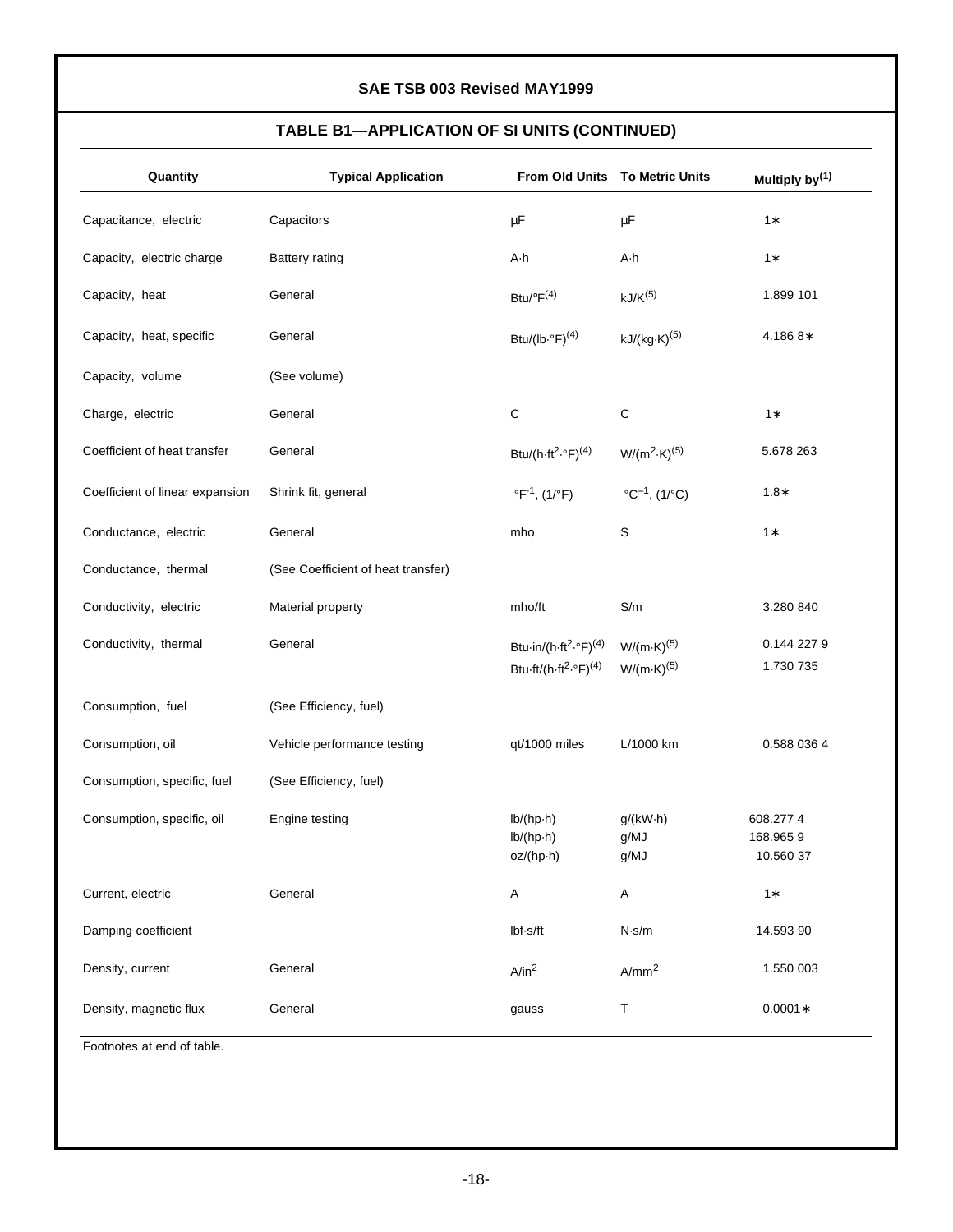| Quantity                                    | <b>Typical Application</b>                       |                             | From Old Units To Metric Units | Multiply by <sup>(1)</sup> |
|---------------------------------------------|--------------------------------------------------|-----------------------------|--------------------------------|----------------------------|
| Density, (mass)                             | Solid                                            | $lb$ /yd $3$                | kg/m <sup>3</sup>              | 0.593 276 3                |
|                                             |                                                  | lb/in <sup>3</sup>          | kg/m <sup>3</sup>              | 27 679.90                  |
|                                             |                                                  | Ib/ft <sup>3</sup>          | kg/m <sup>3</sup>              | 16.018 46                  |
|                                             |                                                  | ton (short)/yd <sup>3</sup> | kg/m <sup>3</sup>              | 1 186.553                  |
|                                             |                                                  | ton (long)/yd <sup>3</sup>  | kg/m <sup>3</sup>              | 1 328.939                  |
|                                             |                                                  |                             |                                |                            |
|                                             | Liquid                                           | lb/gal                      | kg/L                           | 0.119 826 4                |
|                                             | Gas                                              | Ib/ft <sup>3</sup>          | kg/m <sup>3</sup>              | 16.018 46                  |
| Density of heat flow rate                   | Irradiance, general                              | Btu/ $(h \cdot ft^2)^{(4)}$ | W/m <sup>2</sup>               | 3.154 591                  |
| Diffusivity, thermal                        | Heat transfer                                    | $ft^2/h$                    | $m^2/h$                        | 0.092 903 04*              |
| Drag                                        | (See Force)                                      |                             |                                |                            |
| Economy, fuel or oil                        | (See Efficiency, fuel or oil)                    |                             |                                |                            |
| Efficiency, fuel <sup>(6)</sup>             | Highway vehicles                                 |                             |                                |                            |
|                                             | economy                                          | mi/gal                      | km/L                           | 0.425 143 7                |
|                                             | consumption                                      |                             | L/(100 km)                     | $-^{(7)}$                  |
|                                             | specific fuel consumption                        | $lb/(hp \cdot h)$           | g/MJ                           | 168.9659                   |
|                                             | Off-highway equipment                            |                             |                                |                            |
|                                             | economy                                          | hp-h/gal                    | kW-h/L                         | 0.196 993 1                |
|                                             | consumption                                      | gal/h                       | L/h                            | 3.785 412                  |
|                                             | specific fuel consumption                        | $lb/(hp \cdot h)$           | g/(kW·h)                       | 608.277 4                  |
|                                             | specific fuel consumption                        | $lb/(hp \cdot h)$           | g/MJ                           | 168.9659                   |
|                                             | Aircraft gas turbine engines                     |                             |                                |                            |
|                                             | Thrust specific fuel consumption                 |                             |                                | 28.325 26                  |
|                                             | (turbo-jet/fan)                                  | lb/(lbf·h)                  | $mg/(N\cdot s)$                |                            |
|                                             | Shaft specific fuel consumption<br>(turbo-shaft) | lb/(hp-h)                   | kg/(kW·h)                      | 0.608 277 4                |
| Efficiency, oil <sup>(6)</sup>              | Highway vehicles economy                         | mi/qt                       | km/L                           | 1.700 575                  |
| Energy, work, enthalpy,<br>quantity of heat | Heat <sup>(4)</sup>                              | Btu                         | kJ                             | 1.055 056                  |
|                                             |                                                  | kcal                        | kJ                             | 4.1868*                    |
|                                             | Electrical                                       | kW·h                        | kW·h                           | $1*$                       |
|                                             |                                                  | kW·h                        | MJ                             | $3.6*$                     |
|                                             | Mechanical, hydraulic, general                   | erg                         | J                              | 0.000 000 1*               |
|                                             |                                                  | ft-Ibf                      | J                              | 1.355 818                  |
|                                             |                                                  | ft pdl                      | J                              | 0.042 140 11               |
|                                             |                                                  | hp-h                        | MJ                             | 2.684 520                  |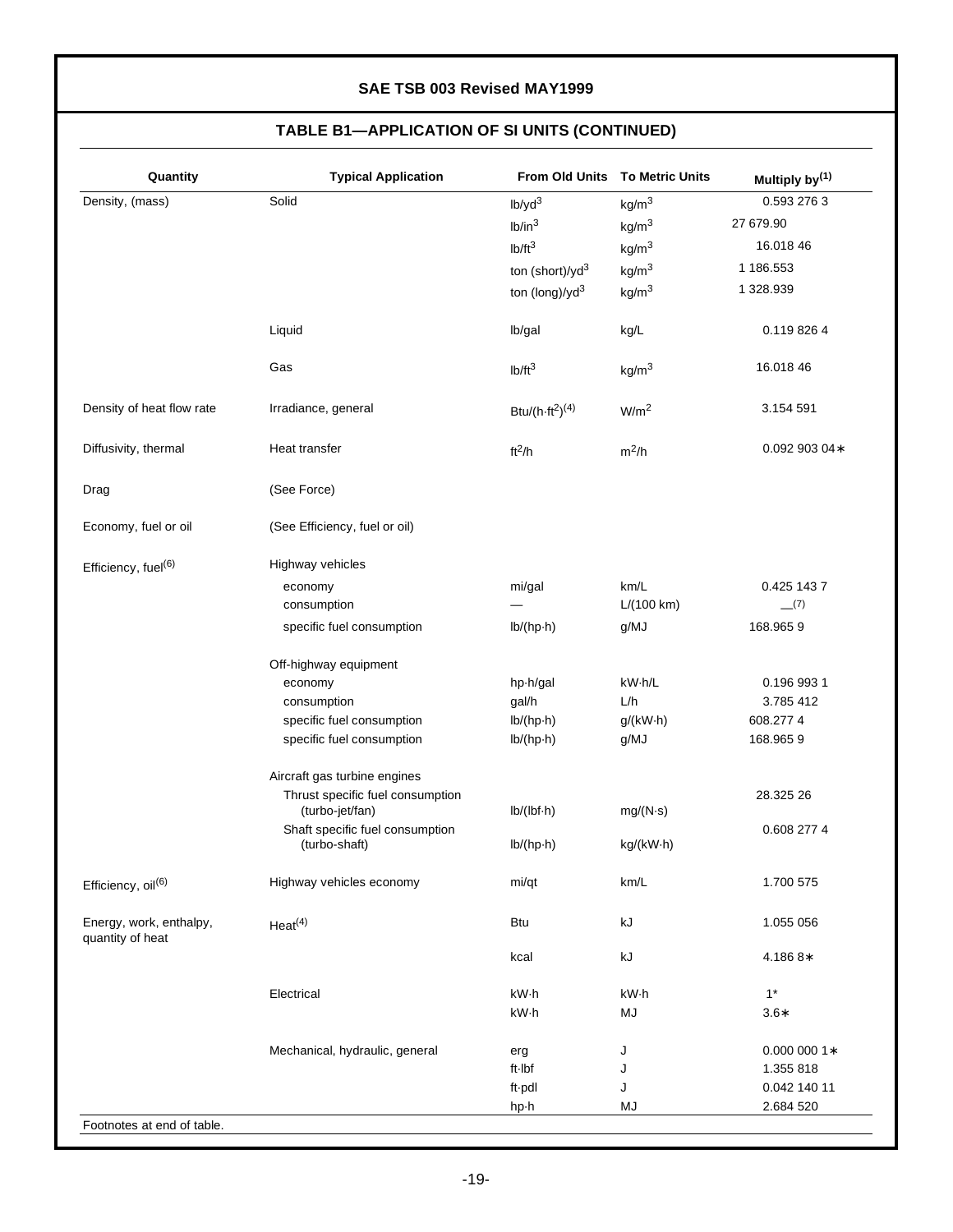| Quantity            | <b>Typical Application</b>                                              | <b>From Old Units To Metric Units</b> |                   | Multiply by <sup>(1)</sup> |
|---------------------|-------------------------------------------------------------------------|---------------------------------------|-------------------|----------------------------|
|                     | Impact Strength                                                         | ft-Ibf                                | J                 | 1.355 818                  |
| Energy per area     | Solar radiation                                                         | $Btu/ft^{2(4)}$                       | MJ/m <sup>2</sup> | 0.011 356 53               |
| Energy, specific    | General <sup>(4)</sup>                                                  | $cal/g^{(8)}$                         | J/g               | 4.1868*                    |
|                     |                                                                         | Btu/lb                                | kJ/kg             | 2.326*                     |
| Enthalpy            | (See Energy)                                                            |                                       |                   |                            |
| Entropy             | (See Capacity, heat)                                                    |                                       |                   |                            |
| Entropy, specific   | (See Capacity, heat specific)                                           |                                       |                   |                            |
| Floor loading       | (See Mass per area)                                                     |                                       |                   |                            |
| Flow, heat (rate)   | (See Power)                                                             |                                       |                   |                            |
| Flow, mass (rate)   | General                                                                 | lb/min                                | kg/min            | 0.453 592 4                |
|                     |                                                                         | lb/s                                  | kg/s              | 0.453 592 4                |
|                     | Dust flow                                                               | oz/min                                | g/min             | 28.349 52                  |
| Flow, volume        | Air, gas, general                                                       | $ft^3/s$                              | $m^3/s$           | 0.028 316 85               |
|                     |                                                                         | $ft^3/s$                              | $m^3/m$ in        | 1.699 011                  |
|                     |                                                                         | ft <sup>3</sup> /min                  | L/min             | 28.316 85                  |
|                     | Liquid flow, pump capacity                                              | gal/s                                 | L/s               | 3.785 412                  |
|                     |                                                                         | gal/s                                 | $m^3/s$           | 0.003 785 412              |
|                     |                                                                         | gal/min                               | L/min             | 3.785 412                  |
|                     | Seal and packing leakage, sprayer flow                                  | oz/s                                  | mL/s              | 29.573 53                  |
|                     |                                                                         | oz/min                                | mL/min            | 29.573 53                  |
| Flux, luminous      | Light bulbs                                                             | 1 <sub>m</sub>                        | 1 <sub>m</sub>    | $1*$                       |
| Flux, magnetic      | Coil rating                                                             | maxwell                               | Wb                | 0.000 000 01*              |
| Force, thrust, drag | Pedal, spring, belt, hand lever, general                                | Ibf                                   | N                 | 4.448 222                  |
|                     |                                                                         | ozf                                   | ${\sf N}$         | 0.278 013 9                |
|                     | Drawbar, breakout, rim pull, winch<br>line pull, general <sup>(9)</sup> | Ibf                                   | N                 | 4.448 222                  |
|                     |                                                                         | Ibf                                   | kN                | 0.004 448 222              |
|                     |                                                                         | ton force (2000 lbf) kN               |                   | 8.896 444                  |
|                     | General                                                                 | pdl                                   | N                 | 0.138 255 0                |
|                     |                                                                         | kgf                                   | N                 | 9.806 650                  |
|                     |                                                                         | dyne                                  | N                 | $0.00001*$                 |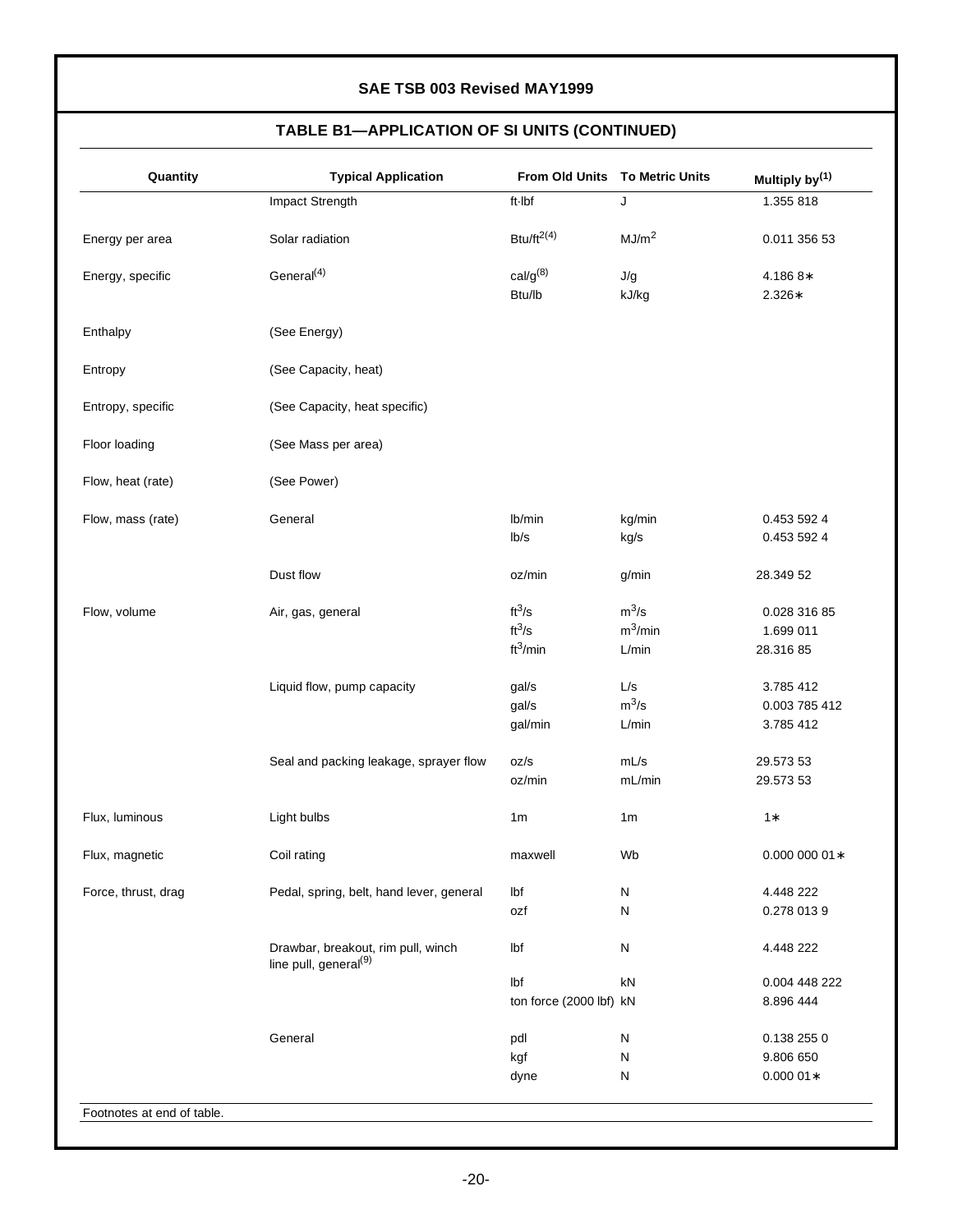# **TABLE B1— APPLICATION OF SI UNITS (CONTINUED)**

| Quantity                  | <b>Typical Application</b>                                                   |                                | <b>From Old Units To Metric Units</b> | Multiply by <sup>(1)</sup>  |
|---------------------------|------------------------------------------------------------------------------|--------------------------------|---------------------------------------|-----------------------------|
| Force loading             | (See Pressure)                                                               |                                |                                       |                             |
| Force per length          | Beam loading (See also Spring rate)                                          | lbf/ft                         | N/m                                   | 14.593 90                   |
| Force per mass            | Tractive effort                                                              | lbf/ton (short)                | N/Mg, N/t                             | 4.903 326                   |
| Frequency                 | System, sound and electrical                                                 | Mc/s<br>kc/s<br>c/s            | <b>MHz</b><br>kHz<br>Hz               | $1*$<br>$1*$<br>$1*$        |
|                           | Mechanical events, rotational<br>(See Velocity, rotational)                  |                                |                                       |                             |
| Hardness                  | Conventional hardness numbers, BHN, R,<br>etc., not affected by change to SI |                                |                                       |                             |
| Heat                      | (See Energy)                                                                 |                                |                                       |                             |
| Heat capacity             | (See Capacity, heat)                                                         |                                |                                       |                             |
| Heat capacity, specific   | (See Capacity, heat specific)                                                |                                |                                       |                             |
| Heat flow rate            | (See Power)                                                                  |                                |                                       |                             |
| Heat flow, density of     | (See Density of heat flow)                                                   |                                |                                       |                             |
| Heat (enthalpy), specific | General <sup>(4)</sup>                                                       | cal/g <sup>(7)</sup><br>Btu/lb | kJ/kg<br>kJ/kg                        | 4.1868*<br>2.326            |
| Heat transfer coefficient | (See Coefficient of heat transfer)                                           |                                |                                       |                             |
| Illuminance, illumination | General                                                                      | fc                             | Ιx                                    | 10.763 91                   |
| Impact strength           | (See Strength, impact)                                                       |                                |                                       |                             |
| Impedance, mechanical     | (See Damping coefficient)                                                    |                                |                                       |                             |
| Inductance, electric      | Filters and chokes, permeance                                                | Н                              | H                                     | $1*$                        |
| Intensity, luminous       | Light bulbs                                                                  | candlepower                    | cd                                    | $1*$                        |
| Intensity, radiant        | General                                                                      | W/sr                           | W/sr                                  | $1*$                        |
| Leakage                   | (See Flow, Mass, or volume)                                                  |                                |                                       |                             |
| Length or Distance        | Land distances, maps, odometers,<br>aircraft range                           | mile (nautical)<br>mile        | km<br>km                              | 1.852*<br>$1.609344^{*(3)}$ |

т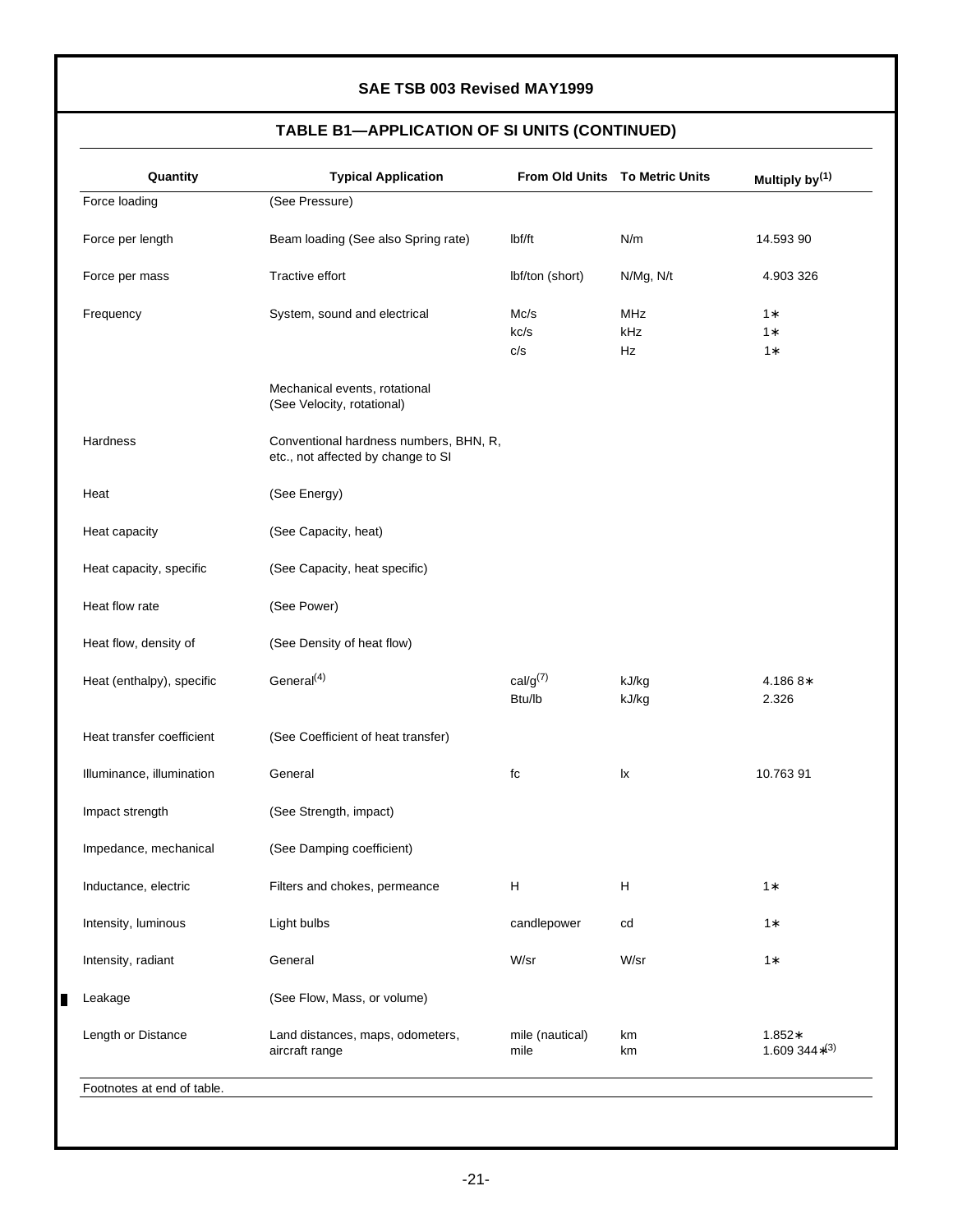| Quantity      | <b>Typical Application</b>                                                                                     |                    | From Old Units To Metric Units | Multiply by <sup>(1)</sup> |
|---------------|----------------------------------------------------------------------------------------------------------------|--------------------|--------------------------------|----------------------------|
|               | Field size, turning circle, braking<br>distance, cargo platforms, water depth,<br>land leveling (cut and fill) | rod                | m                              | $5.029210^{(3)}$           |
|               |                                                                                                                | yd                 | m                              | $0.9144*$                  |
|               |                                                                                                                | ft                 | m                              | $0.3048*$                  |
|               | Engineering drawings, engineering<br>part specifications, motor vehicle<br>dimensions, general                 | in                 | mm                             | $25.4*$                    |
|               | Field drainage (runoff), evaporation,<br>irrigation depth, rain and snowfall                                   | in                 | cm                             | $2.54*$                    |
|               | Coating thickness, filter rating                                                                               | mil                | μm                             | 25.4*                      |
|               |                                                                                                                | μin                | μm                             | $0.0254*$                  |
|               |                                                                                                                | micron             | μm                             | $1*$                       |
|               | Surface texture                                                                                                |                    |                                |                            |
|               | Roughness, average                                                                                             | μin                | μm                             | $0.0254*$                  |
|               | Roughness sampling length, waviness<br>height and spacing                                                      | in                 | mm                             | $25.4*$                    |
|               | Radiation wavelengths, optical<br>measurements (interference)                                                  | μiη                | nm                             | $25.4*$                    |
| Load          | (See Mass)<br>(For wing loading, See Pressure)                                                                 |                    |                                |                            |
| Luminance     | <b>Brightness</b>                                                                                              | foot lambert       | cd/m <sup>2</sup>              | 3.426 259                  |
| Magnetization | Coil field strength                                                                                            | A/in               | A/m                            | 39.370 08                  |
| Mass          | Vehicle mass (weight), axle rating,<br>rated load, tire load, lifting capacity,<br>tipping load, load, general | ton (long)         | Mg, t                          | 1.016 047                  |
|               |                                                                                                                | ton (short)        | Mg, t                          | 0.907 184 7                |
|               |                                                                                                                | Ib                 | kg                             | 0.453 592 4                |
|               |                                                                                                                | slug               | kg                             | 14.593 90                  |
|               | Small mass                                                                                                     | oz (avoir)         | g                              | 28.349 52                  |
|               |                                                                                                                | oz (troy)          | g                              | 31.103 48                  |
|               |                                                                                                                | grain              | g                              | 0.064 798 91*              |
| Mass per area | Fabric, surface coatings                                                                                       | $oz/yd^2$          | g/m <sup>2</sup>               | 33.905 75                  |
|               |                                                                                                                | Ib/ft <sup>2</sup> | kg/m <sup>2</sup>              | 4.822 428                  |
|               |                                                                                                                | $oz/ft^2$          | g/m <sup>2</sup>               | 305.1517                   |
|               | Floor loading                                                                                                  | Ib/ft <sup>2</sup> | kg/m <sup>2</sup>              | 4.882 428                  |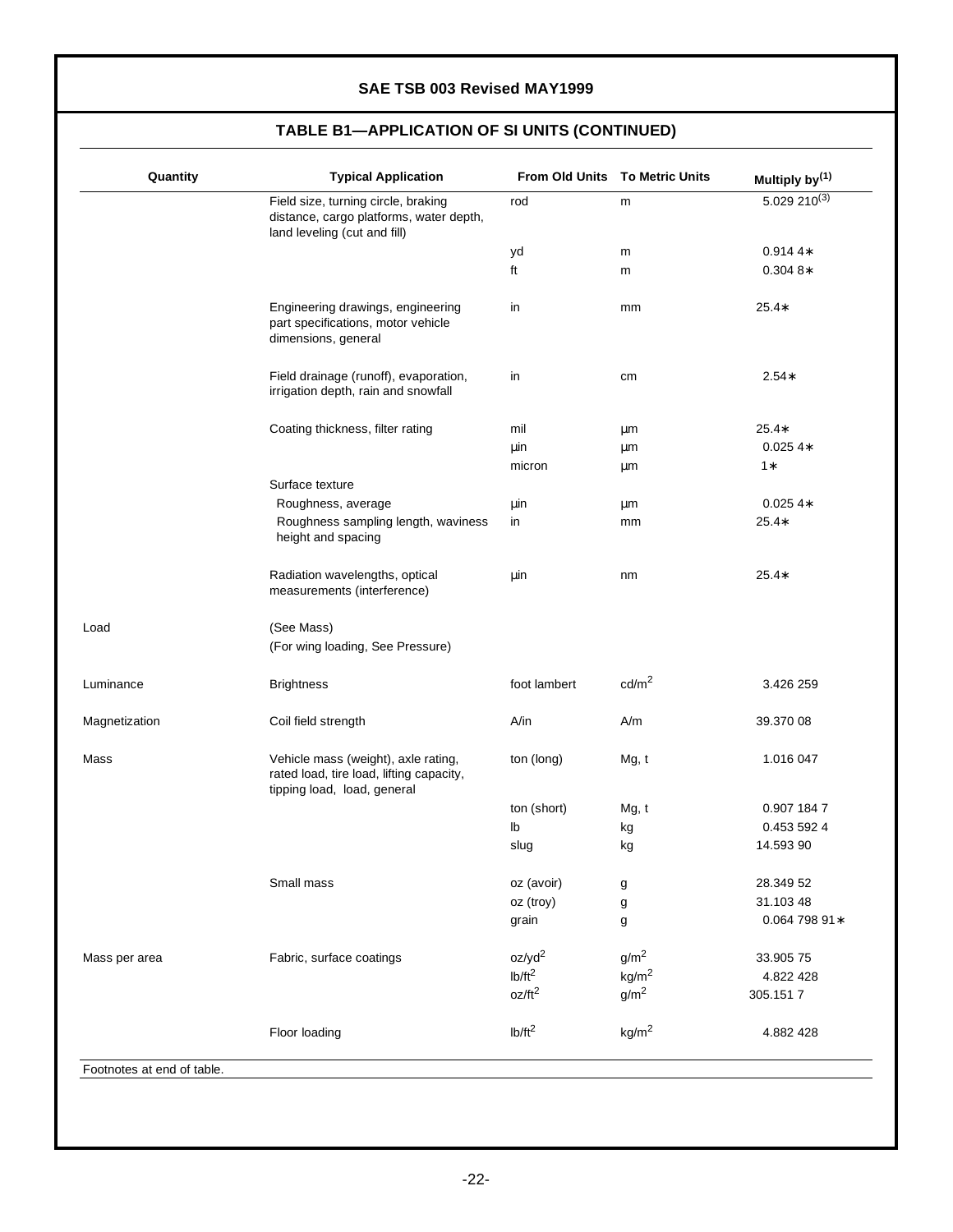| Quantity                        | <b>Typical Application</b>                                        | <b>From Old Units</b>      | <b>To Metric Units</b> | Multiply by <sup>(1)</sup> |
|---------------------------------|-------------------------------------------------------------------|----------------------------|------------------------|----------------------------|
|                                 | Application rate, fertilizer, pesticide                           | lb/acre                    | kg/ha                  | $1.120 851^{(3)}$          |
|                                 | Crop yield, soil erosion                                          | ton (short)/acre           | t/ha                   | $2.241702^{(3)}$           |
| Mass per length or per distance | General                                                           | lb/ft                      | kg/m                   | 1.488 164                  |
|                                 |                                                                   | lb/yd                      | kg/m                   | 0.496 054 7                |
|                                 | Mass emissions                                                    | g/mi                       | g/km                   | 0.621 371 2                |
| Mass per time                   | Machine work capacity, harvesting,<br>materials handling          | ton (short)/h              | t/h, Mg/h              | 0.907 184 7                |
| Modulus, bulk                   | (See Pressure)                                                    |                            |                        |                            |
| Modulus of elasticity           | General                                                           | Ibf/in <sup>2</sup>        | MPa                    | 0.006 894 757              |
| Modulus of rigidity             | (See Modulus of elasticity)                                       |                            |                        |                            |
| Modulus, section                | General                                                           | $in^3$                     | mm <sup>3</sup>        | 16 387.06                  |
|                                 |                                                                   | $in^3$                     | cm <sup>3</sup>        | 16.387 06                  |
| Moment, bending                 | (See Moment of force)                                             |                            |                        |                            |
| Moment of area, second          | General                                                           | in <sup>4</sup>            | $mm^4$                 | 416 231.4                  |
|                                 |                                                                   | in <sup>4</sup>            | cm <sup>4</sup>        | 41.623 14                  |
| moment                          | Moment of force, torque bending General, engine torque, fasteners | Ibf-in                     | N-m                    | 0.112 984 8                |
|                                 |                                                                   | lbf-ft                     | N-m                    | 1.355 818                  |
|                                 |                                                                   | kgf-cm                     | $N \cdot m$            | 0.098 066 5*               |
|                                 | Locks, light torque                                               | ozf-in                     | mN·m                   | 7.061 552                  |
| Moment of inertia               | Flywheel, general                                                 | $oz \cdot in^2$            | g·m <sup>2</sup>       | 0.018 289 98               |
|                                 |                                                                   | $Ib\cdot in^2$<br>$Ib-ft2$ | g·m <sup>2</sup>       | 0.292 639 7                |
|                                 |                                                                   |                            | kg·m <sup>2</sup>      | 0.042 140 11               |
| Moment of mass                  | Unbalance                                                         | oz-in                      | kg·mm                  | 0.720 077 8                |
| Moment of momentum              | (See Momentum, angular)                                           |                            |                        |                            |
| Moment of section               | (See Moment of area, second)                                      |                            |                        |                            |
| Momentum                        | General                                                           | lb·ft/s                    | kg·m/s                 | 0.138 255 0                |
| Momentum, angular               | <b>Torsional vibration</b>                                        | $Ib-ft^2/s$                | kg·m <sup>2</sup> /s   | 0.042 140 11               |
| Permeance                       | (See Inductance)                                                  |                            |                        |                            |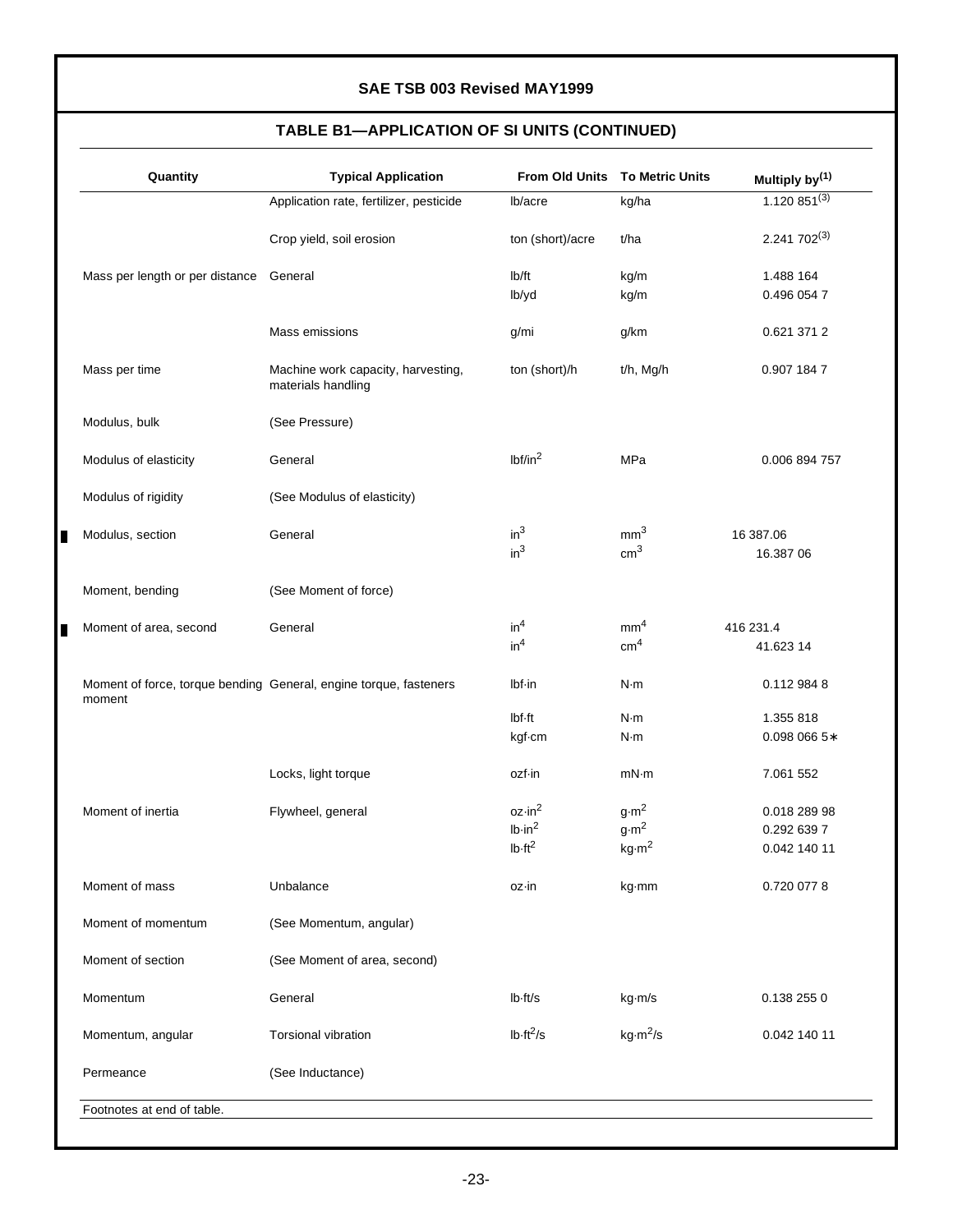| Quantity                   | <b>Typical Application</b>                              | From Old Units To Metric Units        |                  | Multiply by <sup>(1)</sup> |
|----------------------------|---------------------------------------------------------|---------------------------------------|------------------|----------------------------|
| Permeability               | Magnetic core properties                                | H/ft                                  | H/m              | 3.280 840                  |
| Potential, electric        | General                                                 | V                                     | $\vee$           | $1*$                       |
| Power                      | General, light bulbs                                    | W                                     | W                | $1*$                       |
|                            | Air conditioning, heating                               | Btu/min <sup>(4)</sup>                | W                | 17.584 27                  |
|                            |                                                         | $Btu/h^{(4)}$                         | W                | 0.293 071 1                |
|                            | Motors, etc.                                            | hp (electric)                         | kW               | $0.746*$                   |
|                            | Engine, alternator, drawbar,<br>power take-off, general | hp (550 ft-lbf/s)                     | kW               | 0.745 699 9                |
| Power per area             | Solar radiation                                         | Btu/( $ft^2 \cdot h$ ) <sup>(4)</sup> | W/m <sup>2</sup> | 3.154 591                  |
| Power quotient             | Vehicle engine specifications                           | hp/ton (short)                        | kW/t             | 0.822 324 3                |
|                            | Engine Performance                                      | lb/hp                                 | kg/kW            | 0.608 032 7                |
| Pressure                   | All pressure and bulk modulus,<br>wing loading          | lbf/in <sup>2</sup>                   | kPa              | 6.894 757                  |
|                            |                                                         | lbf/in <sup>2</sup> (absolute)        | $kPa^{(8)}$      | 6.894 757                  |
|                            |                                                         | $Ibf/ft^2$                            | kPa              | 0.047 880 26               |
|                            |                                                         | inHg (60 °F)                          | kPa              | 3.376 85                   |
|                            |                                                         | inH <sub>2</sub> O (60 $\degree$ F)   | kPa              | 0.248 84                   |
|                            |                                                         | ftH <sub>2</sub> O (60 °F)            | kPa              | 2.986 08                   |
|                            |                                                         | mmHg (0 °C) (torr) kPa                |                  | 0.133 322                  |
|                            |                                                         | kgf/cm <sup>2</sup>                   | kPa              | 98.066 5*                  |
|                            |                                                         | bar                                   | kPa              | 100*                       |
|                            |                                                         | atm (standard<br>$= 760$ torr)        | kPa              | 101.325*                   |
|                            |                                                         | torr (mmHg, $0 °C$ )                  | kPa              | 0.133 322                  |
| Pressure, sound, level     | Acoustical measurements <sup>(10)</sup>                 | decibel                               | dB               | $1*$                       |
| Radiant intensity          | (See Intensity, radiant)                                |                                       |                  |                            |
| Reflectance                | Reflectors                                              | cd/fc                                 | mcd/lux          | 92.903 04                  |
| Resistance, electric       | General                                                 | $\Omega$                              | $\Omega$         | $1*$                       |
| Resistivity, electric      | General                                                 | $\Omega$ -ft                          | $\Omega \cdot m$ | $0.3048*$                  |
|                            |                                                         | $\Omega$ -ft                          | $\Omega$ ·cm     | 30.48*                     |
| Sound pressure level       | (See Pressure, sound level)                             |                                       |                  |                            |
| Speed                      | (See Velocity)                                          |                                       |                  |                            |
| Spring rate, linear        | General spring properties                               | lbf/in                                | N/mm             | 0.175 126 8                |
| Footnotes at end of table. |                                                         |                                       |                  |                            |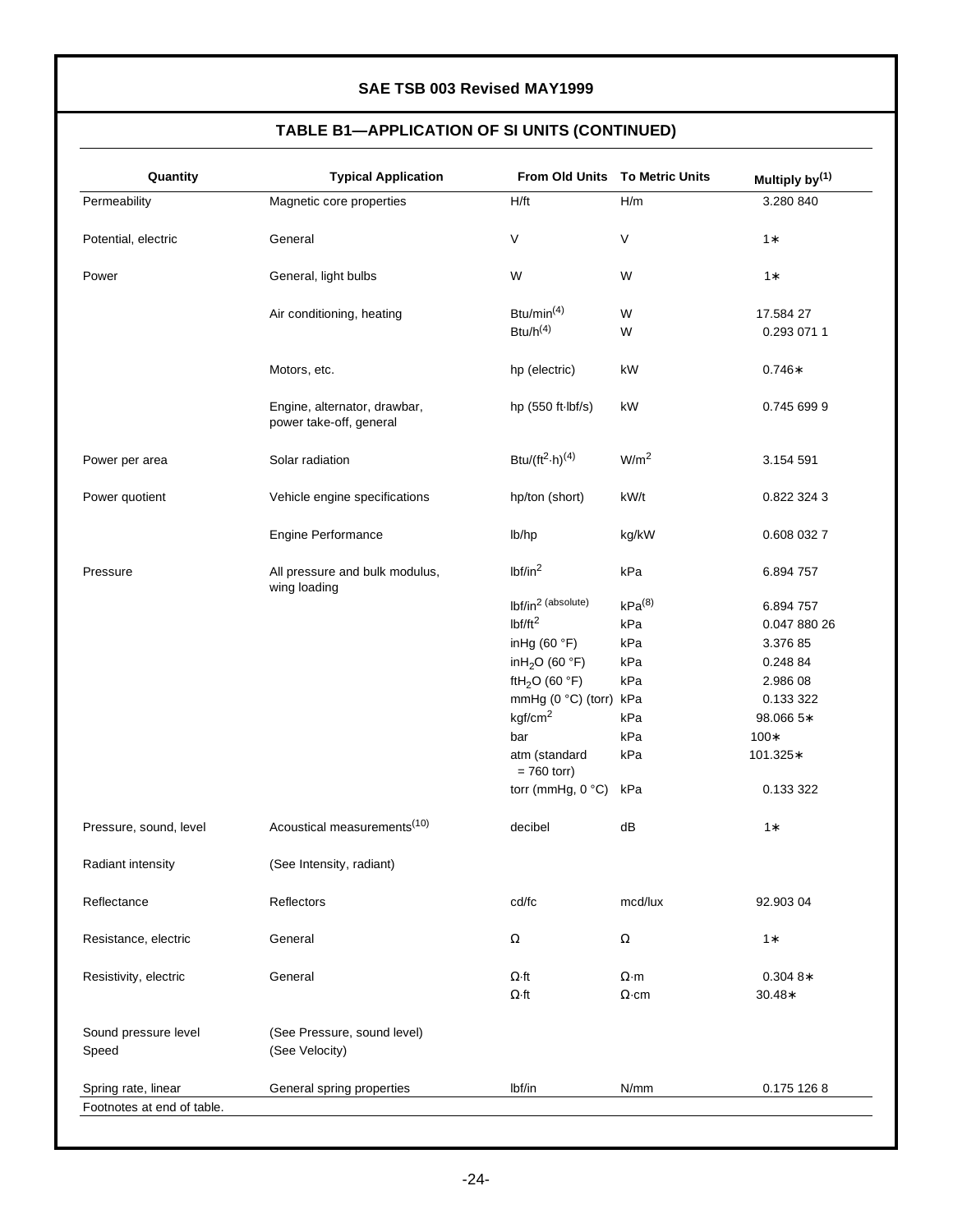| Quantity                                | <b>Typical Application</b>                          | <b>From Old Units</b>             | <b>To Metric Units</b> | Multiply by <sup>(1)</sup>             |
|-----------------------------------------|-----------------------------------------------------|-----------------------------------|------------------------|----------------------------------------|
| Spring rate, torsional                  | General                                             | lbf-ft/deg                        | $N \cdot m$ /*         | 1.355 818                              |
| Strength, field, electric               | General                                             | V/ft                              | V/m                    | 3.280 840                              |
| Strength, field, magnetic               | General                                             | oersted                           | A/m                    | 79.577 47                              |
| Strength, impact<br>(energy absorption) | Materials testing                                   | ft-Ibf                            | J                      | 1.355 818                              |
| <b>Stress</b>                           | General                                             | Ibf/in <sup>2</sup>               | MPa                    | 0.006 894 757                          |
| Surface tension                         | (See Tension, surface)                              |                                   |                        |                                        |
| Surface texture                         | Roughness measurement                               | μm                                | μm                     | $0.0254*$                              |
| Temperature Scale                       | General use                                         | $\circ$ F                         | $^{\circ}C$            | $t_{\circ}$ = ( $t_{\circ}$ - 32)/1.8* |
|                                         | Absolute temperature,<br>thermodynamics, gas cycles | °R                                | Κ                      | $TK = T_{P} / 1.8*$                    |
| Temperature interval                    | General use                                         | $\,^{\circ}\mathsf{F}$            | $K^{(5)}$              | $1 K = 1 °C = 1.8 °F*$                 |
| Tension, surface                        | General                                             | lbf/in<br>dyne/cm                 | mN/m<br>mN/m           | 175 126.8<br>$1*$                      |
| Thrust                                  | (See Force)                                         |                                   |                        |                                        |
| Time                                    | General                                             | s<br>h<br>min                     | s<br>h<br>min          | $1*$<br>$1*$<br>$1*$                   |
| Torque                                  | (See Moment of Force)                               |                                   |                        |                                        |
| Toughness, Fracture                     | Metal properties                                    | ksi $\sqrt{in}$                   | MPa·m <sup>1/2</sup>   | 1.098 843                              |
| Vacuum                                  | (See Pressure)                                      |                                   |                        |                                        |
| Velocity, angular                       | (See Velocity, rotational)                          |                                   |                        |                                        |
| Velocity, linear                        | Vehicle                                             | mi/h<br>knot (international) km/h | km/h                   | 1.609 344*<br>1.852*                   |
|                                         | General                                             | ft/s<br>ft/min<br>in/s            | m/s<br>m/min<br>mm/s   | $0.3048*$<br>$0.3048*$<br>25.4*        |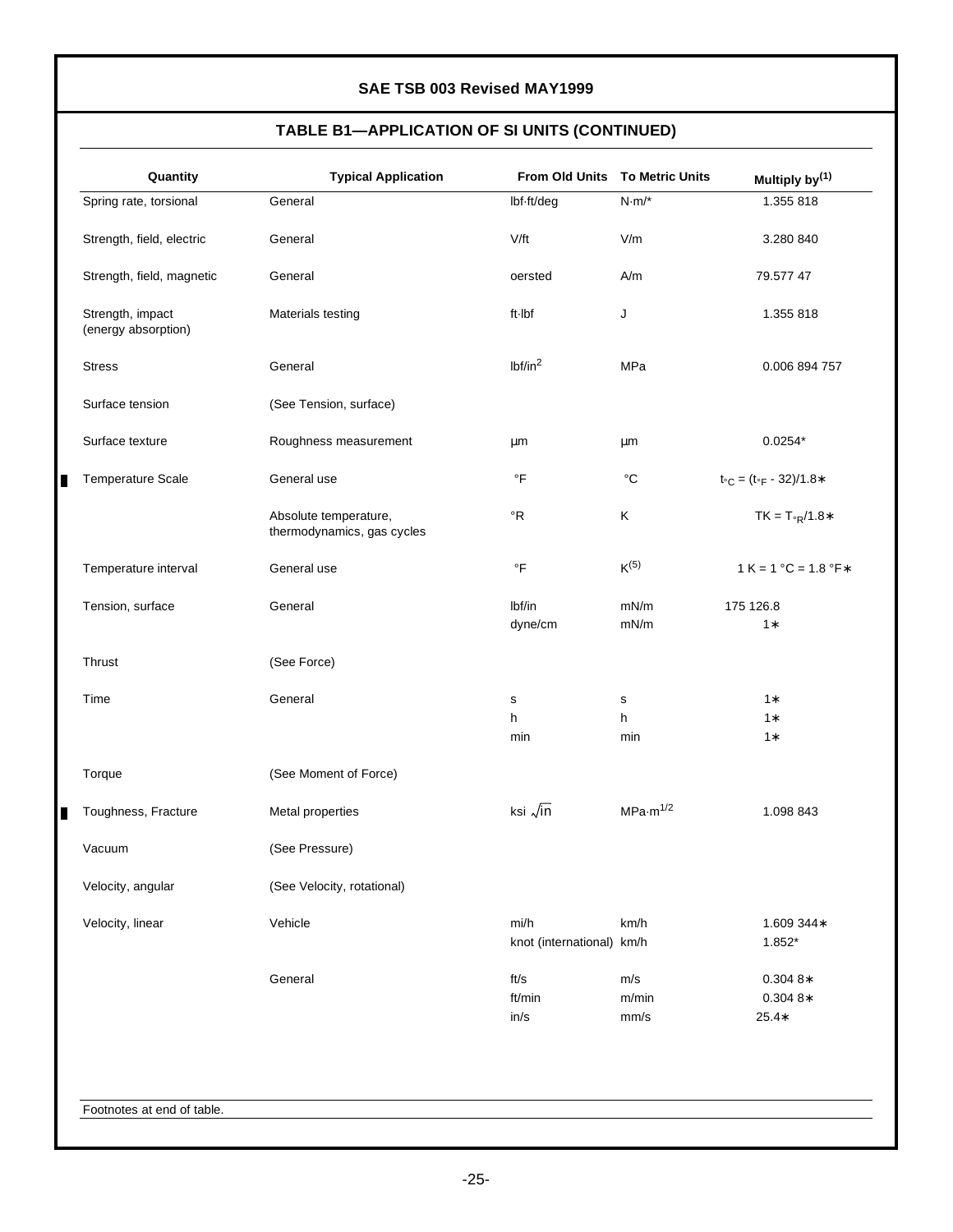| Quantity             | <b>Typical Application</b>                                                            |                 | From Old Units To Metric Units | Multiply by <sup>(1)</sup> |
|----------------------|---------------------------------------------------------------------------------------|-----------------|--------------------------------|----------------------------|
| Velocity, rotational | <b>Mechanical events</b><br>(rotational) and general                                  | rad/s           | rad/s                          | $1*$                       |
|                      |                                                                                       | r/s             | $r/s, r·s^{-1}$                | $1*$                       |
|                      |                                                                                       | r/min           | $r/min, r-min-1$               | $1*$                       |
|                      |                                                                                       | rpm             | rad/s                          | 0.10472                    |
| Viscosity, dynamic   | General liquids                                                                       | centipoise      | mPa-s                          | $1*$                       |
| Viscosity, kinematic | General liquids                                                                       | centistokes     | mm <sup>2</sup> /s             | $1*$                       |
| Volume               | Truck body, shipping or freight,<br>bucket capacity, grain bins and<br>tanks, general | $yd^3$          | m <sup>3</sup>                 | 0.764 554 9                |
|                      |                                                                                       | ft <sup>3</sup> | m <sup>3</sup>                 | 0.028 316 85               |
|                      |                                                                                       | bushel          | m <sup>3</sup>                 | 0.035 239 07               |
|                      |                                                                                       | peck (U.S. day) | m <sup>3</sup>                 | 0.008 097 68               |
|                      |                                                                                       | in <sup>3</sup> | m <sup>3</sup>                 | 0.000 016 387 06           |
|                      | Automobile luggage capacity                                                           | ft <sup>3</sup> | $dm3$ or L                     | 28.316 85                  |
|                      | Gas pump displacement, air<br>compressor, small gaseous,<br>air reservoir             | in <sup>3</sup> | cm <sup>3</sup>                | 16.387 06                  |
|                      | Engine displacement                                                                   |                 |                                |                            |
|                      | large engines                                                                         | $in^3$          | L or dm <sup>3</sup>           | 0.016 387 06               |
|                      | small engines                                                                         | in <sup>3</sup> | $\text{cm}^3$                  | 16.387 06                  |
|                      | Liquid-fuel, lubricant, etc.                                                          | gal             | L or dm <sup>3</sup>           | 3.785 412                  |
|                      |                                                                                       | pt              | L or $dm3$                     | 0.473 176 5                |
|                      |                                                                                       | qt              | L or dm <sup>3</sup>           | 0.946 352 9                |
|                      | Small liquid                                                                          | 0Z              | mL                             | 29.573 53                  |
|                      | Irrigation, reservoir                                                                 | acre-ft         | m <sup>3</sup>                 | 1 233.489 $(3)$            |
|                      |                                                                                       |                 | $\text{dam}^3$                 | 1.233 489 $(3)$            |
| Volume per area      | Application rate, pesticide                                                           | gal/acre        | L/ha                           | $9.353958^{(3)}$           |
| Weight               | May mean either mass or<br>force - $(see 7.4)$                                        |                 |                                |                            |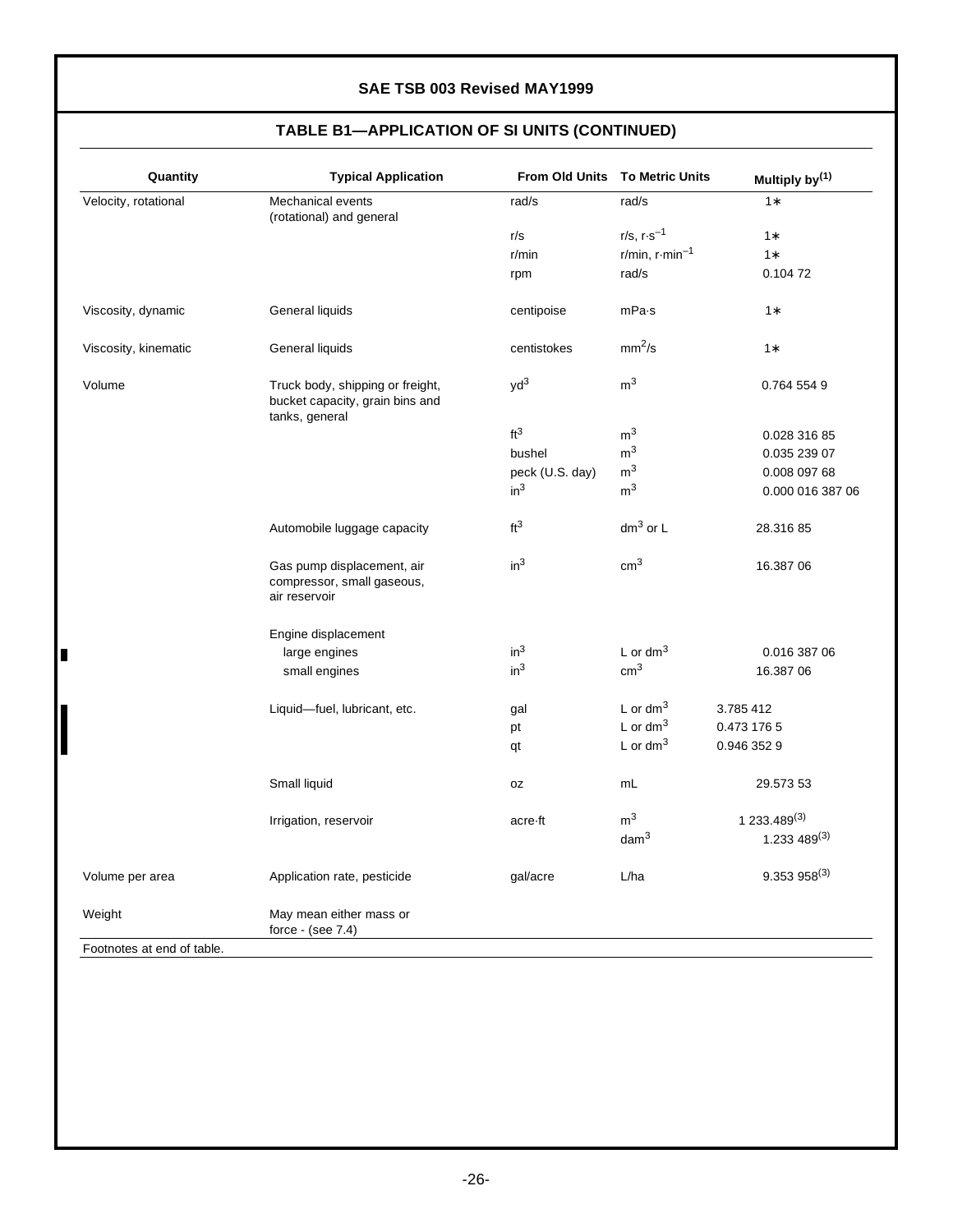### **TABLE B1— APPLICATION OF SI UNITS (CONTINUED)**

| Quantity        | <b>Typical Application</b>                 | <b>From Old Units To Metric Units</b> | Multiply by $(1)$ |
|-----------------|--------------------------------------------|---------------------------------------|-------------------|
| Work            | (See Energy)                               |                                       |                   |
| Young's modulus | (See Modulus of elasticity)                |                                       |                   |
| Footnotes       |                                            |                                       |                   |
|                 | An * indicates an exact conversion factor. |                                       |                   |

2. Standard acceleration of gravity  $9.80665$  m/s<sup>2</sup> exactly.

3. Official use in surveys and cartography involves the U.S. survey foot, which is longer than the international foot by two parts per million. The factors used in this standard for acre, acre foot, U.S. statute mile, and rod are based on the U.S. survey foot. Factors for all other old length-related units are based on the international foot.

4. Conversion of Btu and calorie are based on the International Table Btu and calorie

5. In these expressions K indicates temperature interval. Therefore K may be replaced with °C if desired without changing the value or affecting the conversion factor. For example:  $kJ/(kg·K) = kJ/(kg·°C)$ .

6. Convenient conversion: 235.215 ÷ (mile/gal) = L/100 km. (NOTE— Conversion based on the U.S. Gallon.)

7. Not to be confused with kcal/g. The kcal is often called "calorie" in the nutritional field.

8. Lift capacity ratings for cranes, hoists, and related components such as rope, cables, chains, etc., should be rated in mass units. Those items such as winches, which can be used for pulling as well as lifting, shall be rated in both force and mass units.

9. When frequency weighting is specified, show weighting in parentheses following the symbol. For example: dB (A).

10. Refer to 7.6.6 for treatment of absolute pressure.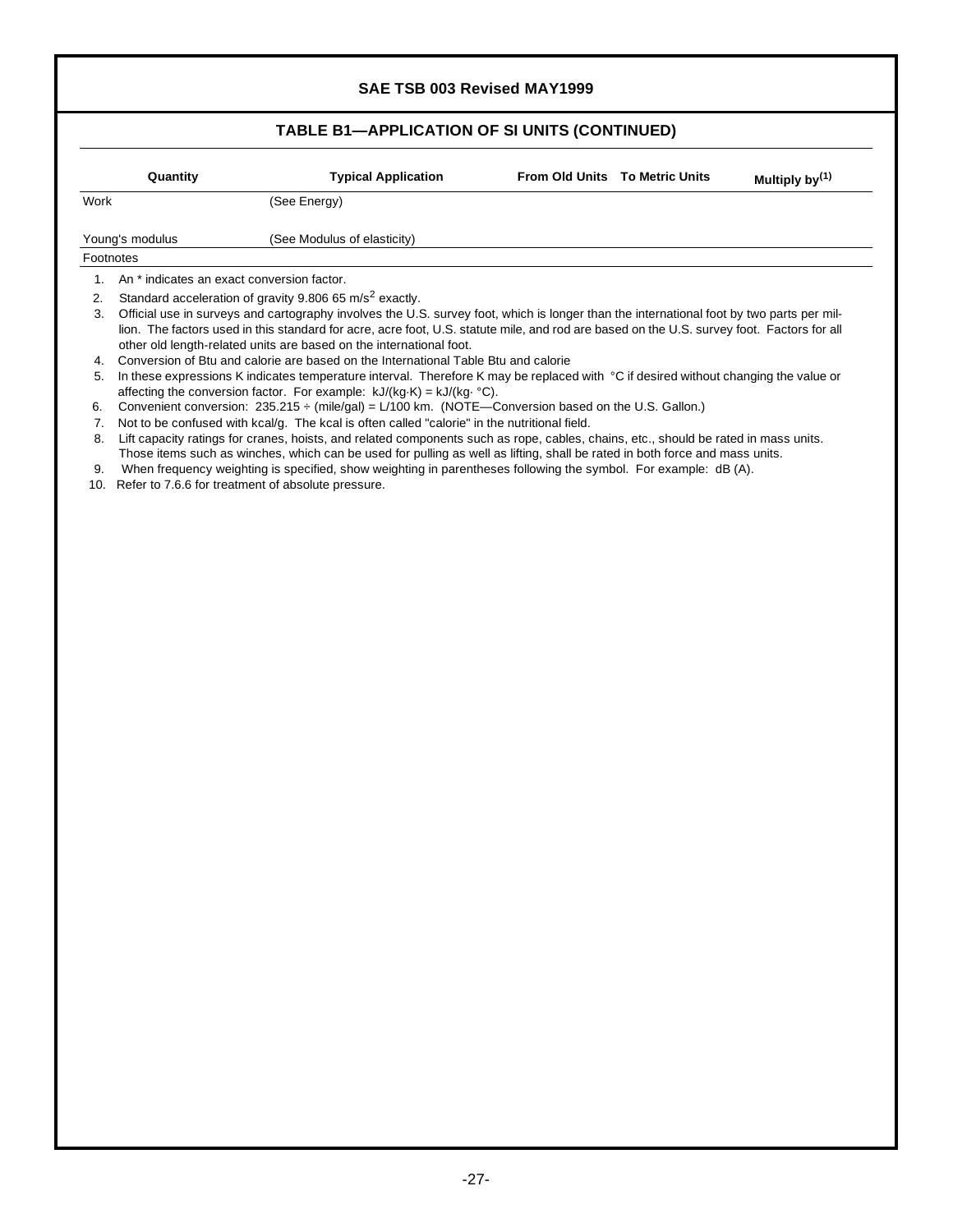### **APPENDIX C**

### **FEDERAL REGISTER NOTICE, JULY 28, 1998 METRIC SYSTEM OF MEASUREMENT: INTERPRETATION OF THE INTERNATIONAL SYSTEM OF UNITS FOR THE UNITED STATES**

*Preface—* Appendix C is an SAE adaptation of Federal Register Notice, July 28, 1998— Metric System of Measurement: Interpretation of the International System of Units for the United States, which consists only of reformatting the FEDERAL REGISTER NOTICE of JULY 28, 1998 into SAEs format.

### *C.1 FEDERAL REGISTER NOTICE, July 28, 1998— Metric System of Measurement: Interpretation of the International System of Units for the United States—* DEPARTMENT OF COMMERCE

National Institute of Standards and Technology

[Docket No. 980430113-8113-01]

Metric System of Measurement: Interpretation of the International System of Units for the United States

AGENCY: National Institute of Standards and Technology, Commerce.

ACTION: Notice.

- **C.1.1 Summary—** This notice restates the intepretation of the International System of Units (SI) for the United States by the Department of Commerce. This interpretation was last published by the Department of Commerce in the **Federal Register** on December 20, 1990 (55 FR 52242-52245). Since the publication of that notice, the international bodies that are responsible for the SI have made some changes to it. It has therefore become necessary to set forth a new interpretation of the SI for the United States that reflects these changes.
- **C.1.2 For Futher Information Contact—** For information regarding the International System of Units, contact Dr. Barry N. Taylor, Building 225, Room B161, National Institute of Standards and Technology, Gaithersburg, MD 20899-0001, telephone number (301) 975-4220. For information regarding the Federal Government's efforts to coordinate the transition of the United States to the International System of Units, contact Mr. James B. McCracken, Metric Program, Building 820, Room 306, National Institute of Standards and Technology, Gaithersburg, MD 20899-0001, telephone number (301) 975-3690, email: metric\_prg@nist.gov.
- **C.1.3 Supplementary Information—** Section 5164 of Public Law 100–418, the Omnibus Trade and Competitiveness Act of 1988, amended Public Law 94–168, the Metric Conversion Act of 1975. In particular, section 3 of the Metric Conversion Act (codified as amended 15 U.S.C. 205b) reads as follows:

"Sec. 3. It is therefore the declared policy of the United States—

- 1. to designate the metric system of measurement as the preferred system of weights and measures for United States trade and commerce;
- 2. to require that each Federal agency, by a date certain and to the extent economically feasible by the end of the fiscal year 1992, use the metric system of measurement in its procurements, grants, and other business related activities, except to the extent that such use is impractical or is likely to cause significant inefficiencies or loss of markets to United States firms, such as when foreign competitors are producing competing products in non-metric units;
- 3. to seek out ways to increase understanding of the metric system of measurement through educational information and guidance and in Government publications; and
- 4. to permit the continued use of traditional systems of weights and measures in nonbusiness activities."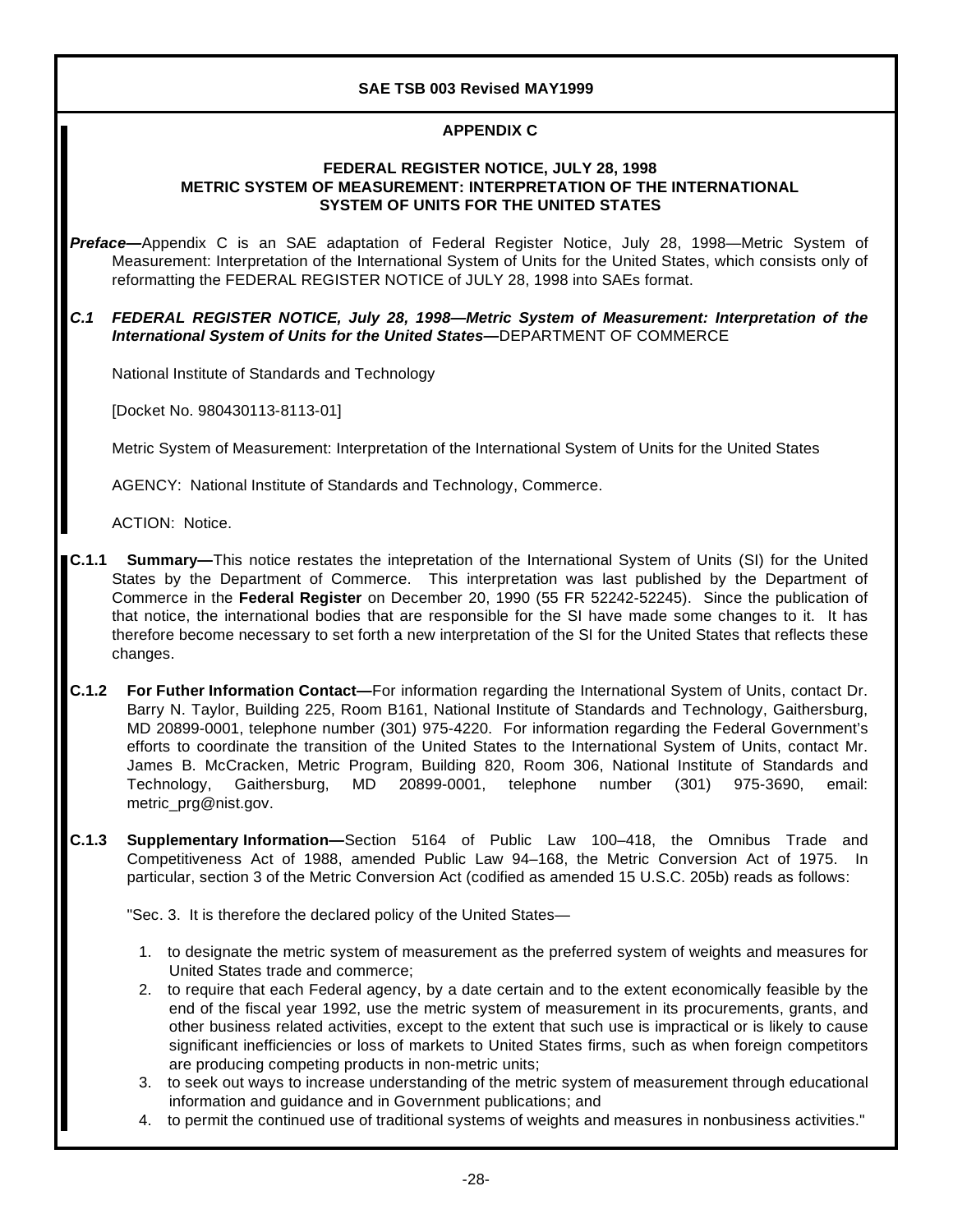In the Metric Conversion Act of 1975, the 'metric system of measurement' is defined as the International System of Units as established in 1960 by the General Conference of Weights and Measures (abbreviated CGPM after the *French Conférence Général des Poids et Mesures*) and interpreted or modified for the United States by the Secretary of Commerce (15 U.S.C. 205c). The Secretary has delegated this authority to the Director of the National Institute of Standards and Technology. In implementation of this authority, tables and associated text were published in the **Federal Register** of December 20, 1990 (55 FR 52242-52245), setting forth the interpretation for the United States of the International System of Units (abbreviated SI in all languages after the French *Systéme International d'Unités*).

The CGPM is an intergovernmental organization established by the Meter Convention (*Convention du Métre*), which was signed by the United States and 16 other countries in Paris in 1875 (nearly 50 countries are now members of the Convention). One of the responsibilities of the CGPM is to ensure that the SI reflects the latest advances in science and tehcnology. Since the publication of the 1990 **Federal Register** notice, the CGPM has made two significant changes to the SI. These are (1) the addition of four new SI prefixes to form decimal multiples and submultiples of SI units; and (2) the elimination of the class of supplementary units (the radian and the steradian) as a separate class in the SI. Further, the International Committee for Weights and Measures (abbreviated CIPM after the French *Comité International des Poids et Mesures*), which comes under the authority of the CGPM, has made some new recommendations regarding units not part of the SI that may be used with the SI. It is therefore necessary to issue new tables and associated text that reflect these changes and which set forth a new interpretation of the SI for the United States. Thus this **Federal Register** notice supersedes the previous interpretation published in the **Federal Register** on December 20, 1990 (55 FR 52242-52245).

- **C.1.4 Classes of SI Units—** There are now only two classes of units in the International System of Units: *base units* and *derived units*. The units of these two classes form a *coherent* set of units and are designated by the name "SI units." Here, the term coherent is used to mean a unit system where all derived units are obtained from the base units by the rules of multiplication and division with no numerical factor other than the number 1 ever occurring in the expressions for the derived units in terms of the base units. The SI also includes *prefixes* to form decimal multiples and submultiples of SI units. Because units formed with SI prefixes are not coherent with SI units, the units so formed are designated by their complete name "decimal multiples and submultiples of SI units" in order to make a distinction between them and the coherent set of SI units proper. The SI units and their decimal multiples and submultiples together are often called "units of the SI."
- **C.1.5 SI Base Units—** The SI is founded on seven SI *base units* for seven *base quantities* assumed to be mutually independent. These units and quantities are given in Table C1.

| <b>Base Quantity</b>      | <b>SI Derived Unit</b><br><b>Name</b> | <b>SI Derived Unit</b><br>Symbol |
|---------------------------|---------------------------------------|----------------------------------|
| length                    | meter                                 | m                                |
| mass <sup>(1)</sup>       | kilogram                              | kg                               |
| time                      | second                                | s                                |
| electric current          | ampere                                | A                                |
| thermodynamic temperature | kelvin                                | Κ                                |
| amount of substance       | mole                                  | mol                              |
| luminous intensity        | candela                               | cd                               |

#### **TABLE C1— SI BASE UNITS**

1. "Weight" in common parlance is often used to mean mass.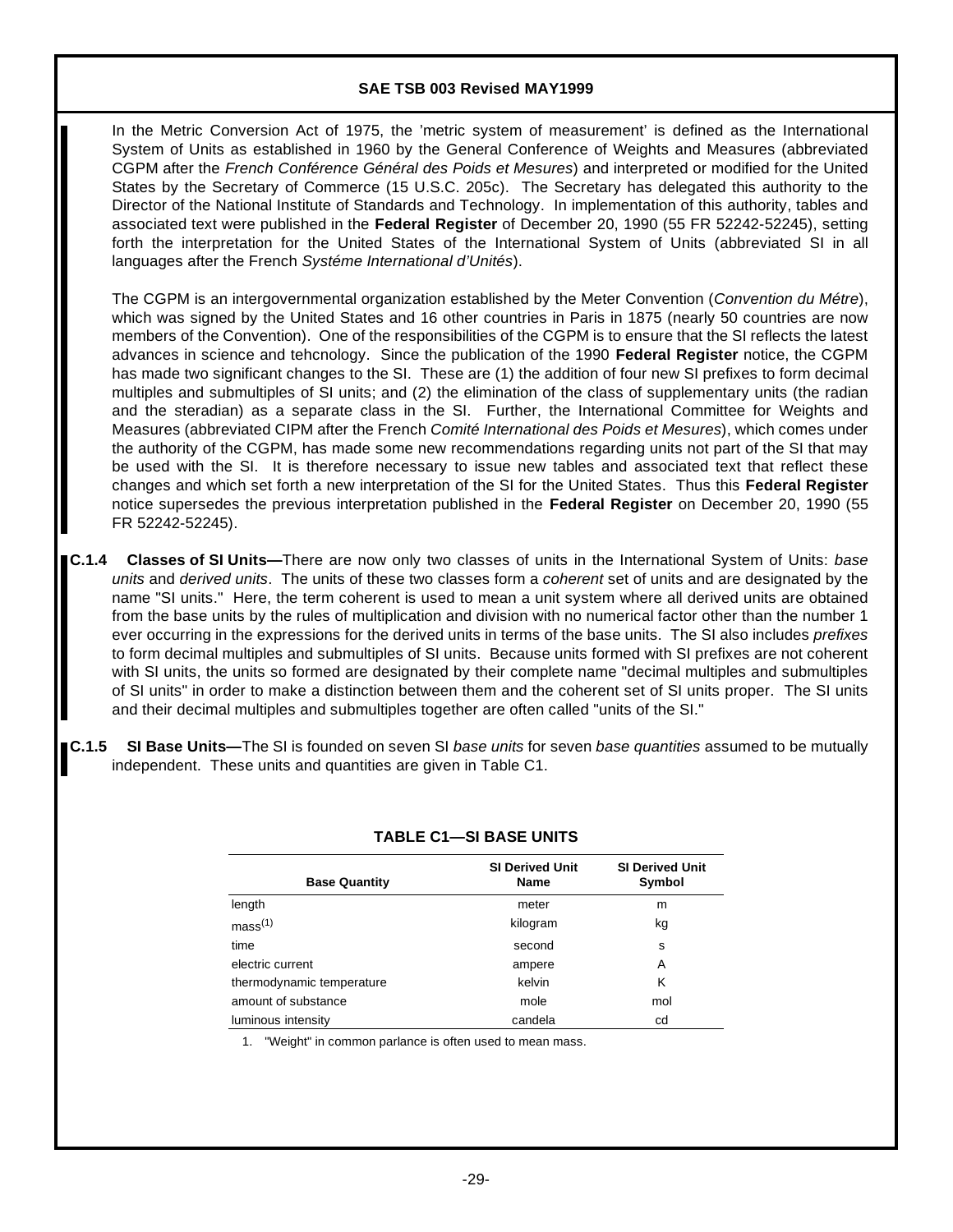**C.1.6 SI Derived Units—** Other quantities, called *derived quantities*, are defined in terms of these seven base quantities through a system of quantity equations. Si *derived units* for these derived quantities are obtained from this system of equations and the seven SI base units in a coherent manner, which means, in keeping with the above discussion of the term coherent, that they are formed as products of powers (both positive and negative) of the SI base units corresponding to the base quantities concerned without numerical factors. Table C2 gives some examples of SI derived units.

| <b>Derived Quantity</b>                              | <b>SI Derived Unit</b><br><b>Name</b>                              | <b>SI Derived Unit</b><br>Symbol |
|------------------------------------------------------|--------------------------------------------------------------------|----------------------------------|
| area                                                 | square meter                                                       | m <sup>2</sup>                   |
| volume                                               | cubic meter                                                        | m <sup>3</sup>                   |
| speed, velocity                                      | meter per second                                                   | m/s                              |
| acceleration                                         | meter per second squared                                           | m/s <sup>2</sup>                 |
| wave number                                          | reciprocal meter                                                   | $m^{-1}$                         |
| mass density (density)                               | kilogram per cubic meter                                           | kg/m <sup>3</sup>                |
| specific volume                                      | cubic meter per kilogram                                           | $m^3/kg$                         |
| current density                                      | ampere per square meter                                            | A/m <sup>2</sup>                 |
| magnetic field strength                              | ampere per meter                                                   | A/m                              |
| amount-of-substance concentration<br>(concentration) | mole per cubic meter                                               | mol/m <sup>3</sup>               |
| luminance                                            | candela per square meter                                           | cd/m <sup>2</sup>                |
| mass fraction                                        | kilogram per kilogram, which may<br>be represented by the number 1 | $kg/kg = 1$                      |

### **TABLE C2— EXAMPLES OF SI DERIVED UNITS**

- **C.1.7 Quantities of Dimension 1—** The last entry of Table C2, mass fraction, is an example of certain derived quantities that are defined as the ratio of two mutually comparable quantities, that is, two quantities of the same kind. Since the coherent SI derived unit of such a derived quantity is the ratio of two identical SI units, that unit may also be expressed by the number one, symbol 1. Such quantities are called *quantities of dimension 1*, or *dimensionless quantities*, and the SI unit of all such quantities is the number 1. Examples of other derived quantities of dimension 1, and thus with a coherent SI derived unit that may be expressed by the number 1, are relative permeability, dynamic friction factor, refractive index, characteristic numbers such as the Mach number, and numbers that represent a count, such as a number of molecules. However, the number 1 is generally not explicitly shown in the expression for the value of a quantity of dimension 1. For example, the value of the refractive index of a given medium is expressed as *n* = 1.51 rather than as *n* = 1.51 x 1. In a few cases a special name and symbol are given to the number 1 to aid understanding. The radian, unit symbol rad, and steradian, unit symbol sr, which are given in Table C3 and are discussed in connection with Table C4, are two such examples.
- **C.1.8 SI Derived Units With Special Names and Symbols—** For ease of understanding and convenience, 21 SI derived units have been given special names and symbols. These are listed in Table C3, where it should be noted that the last three units of Table C3, the becquerel, unit symbol Bq, the gray, unit symbol Gy, and the sievert, unit symbol Sv, were specifically introduced by the CGPM with a view to safeguarding human health.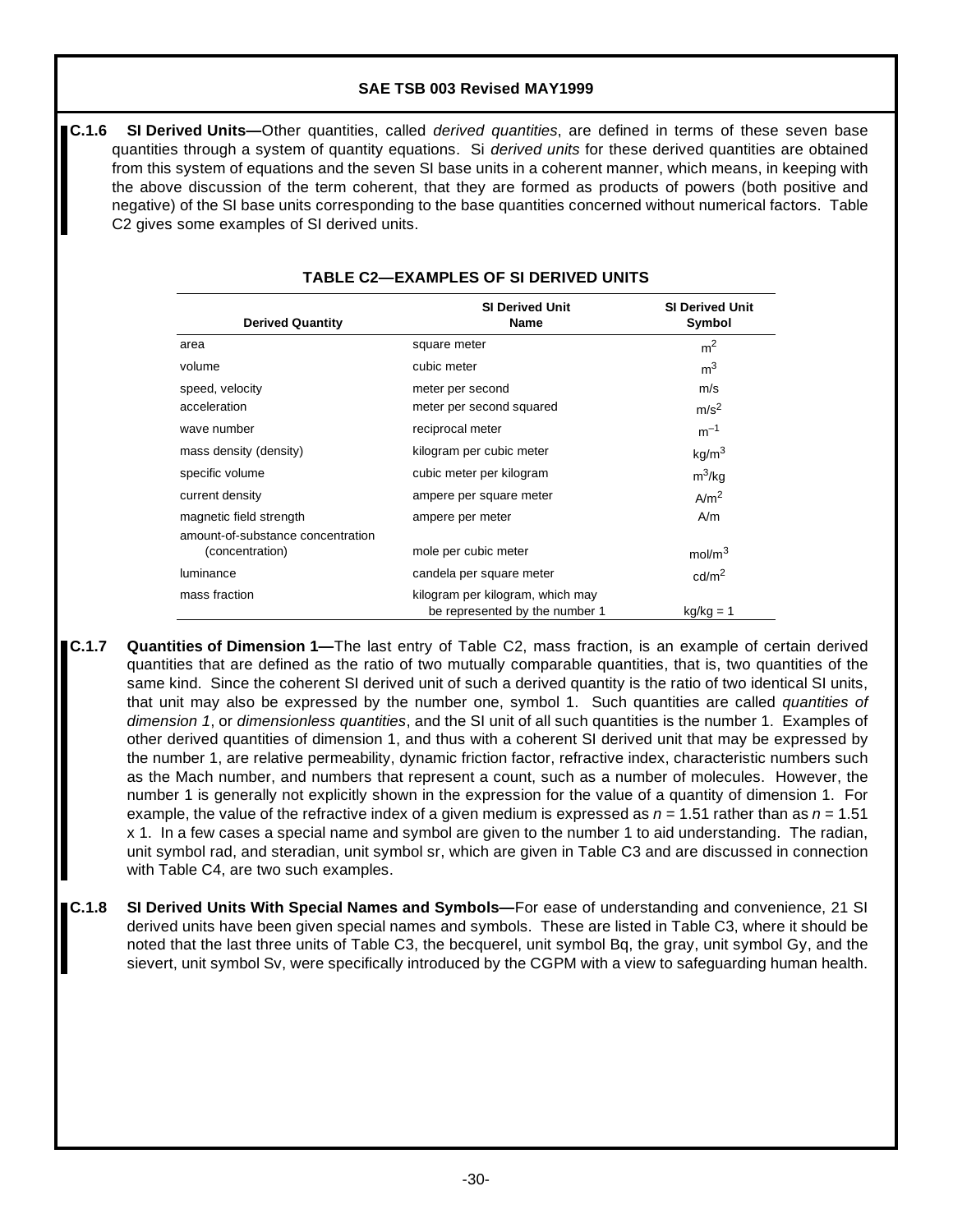| <b>Derived Quantity</b>                                                                                                      | <b>SI Derived Unit</b><br><b>Special Name</b> | <b>SI Derived Unit</b><br><b>Special Symbol</b> | <b>SI Derived Unit</b><br><b>Expression in</b><br><b>Terms of Other</b><br><b>SI Units</b> | <b>SI Derived Unit</b><br><b>Expression in</b><br><b>Terms of SI</b><br><b>Base Units</b> |
|------------------------------------------------------------------------------------------------------------------------------|-----------------------------------------------|-------------------------------------------------|--------------------------------------------------------------------------------------------|-------------------------------------------------------------------------------------------|
| plane angle                                                                                                                  | radian                                        | rad                                             |                                                                                            | $m \cdot m^{-1} = 1$                                                                      |
| solid angle                                                                                                                  | steradian                                     | sr                                              |                                                                                            | $m^2 \cdot m^{-2} = 1$                                                                    |
| frequency                                                                                                                    | hertz                                         | Hz                                              |                                                                                            | $s^{-1}$                                                                                  |
| force                                                                                                                        | newton                                        | N                                               |                                                                                            | m $kg·s^{-2}$                                                                             |
| pressure, stress                                                                                                             | pascal                                        | Pa                                              | N/m <sup>2</sup>                                                                           | $m^{-1}$ kg $s^{-2}$                                                                      |
| energy, work, quantity<br>of heat                                                                                            | joule                                         | J                                               | $N \cdot m$                                                                                | $m^2$ -kg-s <sup>-2</sup>                                                                 |
| power, radiant flux                                                                                                          | watt                                          | W                                               | J/s                                                                                        | $m^2$ -kg-s <sup>-3</sup>                                                                 |
| electric charge,<br>quantity of electricity                                                                                  | coulomb                                       | C                                               |                                                                                            | s.A                                                                                       |
| electric potential difference,<br>electromotive force                                                                        | volt                                          | V                                               | W/A                                                                                        | $m^2$ kg s <sup>-3</sup> A <sup>-1</sup>                                                  |
| capacitance                                                                                                                  | farad                                         | F                                               | C/V                                                                                        | $m^{-2}$ kg <sup>-1</sup> s <sup>4</sup> A <sup>2</sup>                                   |
| electric resistance                                                                                                          | ohm                                           | Ω                                               | V/A                                                                                        | $m^2$ kg s <sup>-3</sup> A <sup>-2</sup>                                                  |
| electric conductance                                                                                                         | siemens                                       | S                                               | AVV                                                                                        | $m^{-2}$ kg <sup>-1</sup> s <sup>3</sup> A <sup>2</sup>                                   |
| magnetic flux                                                                                                                | weber                                         | Wb                                              | $V \cdot s$                                                                                | $m^2$ kg $s^{-2}$ $A^{-1}$                                                                |
| magnetic flux density                                                                                                        | tesla                                         | T                                               | Wb/m <sup>2</sup>                                                                          | $kg·s^{-2}·A^{-1}$                                                                        |
| inductance                                                                                                                   | henry                                         | Н                                               | Wb/A                                                                                       | $m^2$ kg $s^{-2}$ $A^{-2}$                                                                |
| Celsius temperature                                                                                                          | degree Celsius                                | °C                                              |                                                                                            | K                                                                                         |
| luminous flux                                                                                                                | lumen                                         | Im                                              | cd · sr                                                                                    | $m^2 \cdot m^{-2} \cdot cd = cd$                                                          |
| illuminance                                                                                                                  | lux                                           | Ιx                                              | Im/m <sup>2</sup>                                                                          | $m^2 \cdot m^{-4} \cdot cd = m^{-2} \cdot cd$                                             |
| activity (of a<br>radionuclide)                                                                                              | becquerel                                     | <b>Bq</b>                                       |                                                                                            | $s^{-1}$                                                                                  |
| absorbed dose,<br>specific energy<br>(imparted), kerma                                                                       | gray                                          | Gy                                              | J/kg                                                                                       | $m^2 \, s^{-2}$                                                                           |
| dose equivalent, ambient<br>dose equivalent, directional<br>dose equivalent, personal<br>dose equivalent,<br>equivalent dose | sievert                                       | <b>SV</b>                                       | J/kg                                                                                       | $m^2 \text{ s}^{-2}$                                                                      |

#### **TABLE C3— SI DERIVED UNITS WITH SPECIAL NAMES AND SYMBOLS**

**C.1.9 Degree Celsius—** The derived unit in Table C3 with special name degree Celsius and special symbol °C deserves comment. Because of the way temperature scales used to be defined, it remains common practice to express a thermodynamic temperature, symbol *T*, in terms of its difference from the reference temperature *T*o = 273.15 K, the ice point. This temperature difference is called Celsius temperature, symbol *t*, and is defined by the quantity equation *t* = *T – T*<sup>o</sup> . The unit of Celsius temperature is the degree Celsius, symbol °C. The numerical value of a Celsius temperature *t* expressed in degrees Celsius is given by

$$
\frac{t}{\circ C} = \frac{T}{K} - 273.15
$$
 (Eq. C1)

It follows from the definition of *t* that the degree Celsius is equal in magnitude to the kelvin, which in turn implies that the numerical value of a given temperature difference or temperature interval whose value is expressed in the unit degree Celsius (°C) is equal to the numerical value of the same difference or interval when its value is expressed in the unit kelvin (K). Thus temperature differences or temperature intervals may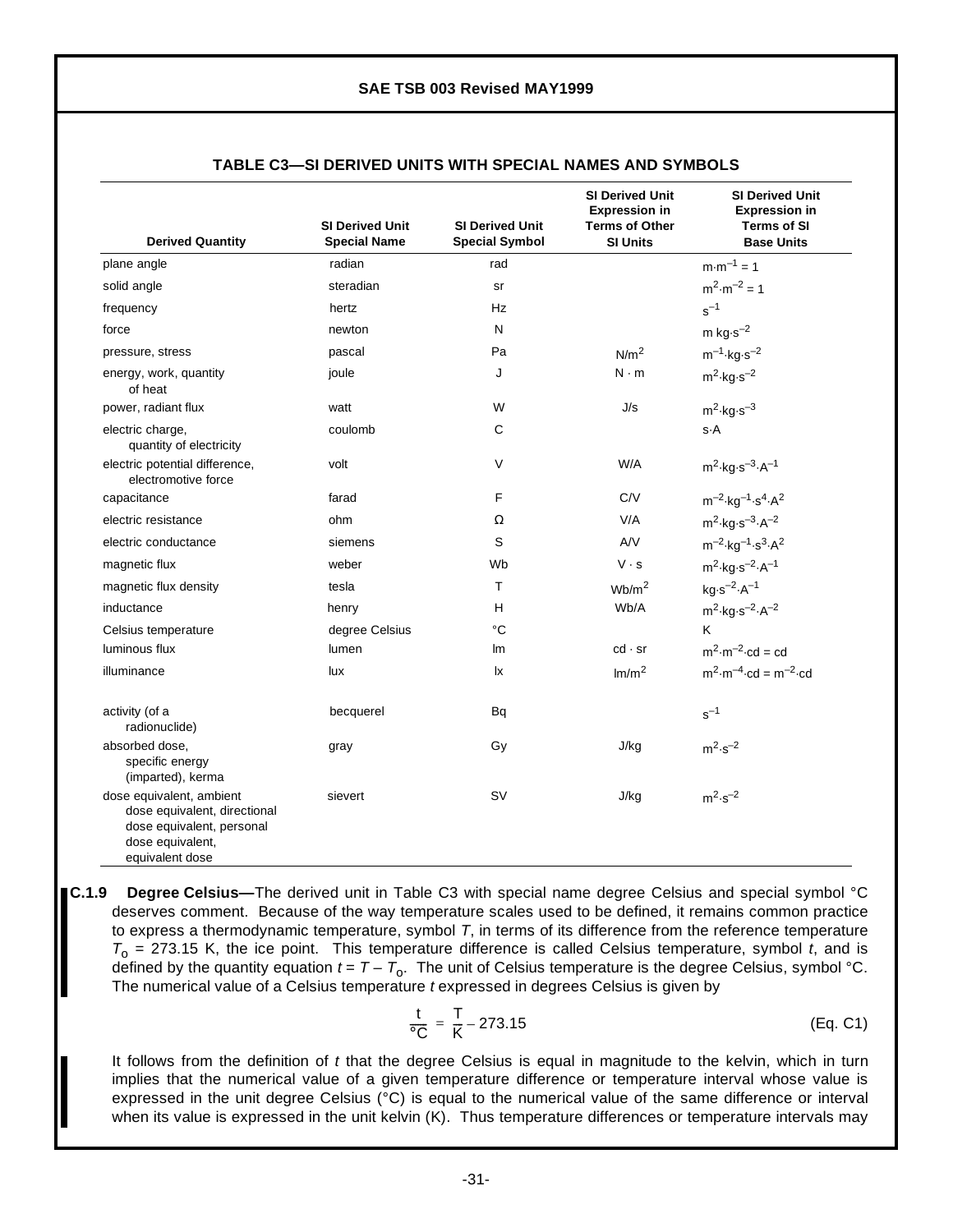be expressed in either the degree Celsius or the kelvin using the same numerical value. For example, the Celsius temperature difference Δ*t* and the thermodynamic temperature difference Δ*T* between the melting point of gallium and the triple point of water may be written as Δ*t* = 29.7546 °C = Δ*T* = 29.7546 K. (Note that the centigrade temperature scale is obsolete; the unit name degree centigrade should no longer be used.)

**C.1.10 Use of SI Derived Units With Special Names and Symbols—** The special names and symbols of the 21 SI derived units with special names and symbols given in Table C3 may themselves be included in the names and symbols of other SI derived units. This use is shown in Table C4. All of the SI derived units in Table C4, like those in Table C3, have been obtained from the SI base units in the same coherent manner discussed above.

| <b>Derived Quantity</b>                     | <b>SI Derived Unit</b><br><b>Name</b> | <b>SI Derived Unit</b><br>Symbol | <b>SI Derived Unit</b><br><b>Expression in</b><br>Terms of<br><b>SI Base Units</b> |
|---------------------------------------------|---------------------------------------|----------------------------------|------------------------------------------------------------------------------------|
| dynamic viscosity                           | pascal second                         | Pa·s                             | $m^{-1}$ kg s $^{-1}$                                                              |
| moment of force                             | newton meter                          | $N \cdot m$                      | $m^2$ kg s <sup>-2</sup>                                                           |
| surface tension                             | newton per meter                      | N/m                              | $kg·s^{-2}$                                                                        |
| angular velocity                            | radian per second                     | rad/s                            | $m \cdot m^{-1} \cdot s^{-1} = s^{-1}$                                             |
| angular acceleration                        | radian per second squared             | rad/ $s^2$                       | $m \cdot m^{-1} \cdot s^{-2} = s^{-2}$                                             |
| heat flux density, irradiance               | watt per square meter                 | W/m <sup>2</sup>                 | $kg·s-3$                                                                           |
| heat capacity, entropy                      | joule per kelvin                      | J/K                              | $m^2$ kg s <sup>-2</sup> K <sup>-1</sup>                                           |
| specific heat capacity,<br>specific entropy | joule per kilogram<br>kelvin          | J/(kg·K)                         | $m^2$ s <sup>-2</sup> K <sup>-1</sup>                                              |
| specific energy                             | joule per kilogram                    | J/kg                             | $m^2$ .s <sup>-2</sup>                                                             |
| thermal conductivity                        | watt per meter kelvin                 | $W/(m \cdot K)$                  | $m \cdot kg \cdot s^{-3} \cdot K^{-1}$                                             |
| energy density                              | joule per cubic meter                 | J/m <sup>3</sup>                 | $m^{-1}$ kg $s^{-2}$                                                               |
| electric field strength                     | volt per meter                        | V/m                              | $m \cdot kg \cdot s^{-3} \cdot A^{-1}$                                             |
| electric charge density                     | coulomb per cubic meter               | C/m <sup>3</sup>                 | $m^{-3}$ -s-A                                                                      |
| electric flux density                       | coulomb per square meter              | C/m <sup>2</sup>                 | $m^{-2}$ s.A                                                                       |
| permittivity                                | farad per meter                       | F/m                              | $m^{-3}$ kg <sup>-1</sup> s <sup>4</sup> A <sup>2</sup>                            |
| permeability                                | henry per meter                       | H/m                              | $m \cdot kg \cdot s^{-2} \cdot A^{-2}$                                             |
| molar energy                                | joule per mole                        | J/mol                            | $m^2$ kg s <sup>-2</sup> mol <sup>-1</sup>                                         |
| molar entropy, molar<br>heat capacity       | joule per mole kelvin                 | J/(mol·K)                        | $m^2$ kg s <sup>-2</sup> K <sup>-1</sup> mol <sup>-1</sup>                         |
| exposure (x and $\gamma$ rays)              | coulomb per kilogram                  | C/kg                             | $ka^{-1}$ s A                                                                      |
| absorbed dose rate                          | gray per second                       | Gy/s                             | $m^2 \, s^{-3}$                                                                    |
| radiant intensity                           | watt per steradian                    | W/sr                             | $m^4 \cdot m^{-2} \cdot kg \cdot s^{-3}$<br>$=m^2$ kg s <sup>-3</sup>              |
| radiance                                    | watt per square<br>meter steradian    | $W/(m^2 \cdot sr)$               | $m^2 \cdot m^{-2}$ kg $\cdot s^{-3}$<br>$=kg·s^{-3}$                               |

#### **TABLE C4— EXAMPLES OF SI DERIVED UNITS WHOSE NAMES AND SYMBOLS INCLUDE SI DERIVED UNITS WITH SPECIAL NAMES AND SYMBOLS**

**C.1.11 Radian and Steradian—** As indicated in Table C3, the radian, unit symbol rad, and steradian, unit symbol sr, are the special names and symbols for the derived units of plane angle and solid angle, respectively. These units may be used or not in expressions for derived units as is convenient in order to distinguish between derived quantities that are not of the same kind but are of the same dimension (that is, derived quantities whose units when expressed in SI base units are the same). Table C4 includes some examples of derived units that use the radian and steradian.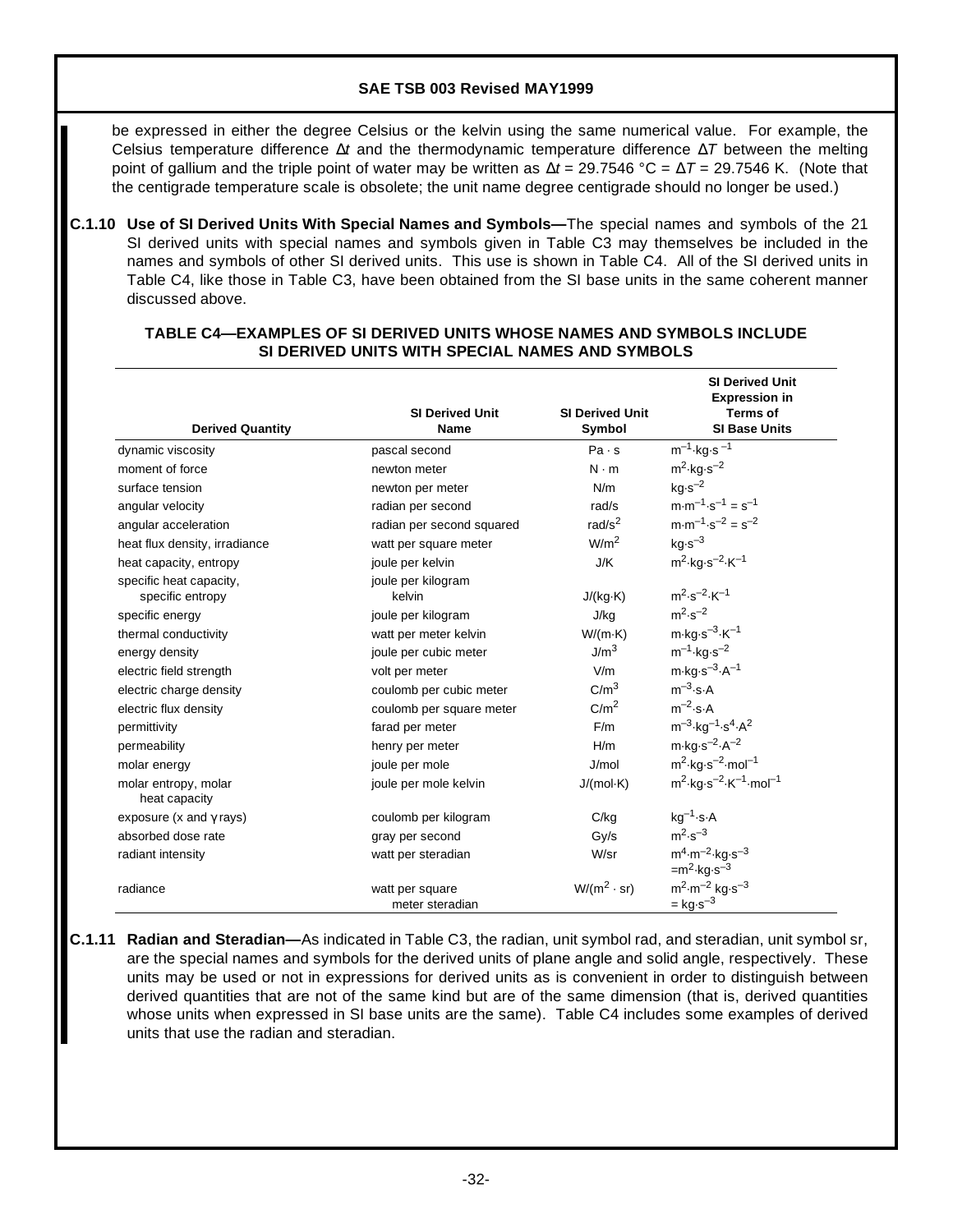**C.1.12 SI Prefixes—Table C5 gives the 20 SI prefixes used to form decimal multiples and submultiples of SI units.** It is important to note that the kilogram is the only SI unit with a prefix as part of its name and symbol. Because multiple prefixes may not be used, in the case of the kilogram the prefix names of Table C5 are used with the unit name "gram" and the prefix symbols are used with the unit symbol "g." With this exception, any SI prefix may be used with any SI unit, including the degree Celsius and its symbol °C.

| Factor                 | Name  | Symbol | Factor                     | Name  | Symbol |
|------------------------|-------|--------|----------------------------|-------|--------|
| $10^{24}$ = $(10^3)^8$ | yotta |        | $10^{-1}$                  | deci  | d      |
| $10^{21} = (10^3)^7$   | zetta |        | $10^{-2}$                  | centi | c      |
| $10^{18}$ = $(10^3)^6$ | exa   | E      | $10^{-3} = (10^{3})^{-1}$  | milli | m      |
| $10^{15}$ = $(10^3)^5$ | peta  | P      | $10^{-6} = (10^3)^{-2}$    | micro | μ      |
| $10^{12} = (10^3)^4$   | tera  |        | $10^{-9} = (10^3)^{-3}$    | nano  | n      |
| $10^9 = (10^3)^3$      | giga  | G      | $10^{-12} = (10^3)^{-4}$   | pico  | p      |
| $10^6 = (10^3)^2$      | mega  | M      | $10^{-15}$ = $(10^3)^{-5}$ | femto |        |
| $10^3 = (10^3)^1$      | kilo  | k      | $10^{-18}$ = $(10^3)^{-6}$ | atto  | а      |
| 10 <sup>2</sup>        | hecto | h      | $10^{-21} = (10^3)^{-7}$   | zepto | z      |
| 10 <sup>1</sup>        | deka  | da     | $10^{-24}$ = $(10^3)^{-8}$ | vocto |        |

### **TABLE C5— SI PREFIXES**

Because the SI prefixes strictly represent powers of 10, it is inappropriate to use them to represent powers of 2. Thus 1 kbit = 10<sup>3</sup> bit = 1000 bit and *not*  $2^{10}$  = 1024 bit, where 1 kbit is one kilobit.

**C.1.13 Units Outside the SI—** Certain units are not part of the International System of Units, that is, they are outside the SI, but are important and widely used. Consistent with the recommendations of the CIPM, the units in this category that are accepted for use in the United States with the SI are given in Tables C6 and C7.

### **TABLE C6— UNITS OUTSIDE THE SI THAT ARE ACCEPTED FOR USE WITH THE SI**

| <b>Name</b> |             | Symbol         | <b>Value in SI Units</b>                       |
|-------------|-------------|----------------|------------------------------------------------|
| minute      |             | min            | 1 min = $60 s$                                 |
| hour        | time        | h              | $= 60$ min $= 3600$ s<br>1 h                   |
| day         |             | d              | $= 24 h = 86 400 s$<br>1 d                     |
| degree      |             | $\circ$        | $1^{\circ}$<br>= $(\pi/180)$ rad               |
| minute      | plane angle | ,              | 1'<br>= $(1/60)$ ° = $(\pi/10 800)$ rad        |
| second      |             | $\prime\prime$ | 1''<br>$=$ (1/60)' = ( $\pi$ /648 000) rad     |
| liter       |             |                | 1 L = $1 \text{ dm}^3$ = $10^{-3} \text{ m}^3$ |
| metric ton  |             | t              | 1 t = $10^3$ kg                                |
| neper       |             | <b>Np</b>      | $1 Np = 1$                                     |
| bel         |             | в              | 1 B = $(1/2)$ In 10 NP <sup>(1)</sup>          |

1. Although the neper is coherent with SI units and is accepted by the CIPM, it has not been adopted by the CGPM and is thus not an SI unit.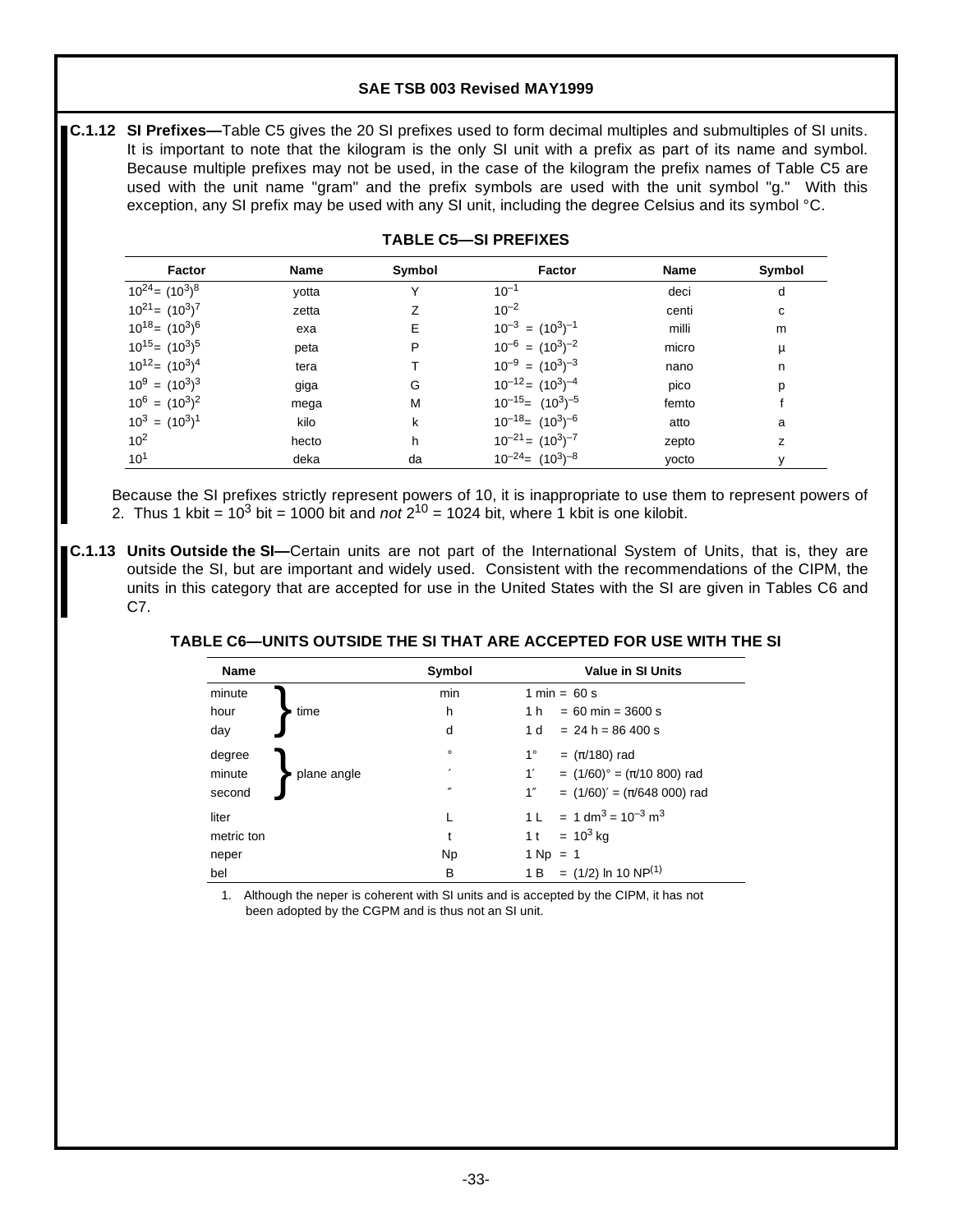#### **TABLE C7— UNITS OUTSIDE THE SI THAT ARE ACCEPTED FOR USE WITH THE SI, BUT WHOSE VALUES IN SI UNITS ARE OBTAINED EXPERIMENTALLY**

| Name                                     | Symbol | Value in SI Units <sup>(1)</sup>              |
|------------------------------------------|--------|-----------------------------------------------|
| electronvolt <sup><math>(2)</math></sup> | eV     | 1 eV = 1.602 177 33(49) x 10 <sup>-19</sup> J |
| unified atomic mass unit <sup>(3)</sup>  |        | 1 u = 1.660 540 2(10) x $10^{-27}$ kg         |
| astronomical unit <sup>(4)</sup>         | ua     | 1 ua = 1.495 978 70(30) x 10 <sup>11</sup> m  |

1. The combined standard uncertainty (that is, estimated standard deviation) of the last two figures is shown in parentheses.

2. The electronvolt is the kinetic energy acquired by an electron in passing through a potential difference of 1 V in vacuum.

3. The unified atomic mass unit is equal to  $1/12$  of the mass of an unbound atom of the nuclide  $12C$  at rest and in its ground state.

4. The astronomical unit is a unit of length approximately equal to the mean Earth-Sun distance. Its value is such that, when used to describe the motion of bodies in the solar system, the heliocentric gravitation constant is  $(0.017 202 098 95)^2$  ua<sup>3</sup>·d<sup>-2</sup>.

**C.1.14 Liter and Metric Ton—** The units liter and metric ton in Table C6 deserve comment. The liter and its symbol l were adopted by the CIPM in 1879. The alternative symbol for the liter, L, was adopted by the CGPM in 1979 in order to avoid the risk of confusion between the letter l and the number 1. Thus, although *both* l and L are internationally accepted symbols for the liter, to avoid this risk the preferred symbol for use in the United States is L. Neither a lowercase script letter l nor an uppercase script letter l are approved symbols for the liter. With regard to the metric ton, this is the name to be used in the United States for the unit with symbol t and defined according to 1 t = 10<sup>3</sup> kg. (The name "metric ton" is also used in some other English speaking countries, but the name "tonne" is used in many countries.)

**C.1.15 Other Units Outside the SI—** Other units outside the SI that are currently accepted for use with the SI in the United States are given in Table C8. These units, which are subject to future review by the NIST Director on behalf of the Secretary of Commerce, should be defined in relation to the SI in every document in which they are used; their continued use is not encouraged. The CIPM currently accepts the use of all of the units given in Table C8 with the SI except for the curie, roentgen, rad, and rem. Because of the continued wide use of these units in the United States, especially in regulatory documents dealing with health and safety, this interpretation of the SI for the United States accepts their use with the SI. Nevertheless, use of the corresponding SI units is encouraged whenever possible, with values given in terms of the older units in parentheses if necessary.

| Name               | Symbol    | <b>Value in SI Units</b>                                     |
|--------------------|-----------|--------------------------------------------------------------|
| nautical mile      |           | 1 nautical mile = $1852$ m                                   |
| knot               |           | 1 nautical mile per hour = $(1852/3600)$ m/s                 |
| arc <sup>(1)</sup> | a         | $1 a = 1$ dam <sup>2</sup> = $10^2$ m <sup>2</sup>           |
| hectare $(1)$      | ha        | 1 ha = 1 hm <sup>2</sup> = $104$ m <sup>2</sup>              |
| bar                | bar       | 1 har = $0.1$ MPa = 1 kPa = 1000 hPa = $10^5$ Pa             |
| ångström           | Å         | $1 \text{ Å} = 0.1 \text{ nm} = 10^{-10} \text{ m}$          |
| barn               | b         | 1 b = 100 fm <sup>2</sup> = 10 <sup>-28</sup> m <sup>2</sup> |
| curie              | Ci        | 1 Ci = $3.7 \times 10^{10}$ Bq                               |
| roentgen           | R         | $1 R = 2.58 \times 10^{-4}$ C/kg                             |
| rad                | rad $(2)$ | 1 rad = 1 cGy = $10^{-2}$ Gy                                 |
| rem                | rem       | 1 rem = $1 \text{ cSv} = 10^{-2} \text{ Sv}$                 |

### **TABLE C8— OTHER UNITS OUTSIDE THE SI THAT ARE CURRENTLY ACCEPTED FOR USE WITH THE SI, SUBJECT TO FUTURE REVIEW**

1. This unit and its symbol are used to express areas of land.

2. When there is risk of confusion with the symbol for the radian, rd may be used as the symbol for rad.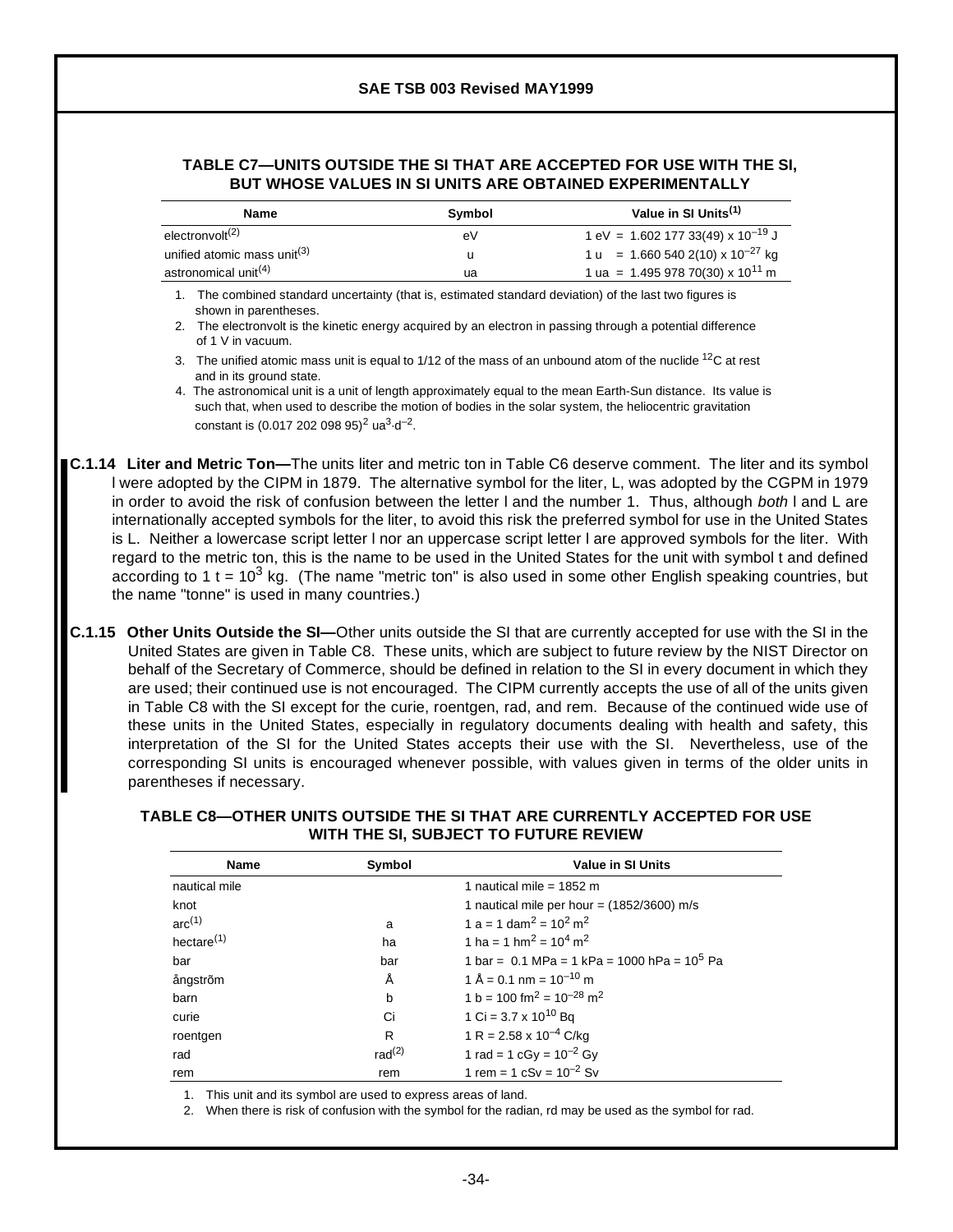**C.1.16 Use of SI Prefixes WIth Units Outside the SI—** Some SI prefixes are used with some of the units given in Tables C6, C7, and C8. For example, prefixes for both positive and negative powers of ten are used with the liter, the electronvolt, the unified atomic mass unit, the bar, and the barn. Prefixes for positive powers of ten are used with the metric ton, and prefixes for negative powers of ten are used with the neper and the bel, although the bel is most commonly used in the form of the decibel:

 $1dB = 0.1 B$ .

- **C.1.17 Rules and Style Conventions—** A number of rules and style conventions have been adopted internationally for the use of the SI to ensure that scientific and technical communication is not hindered by ambiguity. The most important of these are as follows:
	- 1. Unit symbols are printed in roman (upright) type regardless of the type used in the surrounding text.
	- 2. Unit symbols are printed in lowercase letters except that:
		- a. the symbol or the first letter of the symbol is an uppercase letter when the name of the unit is derived from the name of a person; and
		- b. the preferred symbol for the liter in the United States is L.
	- 3. When the name of a unit is spelled out, it is always written with a lowercase initial letter unless it begins a sentence.
	- 4. Unit symbols are unaltered in the plural.
	- 5. Unit symbols are not followed by a period unless at the end of a sentence.
	- 6. Symbols for units formed from other units by multiplication are indicated by means of a half-high (that is, centered) dot or space.

EXAMPLE— N·m or N m

7. Symbols for units formed from other units by division are indicated by means of solidus (oblique stroke,/), a horizontal line, or negative exponents.

 $EXAMPLE-m/s, m$  , or  $m\cdot s^{-1}$  $\frac{1}{s}$ 

However, to avoid ambiguity, the solidus must not be repeated on the same line unless parentheses are used.

EXAMPLES—

m/s<sup>2</sup> or m·s–2 *but not*: m/s/s m·kg/(s<sup>3</sup> ·A) or m·kg·s–3·A–1 *but not*: m·kg/s<sup>3</sup> /A

Negative exponents should be used in complicated cases.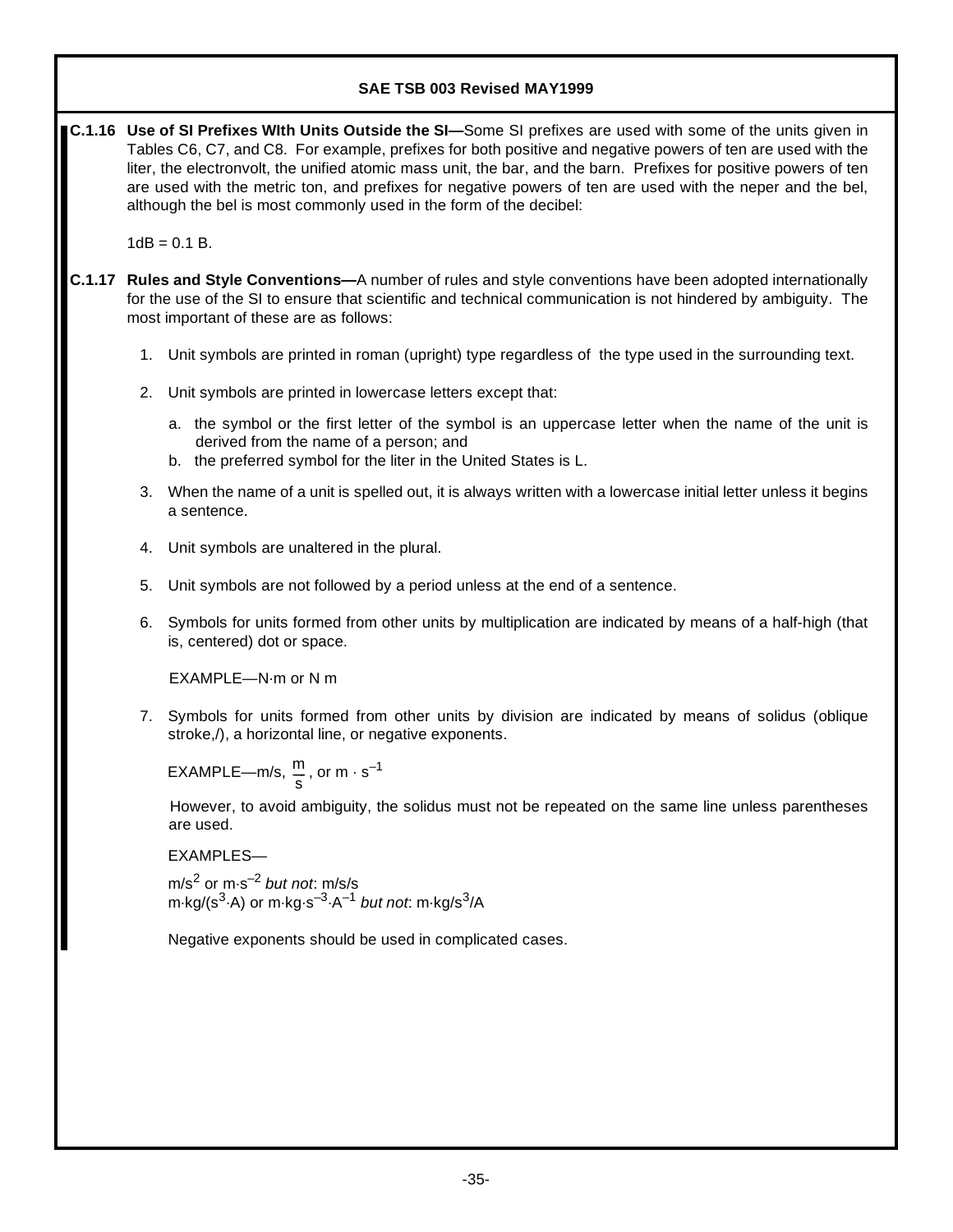8. Prefix symbols are printed in roman (upright) type regardless of the type used in the surrounding text, and are attached to unit symbols without a space between the prefix symbol and the unit symbol. This last rule also applies to prefix names attached to unit names.

EXAMPLES—

1 mL (one milliliter) 1 pm (one picometer) 1 GΩ (one gigaohm) 1 THz (one terahertz)

9. The grouping formed by a prefix symbol attached to a unit symbol constitutes a new inseparable symbol (forming a multiple or submultiple of the unit concerned) which can be raised to a positive or negative power and which can be combined with other unit symbols to form compound unit symbols.

EXAMPLES—

2.3 cm<sup>3</sup> = 2.3 (cm)<sup>3</sup> = 2.3 (10<sup>-2</sup> m)<sup>3</sup> = 2.3 x 10<sup>-6</sup> m<sup>3</sup> 1 cm<sup>-1</sup> = 1 (cm)<sup>-1</sup> = 1 (10<sup>-2</sup> m)<sup>-1</sup> = 10<sup>2</sup> m<sup>-1</sup>  $5000 \text{ }\mu\text{s}^{-1} = 5000 \text{ }\text{(}\mu\text{s)}^{-1}$  $= 5000 (10^{-6} \text{ s})^{-1}$  $= 5000 \times 10^6 \text{ s}^{-1} = 5 \times 10^9 \text{ s}^{-1}$ 

Prefix names are also inseparable from the unit names to which they are attached. Thus, for example, millimeter, micropascal, and meganewton are single words.

10. Compound prefix symbols, that is, prefix symbols formed by the juxtaposition of two or more prefix symbols, are not permitted. This rule also applies to compound prefix names.

EXAMPLE— 1 nm (one nanometer) *but not*: 1 mµm (one millimicrometer)

11. An SI prefix symbol (and name) cannot stand alone, but must always be attached to a unit symbol (or name).

EXAMPLE— 5 x 10<sup>6</sup> /m<sup>3</sup> *but not*: 5 M/m<sup>3</sup>

12. In the expression for the value of a quantity, the unit symbol is placed after the numerical value and a space is left between the numerical value and the unit symbol. The only exceptions to this rule are for the unit symbols for degree, minute, and second for plane angle: °, ′, ″, respectively (see Table C6), in which case no space is left between the numerical value and the unit symbol.

EXAMPLE— $\alpha$  = 30°22′8″

This rule means that:

a. The symbol °C for the degree Celsius is preceded by a space when one expresses the values of Celsius temperatures.

EXAMPLE— $t = 30.2$  °C *but not*:  $t = 30.2$  °C or  $t = 30.2$  °C

b. Even when the value of a quantity is used in an adjectival sense, a space is left between the numerical value and the unit symbol. (This rule recognizes that unit symbols are not like ordinary words or abbreviations but are mathematical entities, and that the value of a quantity should be expressed in a way that is as independent of language as possible.)

EXAMPLES—

a 1 m end gauge *but not*: a 1-m end gage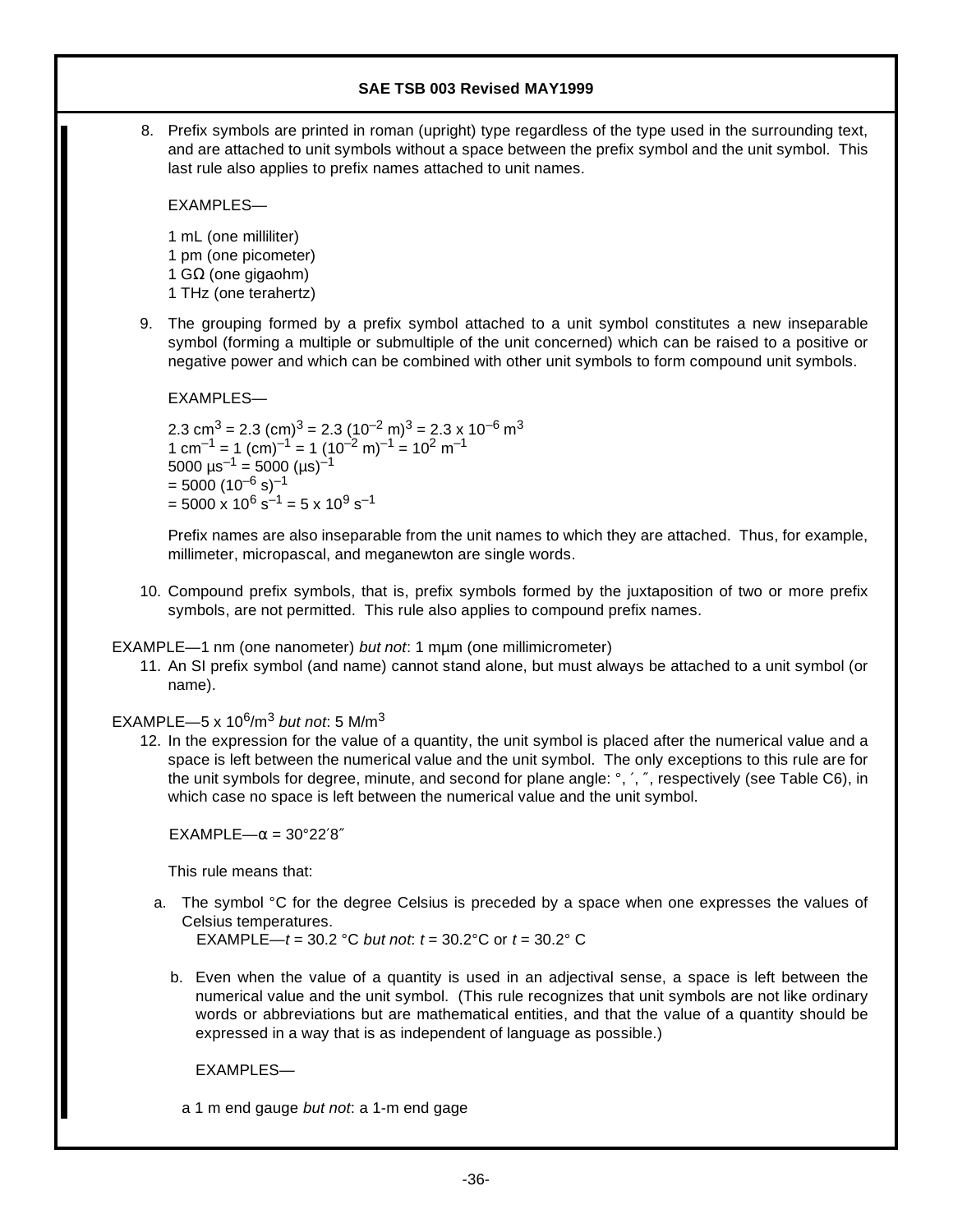a 10 kΩ resistance *but not*: a 10-kΩ resistance

However, if there is any ambiguity, the words should be rearranged accordingly. For example, the statement "the samples were placed in 22 mL vials" should be replaced with the statement "the samples were placed in vials of volume 22 mL," or "the samples were placed in 22 vials of volume 1 mL," whichever was meant.

NOTE— When unit names are spelled out as is often the case in nontechnical writing, the normal rules of English apply. Thus, for example, "a roll of 35-millimeter film" is acceptable.

**C.1.18 Obsolete Units—** As stated in the 1990 **Federal Register** notice, metric units, symbols, and terms that are not in accordance with the foregoing interpretation are not accepted for continued use in the United States with the International System of Units. Accordingly, the following units and terms listed in the table of metric units in section 2 of the Act of July 28, 1866 (15 U.S.C. 205) that legalized the metric system of weights and measures in the United States are not accepted for use in the United States.

- myriameter stere millier or tonneau quintal myriagram kilo (for kilogram).
- **C.1.19 Additional Information on the SI—** Additional information on the SI may be found in NIST Special Publication (SP) 811, *Guide for the Use of the International System of Units (SI)*, by Barry N. Taylor. This publication is for sale by the Superintendent of Documents, but is also available online (as will be this notice) at URL http://physics.nist.gov/cuu. (Although the 1995 edition of SP 811 is the edition currently available in print and online, a new edition that fully reflects the contents of this notice is under preparation and will replace the 1995 edition.)

Although there is no formal comment period, public comments are welcome on a continuing basis. Comments should be submitted to Dr. Barry N. Taylor at the above address.

Dated: June 19, 1998.

Robert E. Hebner,

Acting Deputy Director.

[FR Doc. 98-16965 Filed 7-27-98; 8;45 am]

Billing Code 3510-13-M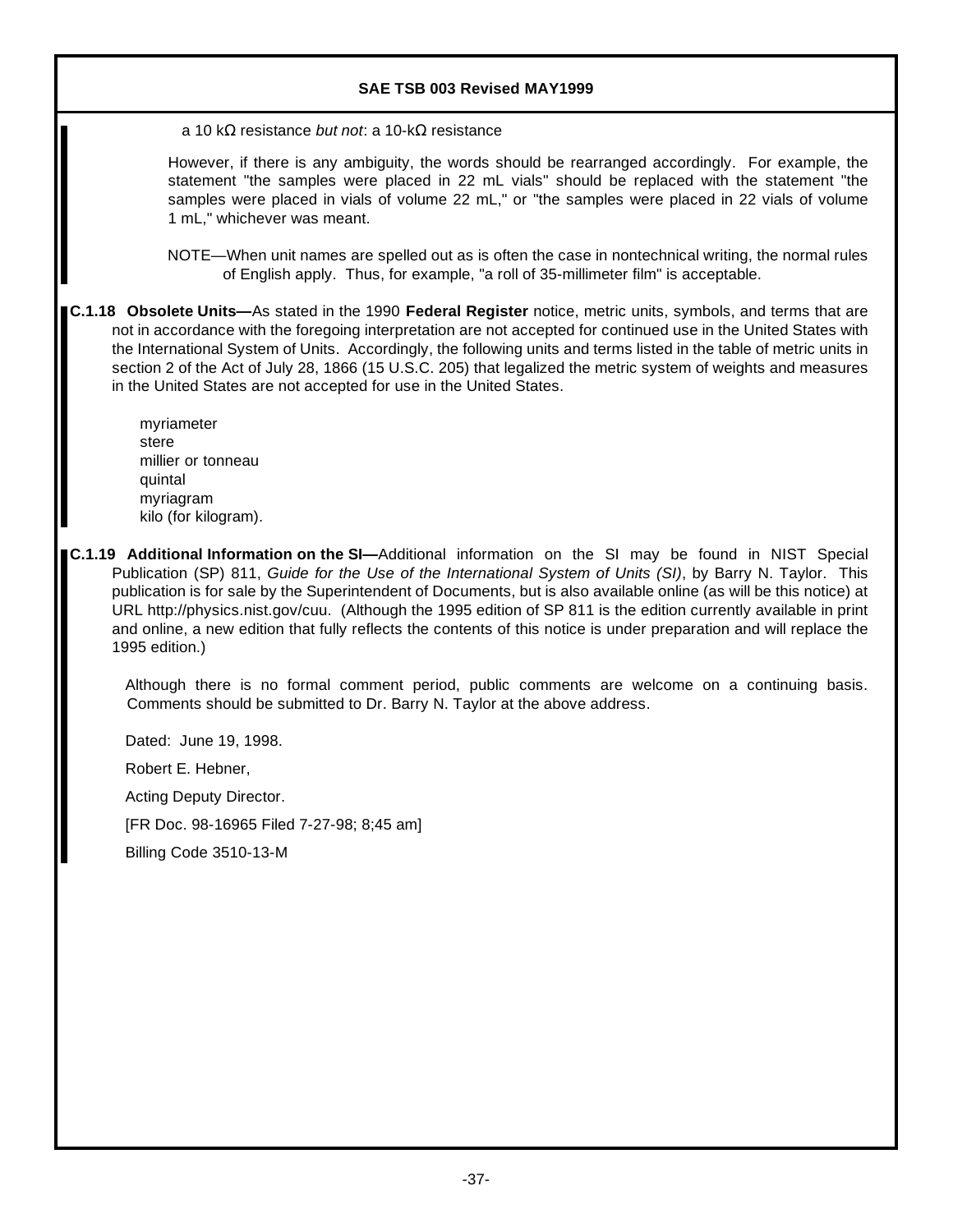#### **Rationale**

NOTE— The last two pages of this document (rationale) are not numbered because this portion of the document is also sold separately.

This Report contains information on:

- a. SAE-oriented material, such as SAE Metric Policy and reference to the SAE Strategic Plan.
- b. Guidance for correct, uniform application of SI (Metric) units within the technical and scientific disciplines and areas served by SAE and its members.
- c. Linkage to the primary American National Standard for use of the International System of Units (SI).

This Report does not contain the entire body of authoritative information on SI. Full coverage on the content of SI and related information is set forth in the IEEE/ASTM SI 10-1997, American National Standard; as well as in Appendix C and various documents cited in Section 2 of this Report.

The principal differences between this Report and the previous (June, 1992) version of TSB 003 are:

- a. SAE-specific information retained and updated.
- b. SI application guidance material retained and updated.
- c. SI "core" material deleted, in lieu of reliance on Appendix C and the primary referenced American National Standard for SI.
- **Relationship of SAE Standard to ISO Standard—** This Report (TSB 003) is compatible with the relevant ISO document: ISO 1000, "SI Units and Recommendations for the Use of Their Multiples and Certain Other Units."
- **Application—** This SAE Standard provides selected basic information on the International System of Units (abbreviated SI in all languages) and its application in engineering practice and related areas. The purpose is to provide information on SI and guidance on SI's correct, uniform usage in land, sea, air, and aerospace design, engineering, and manufacturing practices.

This document establishes the rules for the use of SI units in SAE technical reports, including Standards, Recommended Practices, Information Reports; as well as in technical papers, publications, etc. TSB 003 is applicable for governance of SI metric practice throughout SAE operations, internal and external communications, products, and services.

### **Reference Section**

In the SAE Strategic Plan, January 1, 1997, under the Technical Standards Board's implementation of the Vision "To provide world-class standards-related products and services to the global mobility industry," the SAE Vision/Ends Strategies include "H. Encourage and promote the use of metric weights and measures by adopting the system of SI Metrics."

SAE Paper No. 850218— SI Metric for the Practicing Mechanical Engineer, S. R. Jakuba

SAE Book— Metric (SI) in Everyday Science and Engineering, Stan Jakuba, 1993

SAE & ANMC Book— Metrication for the Manager, John T. Benedict, 1992

SAE J390— Dual Dimensioning— 1982